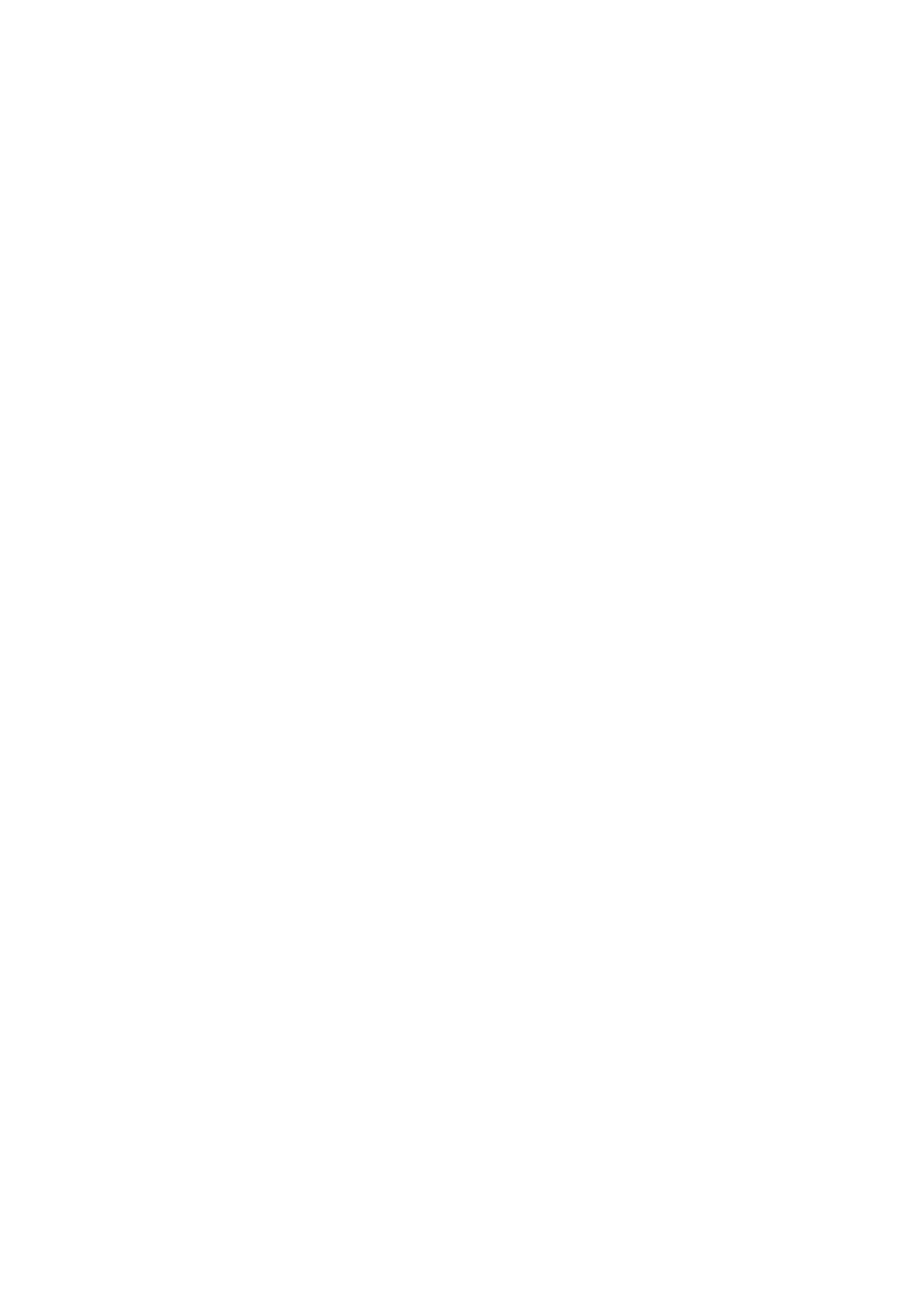### **National Centre for Biological Sciences**

1. Name of the Department :

National Centre for Biological Sciences (NCBS)

2. Year of establishment :

1991

3. Is the Department part of a School/Faculty of the university?

NCBS is an autonomous department of TIFR.

4. Names of programmes offered (UG, PG, M.Phil., Ph.D., Integrated Masters; Integrated Ph.D., D.Sc., D.Litt., etc.)

PhD, Integrated Masters-PhD, MSc-by-Research in Life Sciences, MSc in Wildlife Biology and Conservation

5. Interdisciplinary programmes and departments involved

Interdisciplinary programmes including courses covering physics and biology are being conducted jointly with TIFR Hyderabad and the International Centre for Theoretical Sciences (ICTS-TIFR) Bangalore.

6. Coursesin collaboration with other universities, industries, foreign institutions, etc.

Courses are conducted in collaboration with the Indian Institute of Science, the JNCASR, and the Raman Research Institute. In addition, numerous workshops are run each year with industry partners, such as the Bangalore Microscopy Course (www.ncbs.res.in/BangaloreMicroscopyCourse/Home) which has been organized annually since 2009 in collaboration with partners such as Nikon, Zeiss, Leica, and Olympus.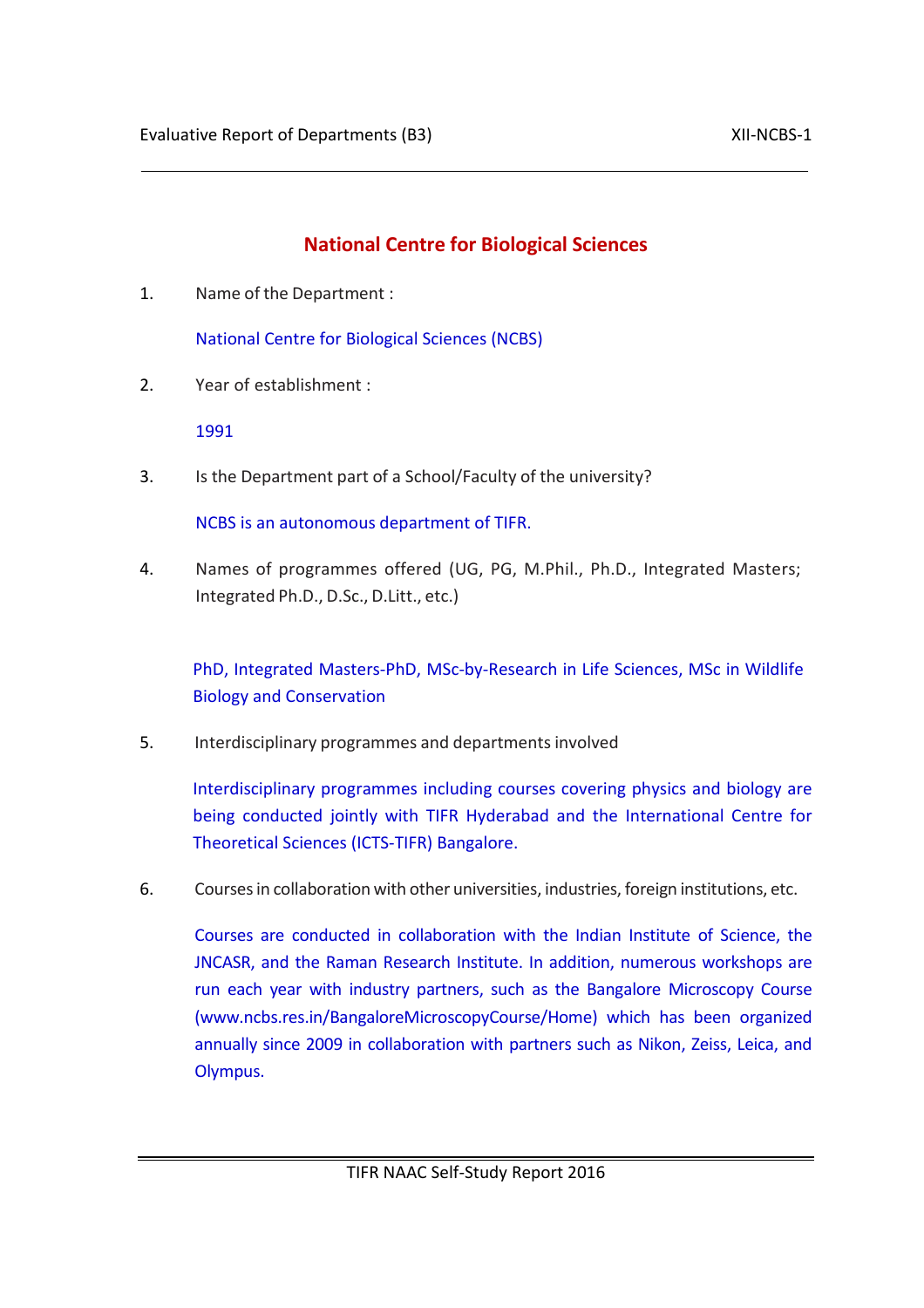- 7. Details of programmes discontinued, if any, with reasons No programme was discontinued.
- 8. Examination System: Annual/Semester/Trimester/Choice Based Credit System

We have an Academic Calendar with two academic semesters: January – May and August – December. Examinations are conducted at the conclusion of each course and not simultaneously. This is a Choice-Based-Credit-System and students select courses based on listed offerings, each course is worth  $2 - 4$ credits and the students are assigned a final CGPA.

9. Participation of the department in the courses offered by other departments

As mentioned above, we participate in the courses of TIFR-Hyderabad and ICTS-Bangalore, especially on interdisciplinary topics at the interface of physics and biology.

|    | <b>Faculty Designation with DAE Grade</b> | <b>Abbreviation (Item 11)</b> | <b>Number</b> |
|----|-------------------------------------------|-------------------------------|---------------|
| 1. | Distinguished Professor (J)               | Dist. Prof. (J)               |               |
| 2. | Senior Professor (I)                      | Sr. Prof. (I)                 |               |
| 3. | Professor (H)                             | Professor (H)                 |               |
| 4. | <b>Associate Professor (G)</b>            | Assoc. Prof. (G)              | 6             |
| 5. | Reader (F)                                | Reader (F)                    | 15            |
| 6. | <b>Others</b>                             |                               | C.            |
|    |                                           | Total                         |               |

10. Number of faculty positions:

11. Faculty profile with name, qualification, designation, area of specialization, experience and research under guidance

| <b>Name</b>           | Deg*       | <b>Designation</b>   | <b>Specialisation</b>                                                          | <b>Exp</b> | Stu <sup>1</sup> |
|-----------------------|------------|----------------------|--------------------------------------------------------------------------------|------------|------------------|
| К.<br>VijayRaghavan   | <b>PhD</b> | Dist. Prof. (J)      | Development of neural circuits<br>and muscles and the<br>emergence of behavior | 27         | 8                |
| Jayant B<br>Udgaonkar | <b>PhD</b> | Sr. Professor<br>(1) | Proteins folding, unfolding and<br>misfolding                                  | 25         | 5                |
| M.K. Mathew           | <b>PhD</b> | Professor (H)        | <b>Membranes and transporters</b><br>and salt                                  | 24         |                  |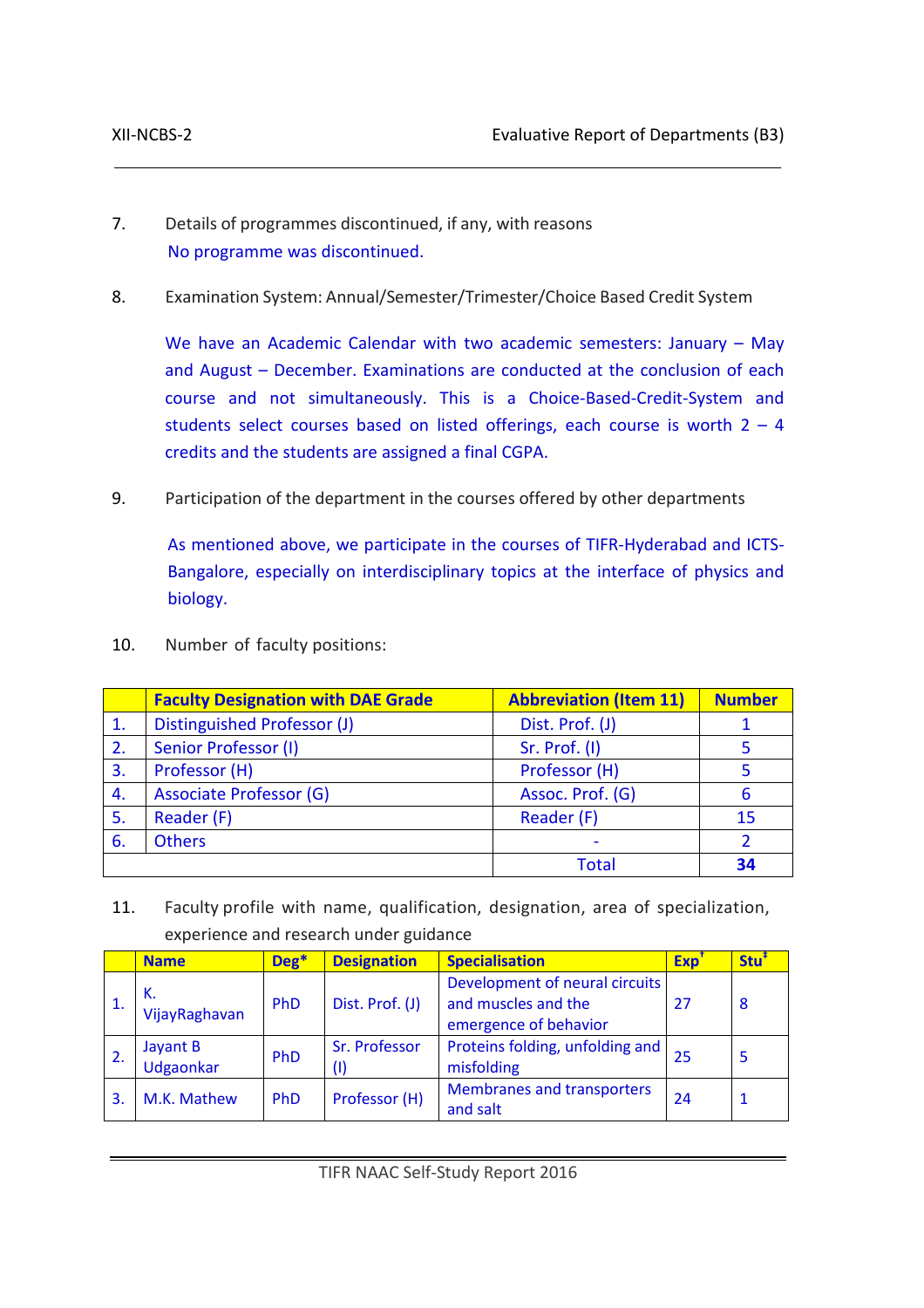#### Evaluative Report of Departments (B3) Solution Control of Departments (B3) SIL-NCBS-3

|     | <b>Name</b>                        | Deg* | <b>Designation</b>  | <b>Specialisation</b>                                                                             | Exp <sup>+</sup> | Stu <sup>‡</sup> |
|-----|------------------------------------|------|---------------------|---------------------------------------------------------------------------------------------------|------------------|------------------|
| 4.  | M.M. Panicker                      | PhD  | Assoc. Prof.<br>(G) | Roles of Serotonin in neural<br>and non-neural systems                                            | 23               | $\mathbf{1}$     |
| 5.  | Sudhir Krishna                     | PhD  | Professor (H)       | Human cervical cancer<br>pathobiology and developing<br>biology-medicine iinterphase<br>programme | 23               | $\mathbf{1}$     |
| 6.  | <b>Gaiti Hasan</b>                 | PhD  | Sr. Prof. (I)       | Motor circuit development<br>and function                                                         | 21               | 4                |
| 7.  | Satyajit Mayor                     | PhD  | Sr. Prof. (I)       | <b>Mechanisms of membrane</b><br>organization and endocytosis                                     | 20               | 3                |
| 8.  | <b>Upinder S.</b><br><b>Bhalla</b> | PhD  | Sr. Prof. (I)       | <b>Sequence learning: From</b><br><b>Molecules to networks</b>                                    | 19               | $\overline{7}$   |
| 9.  | <b>Sumantra</b><br>Chattarji       | PhD  | Professor (H)       | The Amygdala and<br>hippocampus in stress<br>disorders: Cells, circuits and<br>memories           | 18               | 5<br>M.Phil<br>1 |
| 10. | R. Sowdhamini                      | PhD  | Professor (H)       | <b>Computational approaches to</b><br>protein science                                             | 17               | 9                |
| 11. | <b>Apurva Sarin</b>                | PhD  | Professor (H)       | Spatial organization and<br>assembly of notch signaling<br>networks                               | 17               | 2                |
| 12. | <b>Mukund Thattai</b>              | PhD  | Reader (F)          | The origins of Complex Cells                                                                      | 11               | $\overline{2}$   |
| 13. | Uma<br>Ramakrishnan                | PhD  | Assoc. Prof.<br>(G) | <b>Deconstructing Indian</b><br><b>Biodiversity: Evolutionary</b><br>origins and future prospects | 10               | $\overline{2}$   |
| 14. | <b>Sanjay P Sane</b>               | PhD  | Assoc. Prof.<br>(G) | The Physics, Neurobiology and<br>Ecophysiology of insect flight                                   | 8                | $\mathbf{1}$     |
| 15. | <b>Mahesh</b><br>Sankaran          | PhD  | Assoc. Prof.<br>(G) | <b>Terrestrial Ecosystems and</b><br><b>Community Biology</b>                                     | $\overline{7}$   | $\overline{2}$   |
| 16. | Shachi Gosavi                      | PhD  | Reader (F)          | <b>Computational protein folding</b><br>and functional dynamics.                                  | 6                | $\bf{0}$         |
| 17. | Vatsala<br>Thirumalai              | PhD  | Reader (F)          | Development, modulation and<br>function of motor systems                                          | 6                | 0                |
| 18. | Sandeep Krishna                    | PhD  | Assoc. Prof.<br>(G) | The Choices of a Cell                                                                             | 6                | $\mathbf{0}$     |
| 19. | Raghu Padinjat                     | PhD  | Assoc. Prof.<br>(G) | Phosphoinsoitide signalling in<br>cell Biology                                                    | 6                | 0                |
| 20. | <b>Krishnamegh</b><br><b>Kunte</b> | PhD  | Reader (F)          | Speciation, Adaptation and<br><b>Morphological Diversification</b><br>in Tropical Regions         | 4                | $\bf{0}$         |
| 21. | P.V. Shivaprasad                   | PhD  | Reader (F)          | <b>Understanding Epigenetics</b><br>and Small Silencing RNAs                                      | 3                | 0                |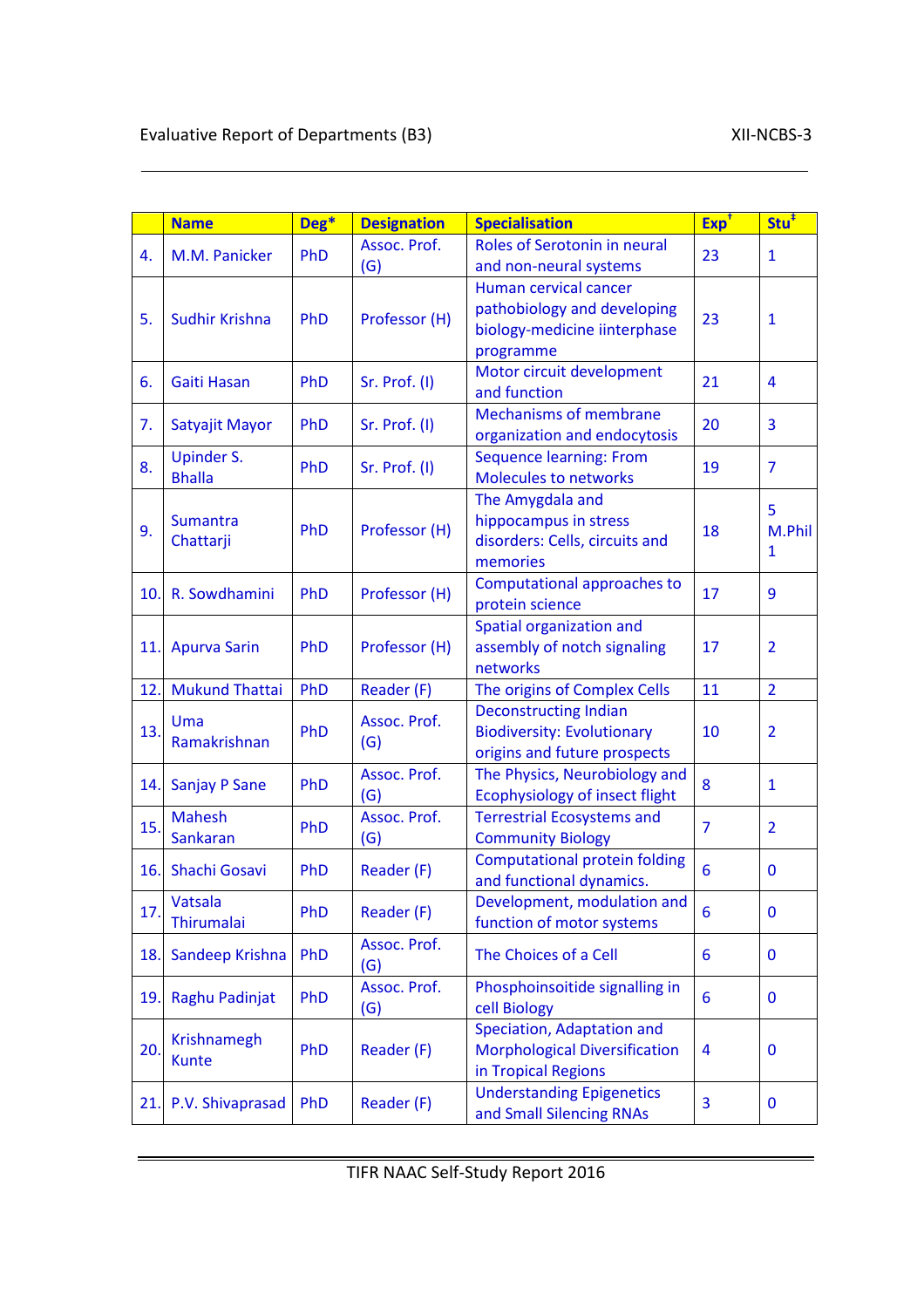|     | <b>Name</b>                           | Deg* | <b>Designation</b> | <b>Specialisation</b>                                                                         | Exp <sup>+</sup>         | Stu <sup>‡</sup> |
|-----|---------------------------------------|------|--------------------|-----------------------------------------------------------------------------------------------|--------------------------|------------------|
| 22. | <b>Ranabir Das</b>                    | PhD  | Reader (F)         | Genomics of complex gene<br>expression control in Bacteria                                    | $\overline{2}$           | $\mathbf 0$      |
| 23. | Varadharajan<br>Sundaramurthy         | PhD  | Reader (F)         | <b>Biology of host-pathogen</b><br>interactions during<br>intracellular infections            | $\overline{2}$           | $\overline{0}$   |
| 24. | <b>Shannon B</b><br><b>Olsson</b>     | PhD  | Reader (F)         | <b>Naturalist-Inspired Chemical</b><br><b>Ecology: Targeting decision</b><br>making in nature | $\overline{2}$           | $\mathbf{0}$     |
| 25. | <b>Arati Ramesh</b>                   | PhD  | Reader (F)         | <b>Structural studies of</b><br><b>Riboswitches and RNA-Binding</b><br>proteins in Bacteria   | 1                        | $\mathbf{0}$     |
| 26. | <b>Radhika</b><br>Venkatesan          | PhD  | Reader (F)         | <b>Chemical Ecology of plant</b><br>interactions                                              | $\mathbf{1}$             | $\mathbf 0$      |
| 27. | <b>Hiyaa Ghosh</b>                    | PhD  | Reader (F)         | Cellular mechanisms in the<br>adult brain                                                     | $\mathbf{1}$             | $\overline{0}$   |
| 28. | <b>Aswin Sai Narain</b><br>Seshasayee | PhD  | Reader (F)         | Genomics of complex gene<br>expression control in Bacteria                                    | 5                        | $\mathbf 0$      |
| 29. | <b>Madan Rao</b>                      | PhD  | Sr. Prof. (I)      | Theoretical approaches in cell<br>biology: physics of active,<br>evolving systems             | $\overline{7}$           | $\overline{2}$   |
| 30. | Shashi<br>Thutupalli                  | PhD  | Reader (F)         | <b>Active Evolvable Matter:</b><br>linking activity, information<br>flow and populations      | 6<br>months              | $\bf{0}$         |
| 31. | <b>Dimple Notani</b>                  | PhD  | Reader (F)         | <b>Gene Expression and</b><br><b>Chromatin Architecture</b>                                   | $\overline{4}$<br>months | $\mathbf 0$      |
| 32. | Raj Ladher                            | PhD  | Reader (F)         | Development and<br>Morphogenesis of the Inner<br>Ear                                          | $\overline{2}$<br>months | 0                |
| 33. | <b>Axel Brockmann</b>                 | PhD  | Fellow (E)         | Honeybees and the<br>mechanism of behavior                                                    | $\overline{4}$           | 6                |
| 34. | Deepa Agashe                          | PhD  | Fellow (E)         | <b>Bacterial genome evolution</b><br>and evolutionary ecology of<br>adaptation                | 4                        | $\overline{7}$   |

\* Highest degree obtained

**†** Years of Experience as a regular Faculty Member (TIFR and elsewhere)

**‡** Ph.D. students guided within the last 4 years (including those joined and those graduated)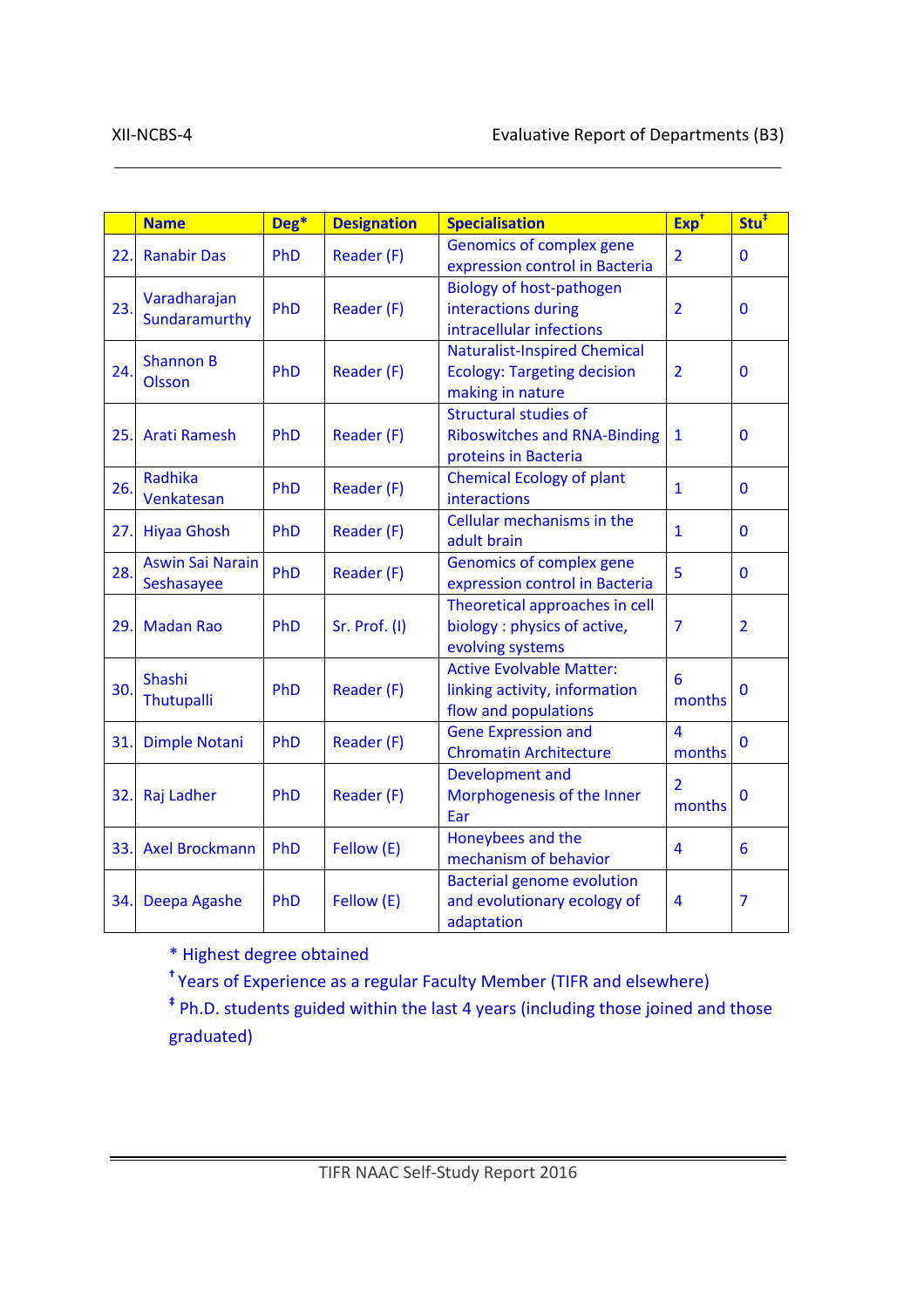- 12. List of senior Visiting Fellows, adjunct faculty, emeritus professors
	- Christopher Michael Bate (Cambridge)
	- Francisco J Barrantes
	- James A Spudich (Stanford)
	- Mani Ramaswami (Trinity College Dublin)
	- Sanjeev Jain (NIMHANS)
	- K. Ullas Karanth (Wildlife Conservation Society)
	- Vivek Malhotra (CRG Barcelona)
- 13. Percentage of classes taken by temporary faculty programme-wise information

Approximately 10% of classes are taken by temporary faculty. These mainly pertain to interdisciplinary classes in basic mathematics, such as Calculus and Linear Algebra.

14. Programme-wise Student Teacher Ratio

|            | <b>Programme</b>       | <b>Students (S)</b> | <b>Faculty (F)</b> | <b>Ratio S/F</b> |
|------------|------------------------|---------------------|--------------------|------------------|
| <b>.</b>   | Ph.D.                  |                     |                    | 37:15            |
| <u>.</u>   | Integrated M.Sc.-Ph.D. |                     |                    | 15:11            |
| <u>. .</u> | M.Sc.                  |                     |                    | Q·7              |

15. Number of academic supportstaff(technical) and administrative staff:

| Scientific and Technical Staff | <b>Administrative and Auxiliary Staff</b> |  |
|--------------------------------|-------------------------------------------|--|
|                                |                                           |  |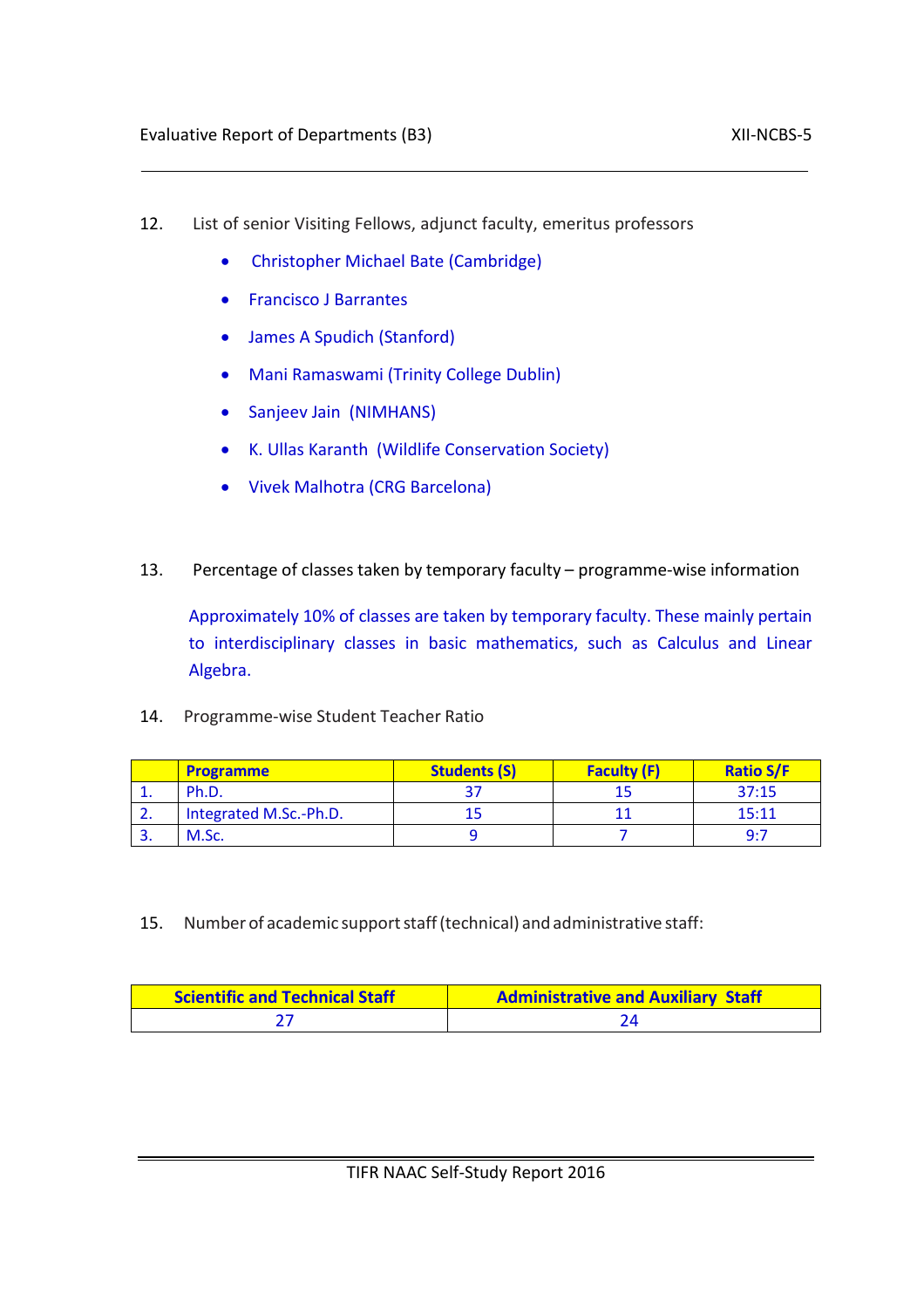16. Research thrust areas as recognized by major funding agencies

The mandate of NCBS-TIFR is research in all major areas of the modern life sciences, including

- molecular and cell biology,
- developmental biology and genetics,
- neuroscience and behavior,
- ecology and evolution,
- theory and modeling of biological systems.
- 17. Number of faculty with ongoing projects from a) national b) international funding agencies and c) Total grants received. Give the names of the funding agencies, project title and grants received project-wise.

|    | <b>Agency</b>  | <b>Project Title</b>                                                                                                                           | <b>Total</b><br><b>Grant</b><br>(Rs.<br>lakhs) | <b>Faculty</b>          |
|----|----------------|------------------------------------------------------------------------------------------------------------------------------------------------|------------------------------------------------|-------------------------|
| 1. | <b>CEFIPRA</b> | Collective migration in the fly<br>nervous system                                                                                              | 18.31                                          | K VijayRaghavan         |
| 2. | <b>CEFIPRA</b> | <b>DNA-encapsulated Quantum Dots</b><br>for Bio-imaging                                                                                        | 21.42                                          | Yamuna Krishnan         |
| 3. | <b>CEFIPRA</b> | <b>Olfactory Modulation of Insect Flight</b>                                                                                                   | 15.24                                          | Gaiti Hasan             |
| 4. | <b>CEFIPRA</b> | Genome-scale analysis of differential<br>propensities of different<br>chromosomal domains for horizontal<br>gene insertion in Escherichia coli | 22.20                                          | <b>Aswin Seshasayee</b> |
| 5. | <b>CSIR</b>    | Investigating connectivity in the<br>montace sky island ecosystems in<br>the Western Ghats through genetics<br>of a threatened endemic bird    | 138.24                                         | Uma Ramakrishnan        |
| 6. | <b>DAF</b>     | Biogeography of the Indian<br>subcontinent                                                                                                     | 19.54                                          | Uma Ramakrishnan        |
| 7. | <b>DBT</b>     | <b>Regulation of Drosophila larval</b><br>growth and TOR signaling a novel<br>phosphoinositide kinase                                          | 25.62                                          | Raghu Padinjat          |
| 8. | <b>DBT</b>     | Innovative young biotechnologist                                                                                                               | 50.17                                          | <b>Odity Mukherjee</b>  |

#### **(a) Major national projects (2012-15):**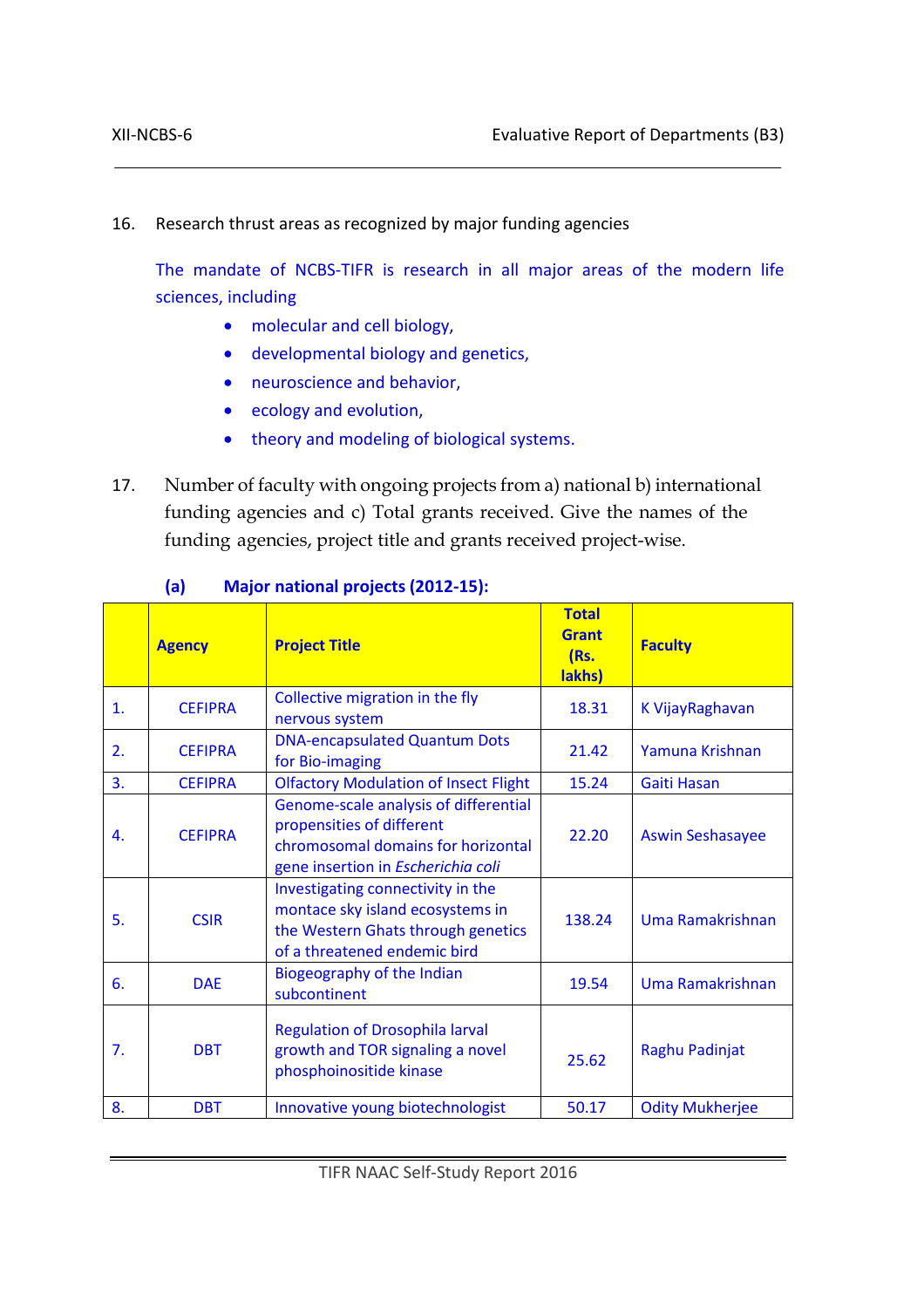|     | <b>Agency</b> | <b>Project Title</b>                                                                                                                                            | <b>Total</b><br><b>Grant</b><br>(Rs.<br>lakhs) | <b>Faculty</b>           |
|-----|---------------|-----------------------------------------------------------------------------------------------------------------------------------------------------------------|------------------------------------------------|--------------------------|
|     |               | award -2009 (IYBA)                                                                                                                                              |                                                |                          |
| 9.  | <b>DBT</b>    | Notch activated signalling cascade &<br>the consequences for T-cell<br>homeostasis                                                                              | 64.54                                          | <b>Apurva Sarin</b>      |
| 10. | <b>DBT</b>    | Genome wide sh RNA screens to<br>analyse cellular mechanisms<br>regulating fundamental process in<br>mammalian cells                                            | 213.25                                         | <b>Apurva Sarin</b>      |
| 11. | <b>DBT</b>    | Analysis of type II<br>phosphatidylinositol phosphate<br>kinase function in Vivo                                                                                | 60.04                                          | Raghu Padinjat           |
| 12. | <b>DBT</b>    | Validation of novel target for HIV-1:<br>Nef-CD80/CD86 for potential<br>therapeutic intervention                                                                | 99.40                                          | Satyajit Mayor           |
| 13. | <b>DBT</b>    | Peptide toxins of therapeutic value<br>from toxoglossan mollusces<br>collected from Indian coasts                                                               | 60.11                                          | <b>KS Krishnan</b>       |
| 14. | <b>DBT</b>    | Deep sequencing of venom duct<br>cDNAs from Indian cone snails                                                                                                  | 53.81                                          | <b>KS Krishnan</b>       |
| 15. | <b>DBT</b>    | Finding the neural correlates of<br>olfactory guided behaviour in awake,<br>behaving rats in both controlled and<br>natural environments                        | 79.73                                          | <b>Upinder Bhalla</b>    |
| 16. | <b>DBT</b>    | Optical probing of memory network<br>connectivity                                                                                                               | 83.57                                          | <b>Upinder Bhalla</b>    |
| 17. | <b>DBT</b>    | Cross-genome survey of olfactory<br>receptors in five eukaryotic genomes<br>with a special emphasis on receptors<br>of odour response                           | 28.36                                          | R Sowdhamini             |
| 18. | <b>DBT</b>    | In-vitro differentiation of human<br>embroynic stemcell lines to<br>heptocytes & the potential role of<br>serotonin in its expansion and /or<br>differentiation | 23.47                                          | <b>Mitradas Panicker</b> |
| 19. | <b>DBT</b>    | Real time In-Vivo micro RNA sensors<br>using nucleicacid mimics                                                                                                 | 62.51                                          | Yamuna Krishnan          |
| 20. | <b>DBT</b>    | Structure and mechanism of FLeQ<br>master regulator of transcription of<br>flagellar and biofilm genes in                                                       | 53.21                                          | Deepti Jain              |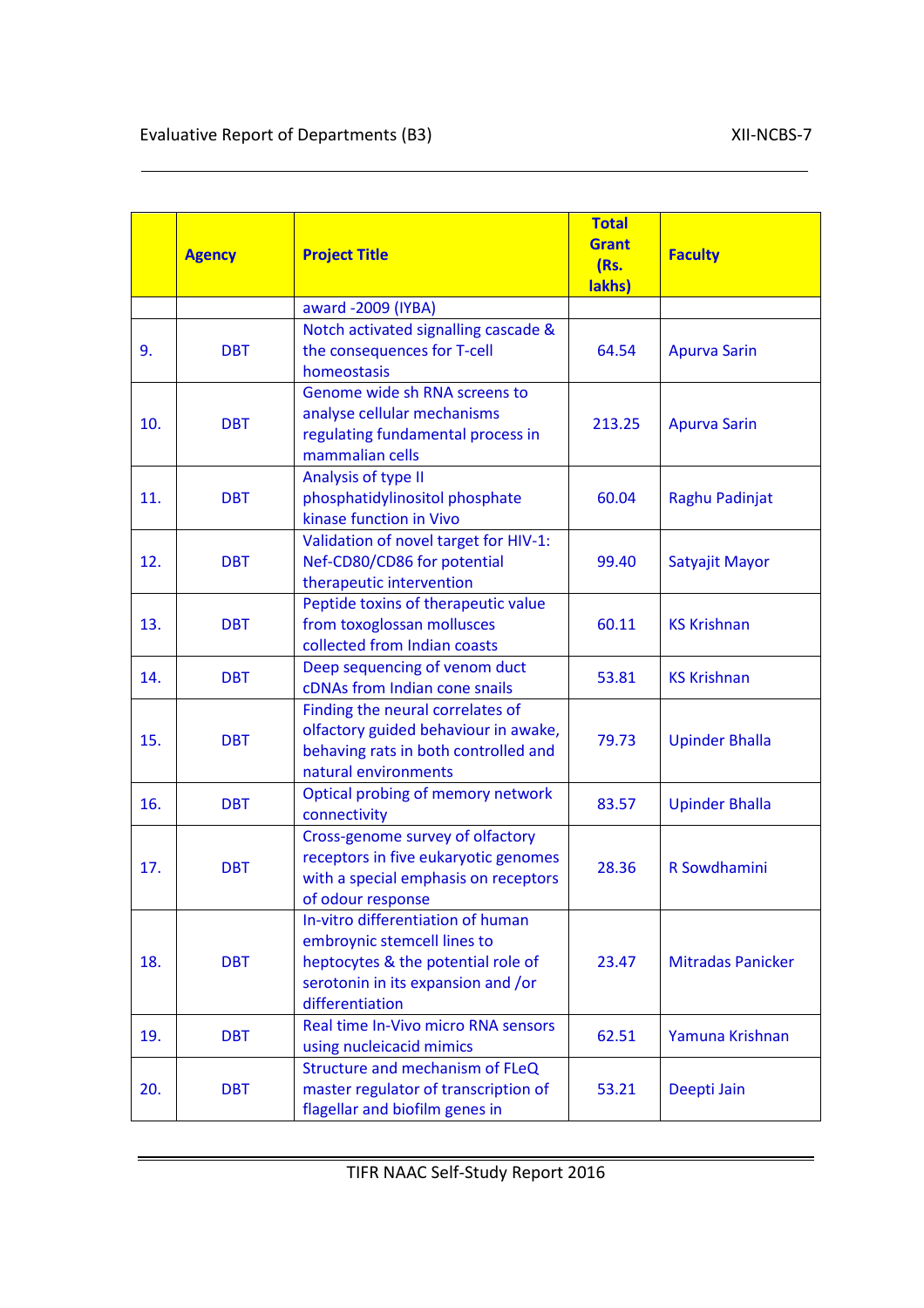|            | <b>Agency</b>            | <b>Project Title</b>                                                                                                                                                                                        | <b>Total</b><br><b>Grant</b><br>(Rs.<br>lakhs) | <b>Faculty</b>                           |
|------------|--------------------------|-------------------------------------------------------------------------------------------------------------------------------------------------------------------------------------------------------------|------------------------------------------------|------------------------------------------|
|            |                          | Pseudomonas aeruginosa                                                                                                                                                                                      |                                                |                                          |
| 21.        | <b>DBT</b>               | The role of Inositol 1, 4, 5-<br>Trisphosphate mediated intracellular<br>$Ca2+$<br>release in Insulin secretion:<br>Drosophila IP3R Mutants as a<br><b>Genetic Model for Diabetes</b>                       | 60.03                                          | <b>Gaiti Hasan</b>                       |
| 22.        | <b>DBT</b>               | Programme support for<br>technological innovations &<br>ecological research for the<br>substainable use of bioresources in<br>the Sikkim Himalaya                                                           | 310.87                                         | <b>Mahesh Sankaran</b>                   |
| 23.        | <b>DBT</b>               | Centre of excellence on<br>computational & system biology                                                                                                                                                   | 594.75                                         | R Sowdhamini                             |
| 24.        | <b>DBT</b>               | Ramalingaswamy Fellowship                                                                                                                                                                                   | 53.94                                          | <b>Mahesh Sankaran</b>                   |
| 25.        | <b>DBT</b>               | Notch signalling & human cancer cell<br>molecular mechanisms &<br>development of a translational<br>initiative programs                                                                                     | 426.87                                         | <b>Sudhir Krishna</b>                    |
| 26.        | <b>DBT</b>               | Meta-population dynamics of tigers<br>in Malenad-Mysore landscape of<br><b>Karnataka</b>                                                                                                                    | 33.27                                          | Uma Ramakrishnan                         |
| 27.        | <b>DBT</b>               | Lynx in organization and dynamics of<br>nicotinic<br>acetylcholine receptor complexes                                                                                                                       | 49.55                                          | Satyajit Mayor                           |
| 28.        | <b>DBT</b>               | Programme Support on targeted<br>generation and interrogating of<br>cellular models and networks in<br>neuro-psychiatric disorders using<br>candidate genes                                                 | 75.97                                          | <b>Mitradas Panicker</b>                 |
| 29.        | <b>DBT</b>               | <b>DNA Mismatch Repair in</b><br>Prokaryotes: Beyond the E.coli<br>Paradigm                                                                                                                                 | 22.96                                          | <b>Deepak Nair</b>                       |
| 30.<br>31. | <b>DBT</b><br><b>DBT</b> | A longitudinal study of molecular<br>and cellular changes in intracellular<br>calcium signaling with neurological<br>correlates in an SCA1 cohort in South<br>India<br>Characterization and reversal of the | 34.68<br>41.25                                 | <b>Gaiti Hasan</b><br>Sumantra Chattarji |
|            |                          |                                                                                                                                                                                                             |                                                |                                          |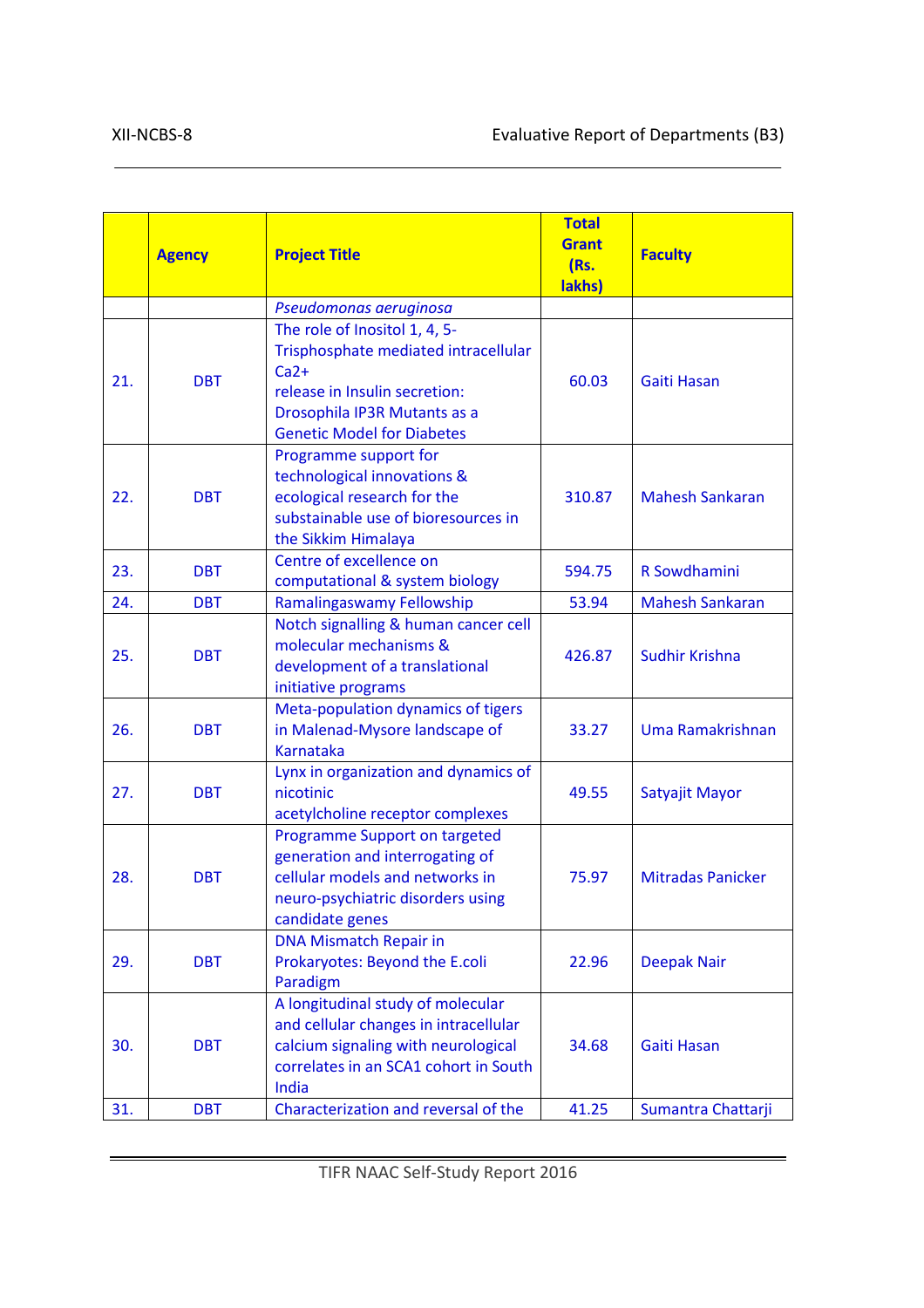|     | <b>Agency</b> | <b>Project Title</b>                                                                                                                                                          | <b>Total</b><br><b>Grant</b><br>(Rs.<br>lakhs) | <b>Faculty</b>          |
|-----|---------------|-------------------------------------------------------------------------------------------------------------------------------------------------------------------------------|------------------------------------------------|-------------------------|
|     |               | contrasting patterns of stress-<br>induced changes in synaptic<br>connectivity and its molecular<br>mediators in the amygdale,<br>hippocampus and medial prefrontal<br>cortex |                                                |                         |
| 32. | <b>DBT</b>    | Investigating the role of gap<br>junctions at an identified<br>glutamatergic synapse in a<br>developing vertebrate                                                            | 63.86                                          | Vatsala Thirumalai      |
| 33. | <b>DBT</b>    | <b>Exploring stationary phase genome</b><br>dynamics in E. coli using next<br>generation sequencing                                                                           | 59.52                                          | <b>Aswin Seshasayee</b> |
| 34. | <b>DBT</b>    | The role of Phospholipase D in<br>regulating neuronal vesicular<br>transport                                                                                                  | 37.04                                          | Raghu Padinjat          |
| 35. | <b>DBT</b>    | Molecular genetics of intracellular<br>calcium signaling in neurons with<br>application to neurodegeneration<br>and lipid metabolism in humans                                | 72.10                                          | <b>Gaiti Hasan</b>      |
| 36. | <b>DBT</b>    | Macromolecular Crystallography and<br><b>Scattering Facility at NCBS-inStem</b>                                                                                               | 678.54                                         | <b>Deepak Nair</b>      |
| 37. | <b>DBT</b>    | <b>National Mouse Research</b><br><b>Resource (NaMoR)</b>                                                                                                                     | 375.00                                         | Sumantra Chattarji      |
| 38. | <b>DBT</b>    | IndiaBioscience                                                                                                                                                               | 86.42                                          | Satyajit Mayor          |
| 39. | <b>DBT</b>    | <b>Regulation of Drosophila larval</b><br>growth and TOR signaling a novel<br>phosphoinositide kinase                                                                         | 25.62                                          | Raghu Padinjat          |
| 40. | <b>DST</b>    | Understanding the structural basis<br>for the specific recognition of DNA<br>by the transcription modulator hest                                                              | 16.22                                          | <b>Deepak Nair</b>      |
| 41. | <b>DST</b>    | The long-term evolutionary causes<br>and consequences of biased codon<br>use in bacteria                                                                                      | 35.92                                          | Deepa Agashe            |
| 42. | <b>DST</b>    | JC Bose fellowship                                                                                                                                                            | 82.00                                          | K VijayRaghavan         |
| 43. | <b>DST</b>    | JC Bose fellowship                                                                                                                                                            | 86.60                                          | Jayant Udgaonkar        |
| 44. | <b>DST</b>    | JC Bose fellowship                                                                                                                                                            | 16.00                                          | Satyajit Mayor          |
| 45. | <b>DST</b>    | Ramanujan Fellowship                                                                                                                                                          | 72.20                                          | Shachi Gosavi           |
| 46. | <b>DST</b>    | Ramanujan Fellowship                                                                                                                                                          | 54.10                                          | <b>Aswin Seshasayee</b> |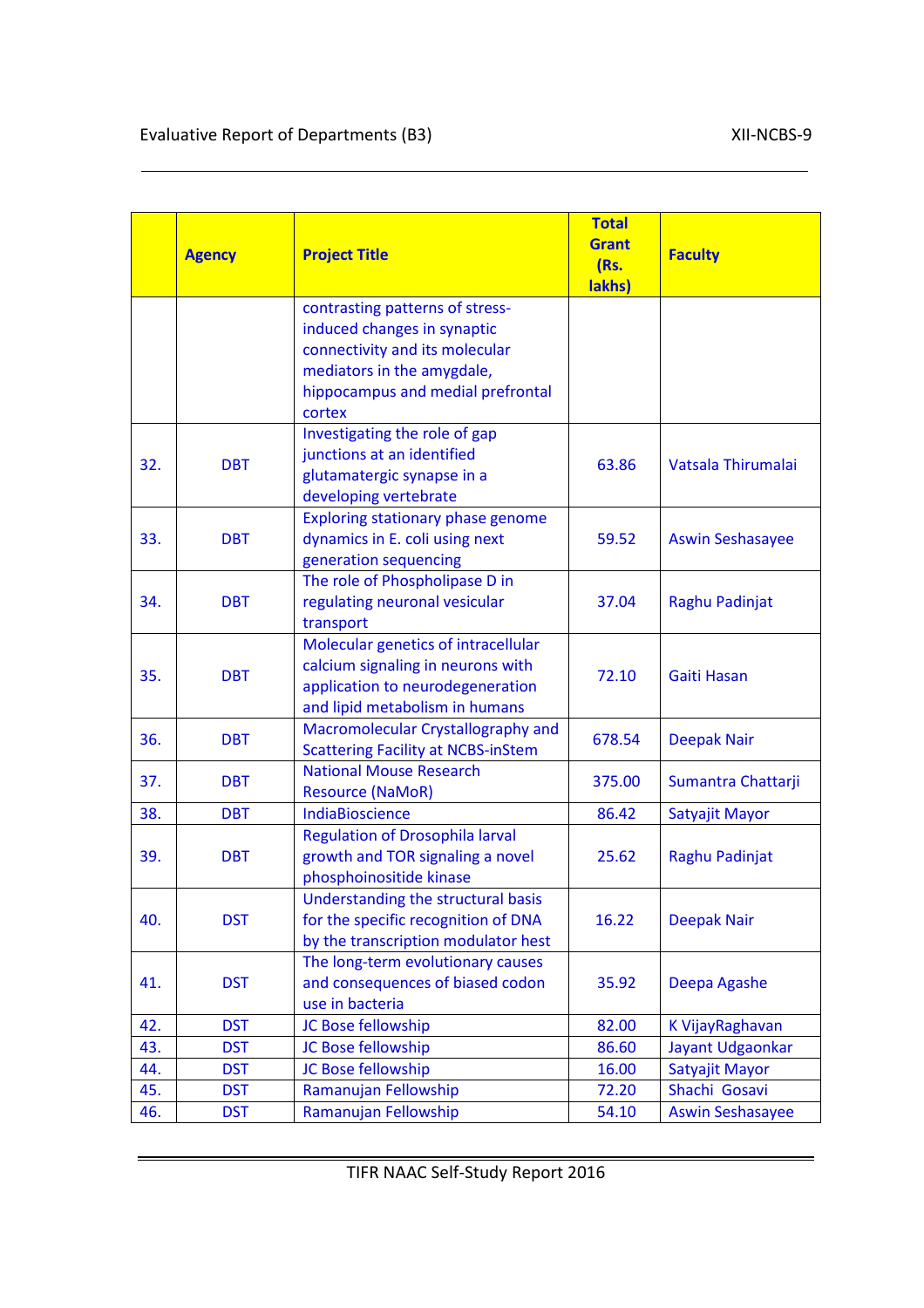|     | <b>Agency</b>         | <b>Project Title</b>                                                                                                                                                         | <b>Total</b><br><b>Grant</b><br>(Rs.<br>lakhs) | <b>Faculty</b>                      |
|-----|-----------------------|------------------------------------------------------------------------------------------------------------------------------------------------------------------------------|------------------------------------------------|-------------------------------------|
| 47. | <b>DST</b>            | Ramanujan Fellowship                                                                                                                                                         | 51.10                                          | Krushnamegh Kunte                   |
| 48. | <b>DST</b>            | Ramanujan Fellowship                                                                                                                                                         | 247.32                                         | Uma Ramakrishnan                    |
| 49. | <b>DST</b>            | Ramanujan Fellowship                                                                                                                                                         | 71.25                                          | <b>Deepak Nair</b>                  |
| 50. | <b>DST</b>            | Ramanujan Fellowship                                                                                                                                                         | 32.40                                          | P Shivaprasad                       |
| 51. | <b>DST</b>            | Ramanujan Fellowship                                                                                                                                                         | 73.00                                          | <b>Sanjay Sane</b>                  |
| 52. | <b>DST</b>            | <b>Year of Science Professorship</b>                                                                                                                                         | 19.00                                          | <b>TV Ramakrishnan</b>              |
| 53. | <b>DST</b>            | Linking plant functional traits to<br>ecosystem services across tropical<br>forest communities in the Western<br><b>Ghats</b>                                                | 16.31                                          | <b>Mahesh Sankaran</b>              |
| 54. | <b>DST</b>            | Development of behavioral & cell<br>biological assays for activity guided<br>purification of prospectiva anti<br>cancer & behaviour modulating<br>molecules from wasp venoms | 73.88                                          | <b>KS Krishnan</b>                  |
| 55. | <b>DST</b>            | Regulation of intracellular Calcium in<br>the Drosophila nervous system and<br>it's relevance to neuronal function                                                           | 43.99                                          | Gaiti Hasan                         |
| 56. | <b>DST</b>            | Genetic mating system and its<br>evolutionary consequences in a<br>harem-forming promiscuous bat<br><b>Cynopterus sphinx</b>                                                 | 43.93                                          | Uma Ramakrishnan                    |
| 57. | <b>DST</b>            | Cognitive science research initiative<br>(CSI) entitled generativity in<br>cognitiva networks                                                                                | 91.08                                          | Sumantra Chattarji                  |
| 58. | <b>DST-SERB</b>       | Investigating the Folding and<br>Domain Swapping Mechanism in<br>Cystatin-Like Folds with Structure-<br><b>Based Models</b>                                                  | 19                                             | <b>Nahren</b><br><b>Mascarenhas</b> |
| 59. | <b>India Alliance</b> | System analysis of membranes in<br>development & cell biology                                                                                                                | 286.13                                         | <b>Dominik Schwudke</b>             |
| 60. | <b>India Alliance</b> | Programmable DNA Sensors to<br>capture spatial and temporal<br>gradients of second messenger<br>concentrations in living cells                                               | 304.51                                         | Yamuna Krishnan                     |
| 61. | <b>India Alliance</b> | Control, stability & energy<br>consumption during locomotion on<br>uneven terrain                                                                                            | 324.97                                         | Madhusudhan<br>Venkadesan           |
| 62. | <b>India Alliance</b> | <b>Computational cell biology:</b>                                                                                                                                           | 179.86                                         | <b>Mukund Thattai</b>               |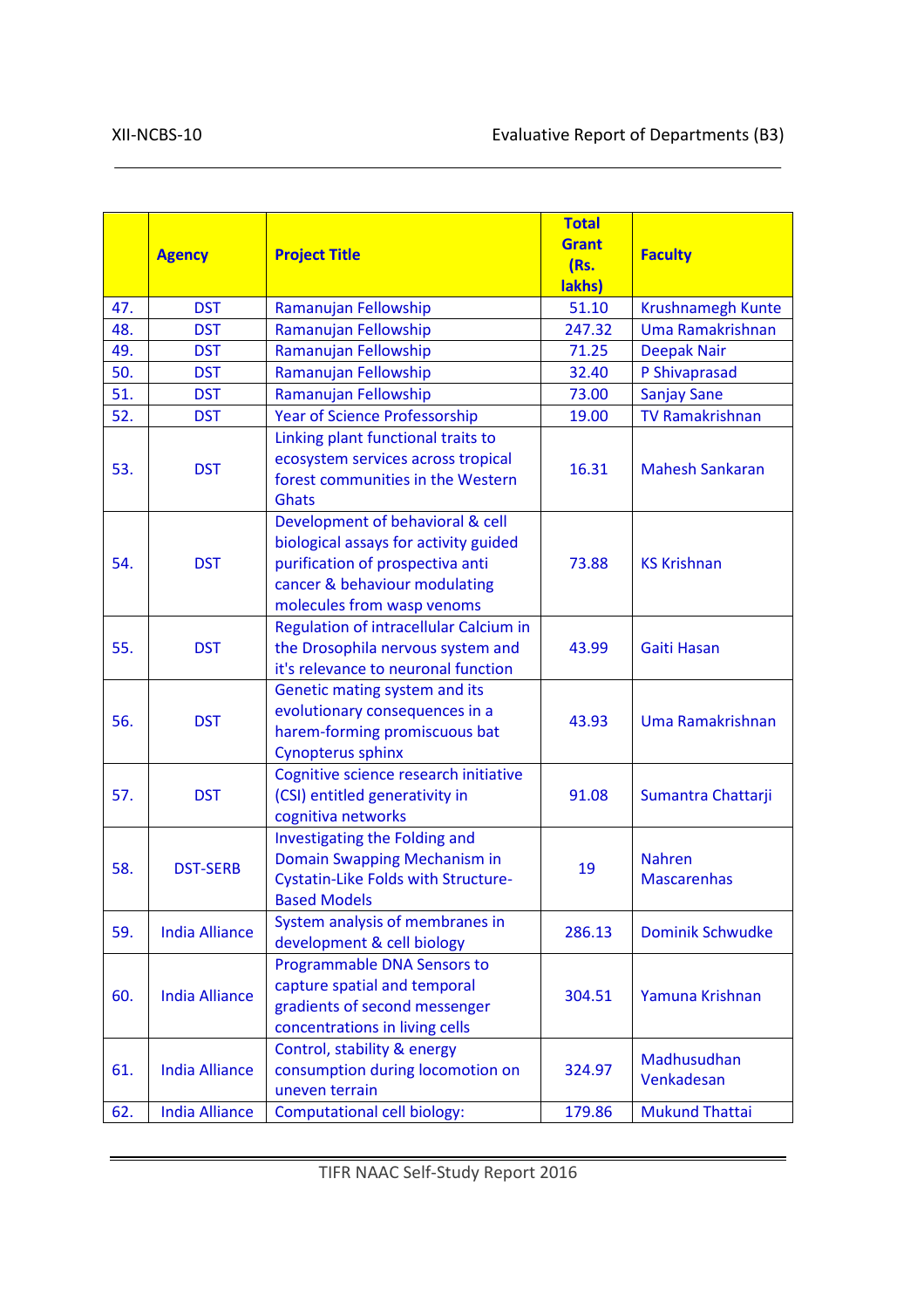|     | <b>Agency</b>         | <b>Project Title</b>                                                                                                                                            | <b>Total</b><br><b>Grant</b><br>(Rs.<br>lakhs) | <b>Faculty</b>            |
|-----|-----------------------|-----------------------------------------------------------------------------------------------------------------------------------------------------------------|------------------------------------------------|---------------------------|
|     |                       | Exploring the organizing principles of<br>transcriptional<br>regulatory networks and intracellular<br>traffic networks                                          |                                                |                           |
| 63. | <b>India Alliance</b> | Using CREB overexpression to track<br>systems consolidation of an<br>allocated memory trace                                                                     | 49.15                                          | <b>Daniel Weatherill</b>  |
| 64. | <b>India Alliance</b> | Role of IP3 receptor mediated<br>neuropeptide release in Drosophila<br>feeding and metabolism                                                                   | 83.80                                          | <b>Megha</b>              |
| 65. | <b>India Alliance</b> | mGluR-Dependent Synaptic<br><b>Plasticity: Parallels and Distinctions</b><br>between the Hippocampus and<br>Amygdala and Implications for<br>Fragile X Syndrome | 58.81                                          | Debarati Mukherjee        |
| 66. | IA                    | <b>Light Mediated Release of Functional</b><br><b>Small Molecules and</b><br><b>Macromolecules from Designer DNA</b><br><b>Nanocapsules in Living Systems</b>   | 135.63                                         | <b>Aneesh Veetil</b>      |
| 67. | <b>India Alliance</b> | <b>Mechanisms of synapses</b><br>maintenance in the nervous system-<br>implications for neurodegeneration                                                       | 102.14                                         | <b>Albert Chiang</b>      |
| 68. | <b>India Alliance</b> | Understanding the dynamics of the<br>components of the GEEC endocytic<br>pathway using visualization<br>techniques                                              | 128.31                                         | Gayatri<br>Muthukrishnan  |
| 69. | <b>India Alliance</b> | The developing brain & the<br>emergence behaviour a can for<br>neuromodulation                                                                                  | 247.32                                         | Vatsala Thirumalai        |
| 70. | <b>IUSSTF</b>         | Indo US science & technology forum<br>on Nano biotechnology                                                                                                     | 198.50                                         | K VijayRaghavan           |
| 71. | MoES/ ATREE           | Hydrologic & carbon services in the<br>western ghats:response of forests<br>and agro ecosystem to extreme<br>rainfall events                                    | 32.39                                          | <b>Mahesh Sankaran</b>    |
| 72. | <b>UGC</b>            | Carbon flux measurements in island<br>rainforest ecosystems                                                                                                     | 5.32                                           | <b>Mahesh Sankaran</b>    |
| 73. | <b>UKIERI</b>         | Deciphering variable impedance<br>strategies in human locomotion for                                                                                            | 11.01                                          | Madhusudhan<br>Venkadesan |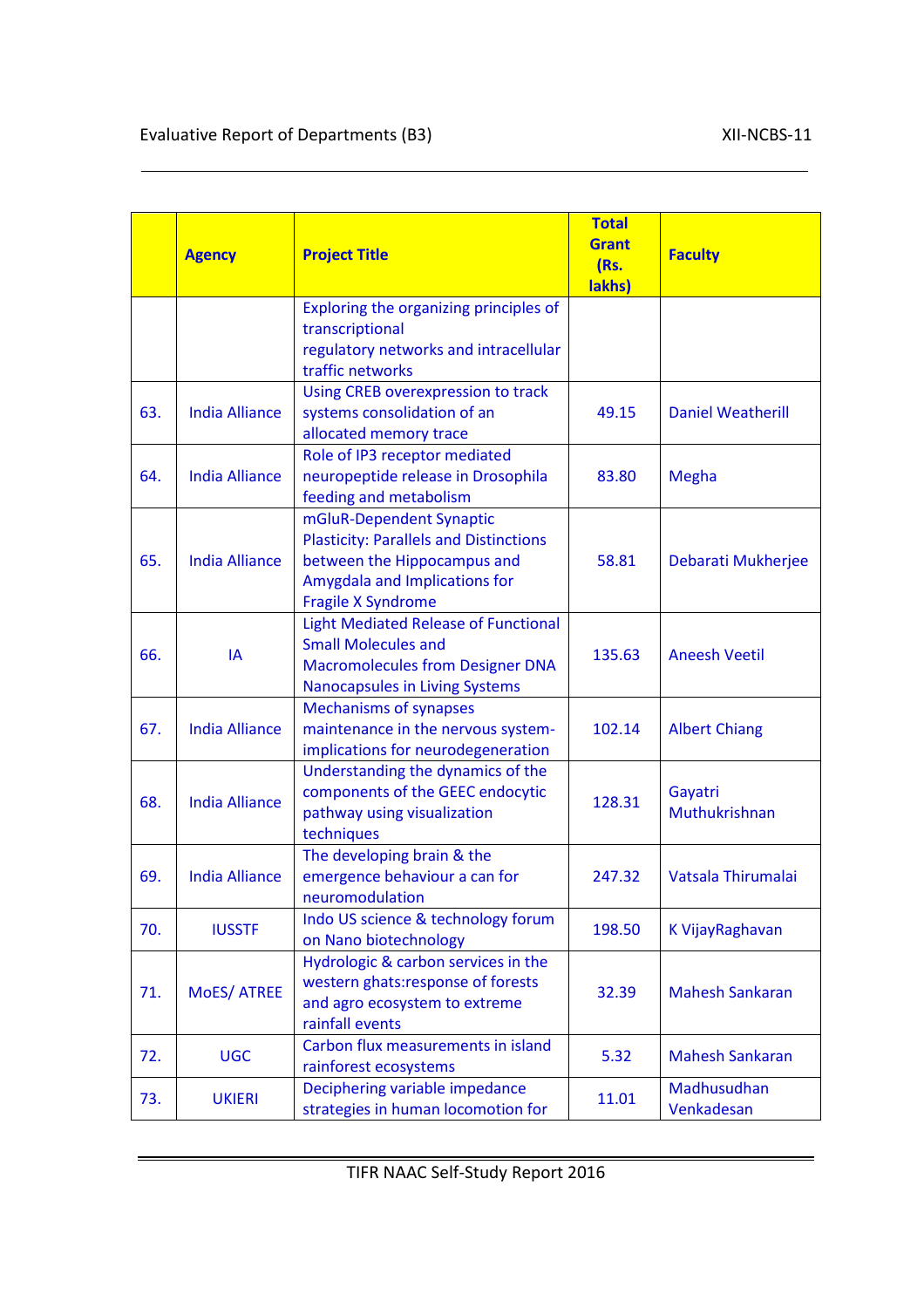|     | <b>Agency</b>     | <b>Project Title</b>                                         | <b>Total</b><br><b>Grant</b><br>(Rs.<br>lakhs) | <b>Faculty</b>         |
|-----|-------------------|--------------------------------------------------------------|------------------------------------------------|------------------------|
|     |                   | the development of next generation<br>robotic devices        |                                                |                        |
| 74. | Sanofi-Aventis    | <b>Targeting Head &amp; Neck Cancer Stem</b><br><b>Cells</b> | 90.00                                          | Satyajit Mayor         |
| 75. | <b>Tata Trust</b> | M.Sc programme in Wildlife Biology<br>and conservation.      | 160.76                                         | Ajith kumar            |
| 76. | Wipro             | Wipro applying thought in schools                            | 55.2                                           | <b>Mahesh Sankaran</b> |
|     |                   | <b>Total Rs. 7,761.11 lakh</b>                               |                                                |                        |

#### **(b) Minor National projects:**

|                | <b>Agency</b>   | <b>Project Title</b>                                            | <b>Total</b><br><b>Grant (Rs.</b><br>lakhs) | <b>Faculty</b>     |
|----------------|-----------------|-----------------------------------------------------------------|---------------------------------------------|--------------------|
|                |                 | <b>Structure and Biochemistry of</b>                            |                                             |                    |
| $\mathbf{1}$ . | <b>CSIR</b>     | prokaryotic Y-family DNA<br>polymerases                         | 8.67                                        | <b>Deepak Nair</b> |
|                |                 | Phylogenetic analysis, computer                                 |                                             |                    |
| 2.             | <b>CSIR</b>     | modelling and biochemical                                       | 2.95                                        | R Sowdhamini       |
|                |                 | characterisation of proteins in                                 |                                             |                    |
|                |                 | phenylacetic acid hybrid pathway                                |                                             |                    |
|                | <b>CSIR</b>     | An open source integrated<br>computational resource for the     |                                             |                    |
| 3.             |                 | analysis of the structural                                      | 3.79                                        | R Sowdhamini       |
|                |                 | interactome to predict off site                                 |                                             |                    |
|                |                 | interactions of drug candidates                                 |                                             |                    |
| 4.             | <b>CSIR</b>     | <b>Evolutionary consequences of</b>                             | 9.52                                        | Deepa Agashe       |
|                |                 | altering tRNA gene copy number                                  |                                             |                    |
| 5.             | <b>DST</b>      | JC Bose fellowship                                              | 16.00                                       | Satyajit Mayor     |
|                |                 | Research on wildlife biology and                                |                                             |                    |
| 6.             | <b>DST</b>      | conservation by students of Masters                             | 37.43                                       | Ajith kumar        |
|                |                 | course in National Centre for                                   |                                             |                    |
|                |                 | <b>Biological Sciences</b><br>Behavioural and landscape ecology |                                             |                    |
| 7.             | <b>DST-SERB</b> | of snow leopard in the Indian trans-                            | 21.55                                       | Uma Ramakrishnan   |
|                |                 | Himalaya                                                        |                                             |                    |
| 8.             | <b>DST</b>      | Synaptic reorganisation of the<br>amygdala-hippocampus circuit  | 15.00                                       | Sumantra Chattarji |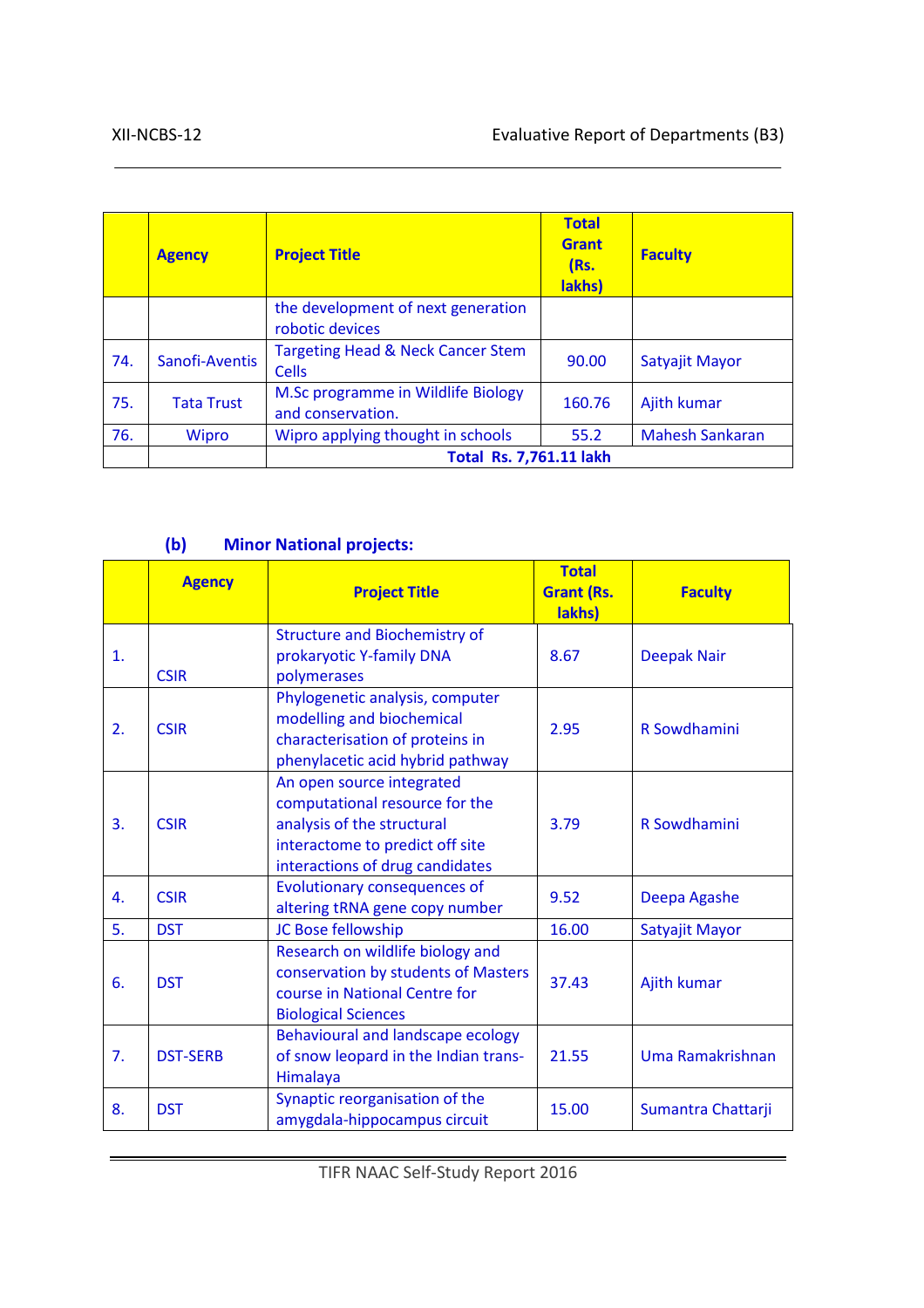|     | <b>Agency</b>                 | <b>Project Title</b>                                                                                                                                                              | <b>Total</b><br><b>Grant (Rs.</b><br>lakhs) | <b>Faculty</b>           |
|-----|-------------------------------|-----------------------------------------------------------------------------------------------------------------------------------------------------------------------------------|---------------------------------------------|--------------------------|
|     |                               | during stress                                                                                                                                                                     |                                             |                          |
| 9.  | <b>DST</b>                    | Genomic analysis of dosage<br>dependent silencing of horizontally-<br>acquired genes by the nucleoid-<br>associated protein H-NS in E. coli                                       | 14.50                                       | <b>Aswin Seshasayee</b>  |
| 10. | <b>DST</b>                    | Complex combinatorial control of<br>the<br>balance between two bacterial<br>lifestyles: planctonic and biofilm                                                                    | 1.60                                        | <b>Aswin Seshasayee</b>  |
| 11. | <b>DST</b>                    | Dissecting mechanisms of 5-HT<br>signalling using mouse models<br>depected in central serotonin                                                                                   | 2.70                                        | <b>Mitradas Panicker</b> |
| 12. | <b>DST</b>                    | Transciptional control of L-<br>arabinose metabolism in bacillus<br>subtills                                                                                                      | 14.40                                       | Deepti Jain              |
| 13. | <b>DST</b>                    | Studying the molecular correlates<br>underlying stress induced<br>behavioral and structural plasticity                                                                            | 4                                           | <b>Rohan Kamat</b>       |
| 14. | <b>DST</b>                    | Purinergic & serotonergis signalling<br>in neurogenesis                                                                                                                           | 13.75                                       | <b>Mitradas Panicker</b> |
| 15. | <b>DST-SERB</b>               | Characterization of chronic myeloid<br>leukemia (CML) stem cells in terms<br>of novel biomarkers and<br>therapeutic targets                                                       | 15                                          | <b>Rakesh Khatri</b>     |
| 16. | <b>DST-SERB</b>               | An evolutionary ecological approach<br>to the adaptive basis of immune<br>priming in invertebrates and<br>immunosenescence                                                        | 12                                          | <b>Imroze Khan</b>       |
| 17. | <b>DST-SERB</b>               | <b>Adaptive radiation in Papillio</b><br>(Menelaldes) swallowtail butterflies<br>of the Indo-Australlian region                                                                   | 4.5                                         | Jahnavi Joshi            |
| 18. | <b>India Alliance</b>         | <b>Bodystorm hits Bangalore</b>                                                                                                                                                   | 10.00                                       | <b>Mukund Thattai</b>    |
| 19. | <b>National</b><br>Geographic | Evolution on Indian sky Islands : has<br>paleo-climate caused differential<br>demographic history in a floral and<br>faunal community on the sky-<br>islands of the Western Ghats | 10.00                                       | <b>VV Robin</b>          |
| 20. | <b>NTCA</b>                   | The connectivity between tiger<br>population in central indian                                                                                                                    | 8.39                                        | Uma Ramakrishnan         |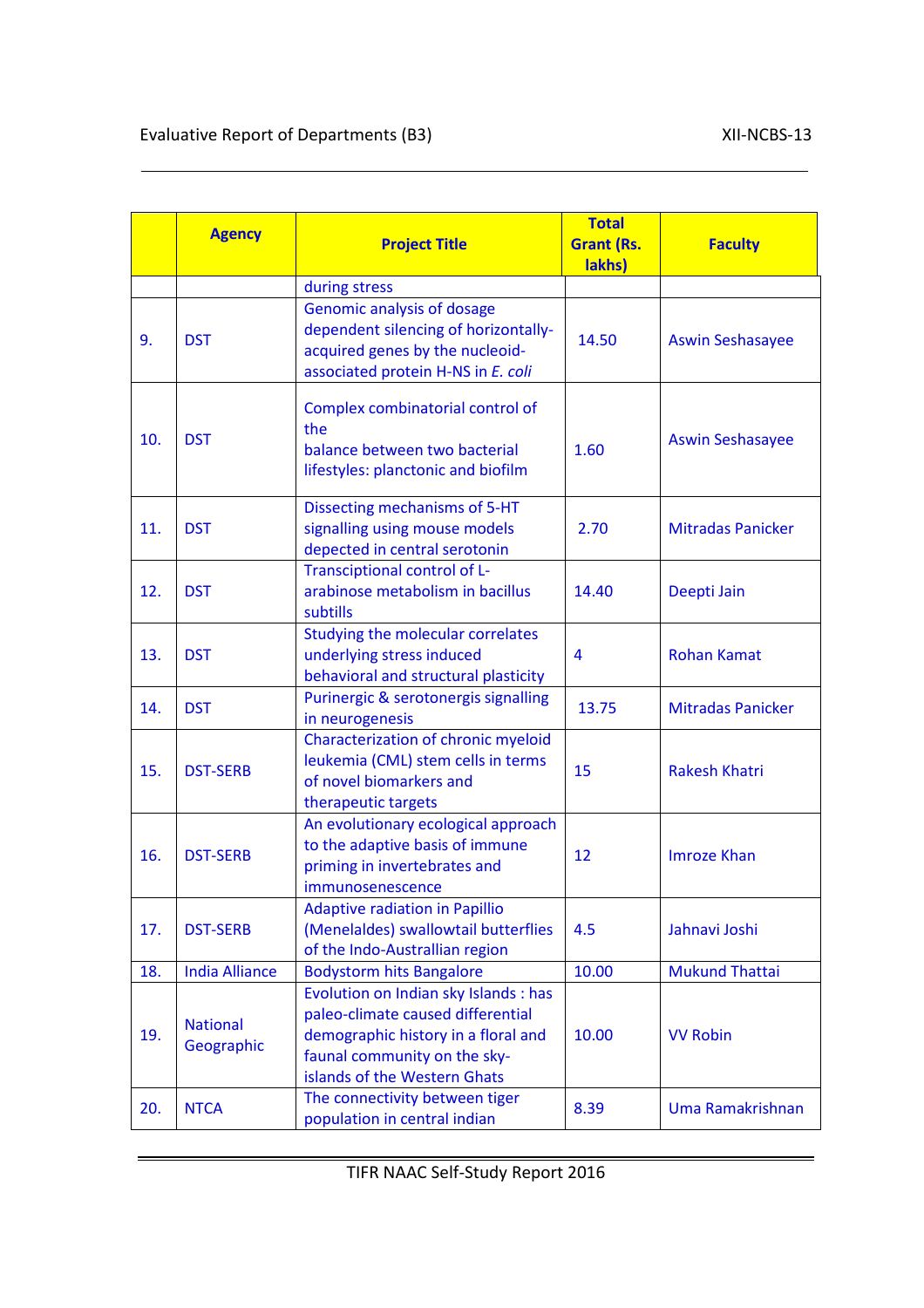|     | <b>Agency</b> | <b>Project Title</b>                                                                                                          | <b>Total</b><br><b>Grant (Rs.</b><br>lakhs) | <b>Faculty</b>            |
|-----|---------------|-------------------------------------------------------------------------------------------------------------------------------|---------------------------------------------|---------------------------|
|     |               | landscape                                                                                                                     |                                             |                           |
| 21. | <b>UGC</b>    | Carbon flux measurements in island<br>rainforest ecosystems                                                                   | 5.32                                        | <b>Mahesh Sankaran</b>    |
| 22. | <b>UKIERI</b> | Deciphering variable impedance<br>strategies in human locomotion for<br>the development of next generation<br>robotic devices | 11.01                                       | Madhusudhan<br>Venkadesan |
|     |               | <b>Total</b>                                                                                                                  | 242.08                                      |                           |

### **(c) International projects (2012-15):**

|                  | <b>Agency</b> | <b>Project Title</b>                                                                                                                                         | <b>Total</b><br><b>Grant (Rs.</b><br>lakhs) | <b>Faculty</b>            |
|------------------|---------------|--------------------------------------------------------------------------------------------------------------------------------------------------------------|---------------------------------------------|---------------------------|
| 1.               | <b>AOARD</b>  | Sensorimotor integration of<br>antennal positioning behaviour in<br>flying insects                                                                           | 89.40                                       | <b>Sanjay Sane</b>        |
| 2.               | <b>AXA</b>    | <b>AXA Fellowship</b>                                                                                                                                        | 91.99                                       | <b>Marcus Taylor</b>      |
| $\overline{3}$ . | <b>AXA</b>    | Deciphering the role of active<br>remodeling of cortical actin on the<br>spatiotemporal organization of cell<br>surface molecules using an in vitro<br>assay | 82.37                                       | <b>Darius Koester</b>     |
| 4.               | <b>HFSP</b>   | From swarm intelligence to living<br>buildings. Novel concepts of<br>managing internal climates                                                              | 137.34                                      | <b>Sanjay Sane</b>        |
| 5.               | <b>HFSP</b>   | Nano-Mechano-Biology:<br>spatiotemporal remodeling of<br>membrane<br>nanoplatforms under mechanical<br>forces                                                | 178.09                                      | Satyajit Mayor            |
| 6.               | <b>HFSP</b>   | Foot in motion: materials,<br>mechanics and control                                                                                                          | 72.21                                       | Madhusudhan<br>Venkadesan |
| 7.               | <b>HFSP</b>   | <b>Dissecting the Mechanochemistry</b><br>of Membrane Invagination using<br><b>Designer DNA-based Probes</b>                                                 | 202.50                                      | Yamuna Krishna            |
| 8.               | <b>HFSP</b>   | <b>Implication of Tail Structural</b><br><b>Features on Molecular Mechanism</b><br>and Biological Functions of<br><b>Myosine</b>                             | 504.00                                      | R Sowdhamini              |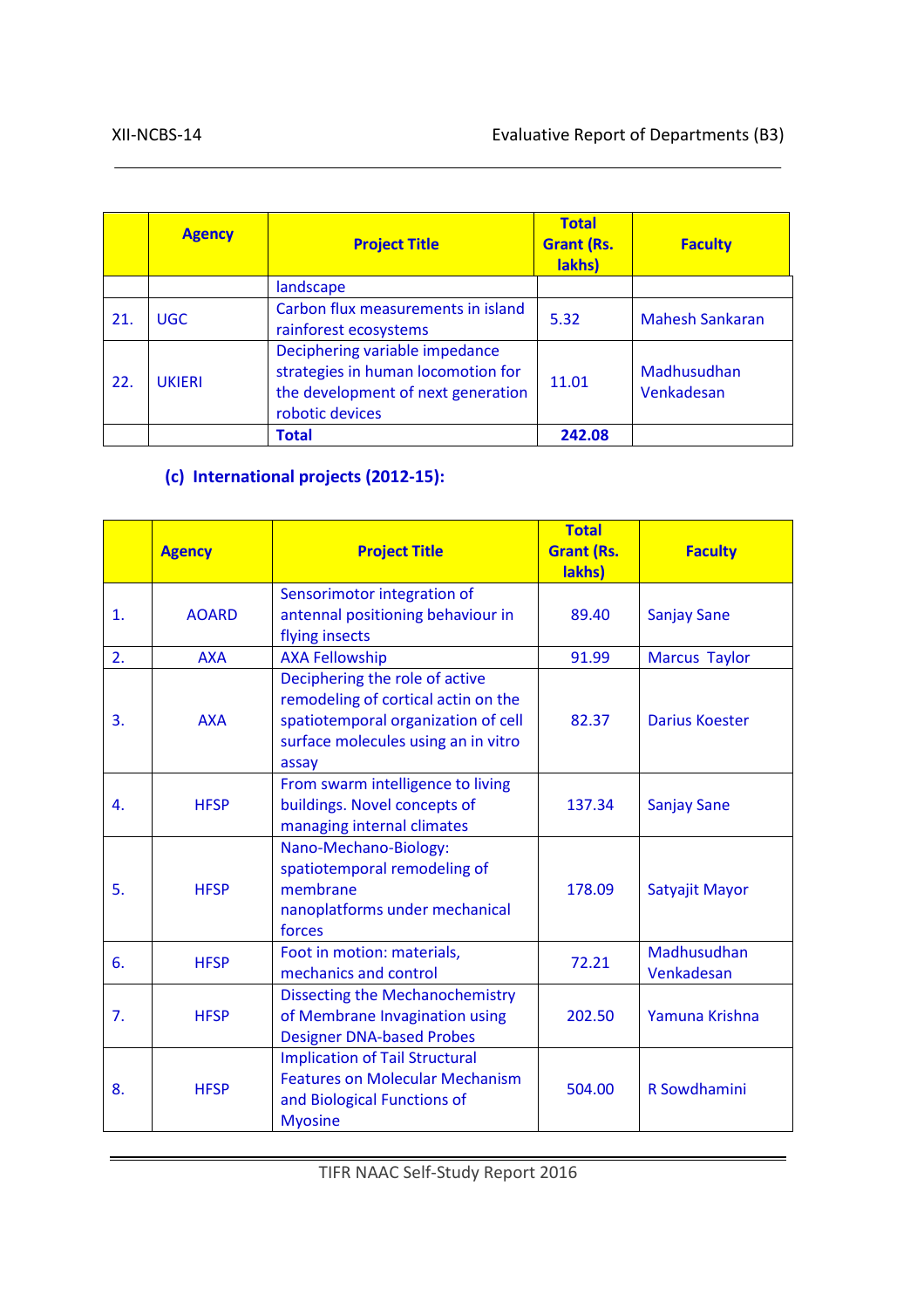| 9.  | <b>ICGEB</b>                | Functional characterization of gut<br>microbial communities and their<br>fitness effects during<br>dietary switches in butterflies       | 10.63  | Deepa Agashe          |
|-----|-----------------------------|------------------------------------------------------------------------------------------------------------------------------------------|--------|-----------------------|
| 10. | <b>NIH</b>                  | System biology centre in New York                                                                                                        | 80.23  | <b>Upinder Bhalla</b> |
| 11. | <b>NSF</b>                  | Evolution, Diversification and<br><b>Biogeography of Cicadas (Insecta:</b><br>Hemiptera: Cicadidae) on the<br><b>Indian Subcontinent</b> | 40.19  | Krushnamegh<br>Kunte  |
| 12. | <b>Simons</b><br>Foundation | Simons Center for the Study of<br><b>Living Machines</b>                                                                                 | 184.37 | <b>Mukund Thattai</b> |
|     |                             | <b>Total 1,673.32</b>                                                                                                                    |        |                       |

18. Inter-institutional collaborative projects and associated grants received

#### **National**

|    | <b>Collaborating</b><br><b>Institutions</b>                                                                                                                                                                                                                                                                                                                                                   | <b>Project Title</b>                                                                                                                                             | <b>Total</b><br><b>Grant</b><br>(Rs.<br>lakhs) | <b>Duration</b> | <b>Faculty</b>         |
|----|-----------------------------------------------------------------------------------------------------------------------------------------------------------------------------------------------------------------------------------------------------------------------------------------------------------------------------------------------------------------------------------------------|------------------------------------------------------------------------------------------------------------------------------------------------------------------|------------------------------------------------|-----------------|------------------------|
| 1. | 1. Nagaland Science<br>and Technology<br>Council, Kohima.<br>2.<br><b>Kohima Science</b><br>College, Jotosma,<br>Nagaland. 3. IBSD,<br>Imphal, Manipur. 4.<br>IBSD, Gangtok,<br>Sikkim. 5. Rajiv<br>Gandhi University,<br>Itanagar. 6. North<br><b>Eastern Hill</b><br>University, Shillong. 7.<br>University of<br><b>Agricultural Sciences,</b><br>Bangalore. 8. IISc.,<br><b>Bangalore</b> | Chemical ecology of the<br><b>North East Region (NER)</b><br>of India: A collaborative<br>programme linking NER<br>and Bangalore<br>researchers                  | 589.24                                         | 5 years         | Dr.Uma<br>Ramakrishnan |
| 2. | 1. Translational<br><b>Health Science and</b><br>Technology Institute,<br>Gurgaon. 2. All India<br><b>Institute of Medical</b>                                                                                                                                                                                                                                                                | <b>Understanding Disease</b><br><b>Biology and Diagnosis of</b><br><b>Bacterial Sepsis among</b><br><b>Hospitalized Neoantes: A</b><br><b>Multi Centre Study</b> | 1.38                                           | 4 years         | Dr.Aswin<br>Seshasayee |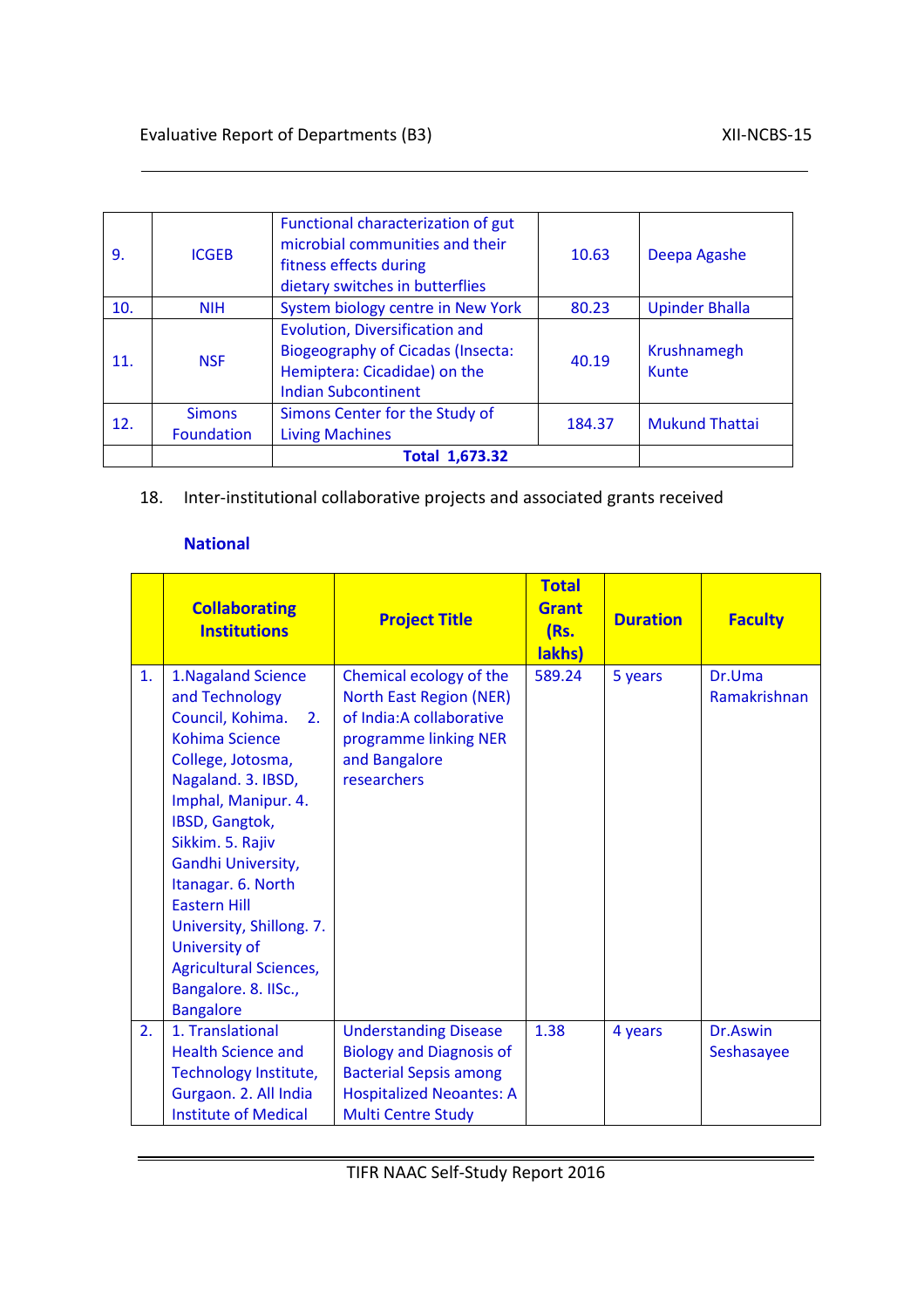|    | Sciences, Delhi                                                                                                                                                                                                       |                                                                                                                                                                                 |        |           |                                |
|----|-----------------------------------------------------------------------------------------------------------------------------------------------------------------------------------------------------------------------|---------------------------------------------------------------------------------------------------------------------------------------------------------------------------------|--------|-----------|--------------------------------|
| 3. | 1. National Institute<br>of Plant Genome<br>Research, Delhi.<br>2. Delhi University,<br>New Delhi. 3. IISc.,<br>Bangalore. 4.<br>Osmania University,<br>Hyderabad. 5. IISER,<br><b>Trivandrum</b>                     | <b>Functional</b><br><b>Characterization of</b><br><b>Genetic and Epigenetic</b><br><b>Regulatory Networks</b><br>Involved in the<br>Reproductive<br><b>Development in Rice</b> | 196.1  | 5 years   | Dr.Shiva<br><b>Prasad P V</b>  |
| 4. | 1. St.Johns Medical<br>College and Hospital,<br><b>Bangalore 2. TIFR</b><br><b>Centre for Applicable</b><br>Maths, Bangalore                                                                                          | Notch signalling &<br>human cancer cell<br>molecular mechanisms<br>& development of a<br>translational initiative<br>programs                                                   | 426.87 | 5 years   | Dr.Sudhir<br><b>Krishna</b>    |
| 5. | <b>Centre for Wildlife</b><br>Studies, Karnataka                                                                                                                                                                      | Meta-population<br>dynamics of tigers in<br>Malenad-Mysore<br>landscape of Karnataka                                                                                            | 33.27  | 5 years   | Dr.Uma<br>Ramakrishnan         |
| 6. | National Institute of<br><b>Mental Health and</b><br><b>Neuro Sciences</b><br>(NIMHANS),<br><b>Bangalore</b>                                                                                                          | <b>Programme Support on</b><br>targeted generation and<br>interrogating of cellular<br>models and networks in<br>neuro-psychiatric<br>disorders using<br>candidate genes        | 75.97  | 5 years   | <b>Dr.Mitradas</b><br>Panicker |
| 7. | <b>Christian Medical</b><br><b>College Vellore</b><br><b>Association, Vellore</b>                                                                                                                                     | A longitudinal study of<br>molecular and cellular<br>changes in intracellular<br>calcium signaling with<br>neurological correlates<br>in an SCA1 cohort in<br>South India       | 34.68  | 5 years   | Prof.Gaiti<br>Hasan            |
| 8. | 1. Ashoka Trust for<br><b>Research in Ecology</b><br>and the Environment<br>(ATREE), Bangalore 2.<br><b>Foundation for</b><br><b>Ecological Research,</b><br><b>Advocacy and</b><br>Learning (FERAL),<br>Pondicherry. | <b>Hydrologic &amp; carbon</b><br>services in the western<br>ghats:response of<br>forests and agro<br>ecosystem to extreme<br>rainfall events                                   | 32.39  | 4.6 years | Dr.Mahesh<br><b>Sankaran</b>   |
| 9. | Indian Institute of                                                                                                                                                                                                   | Centre of excellence on                                                                                                                                                         | 594.75 | 7 years   | R Sowdhamini                   |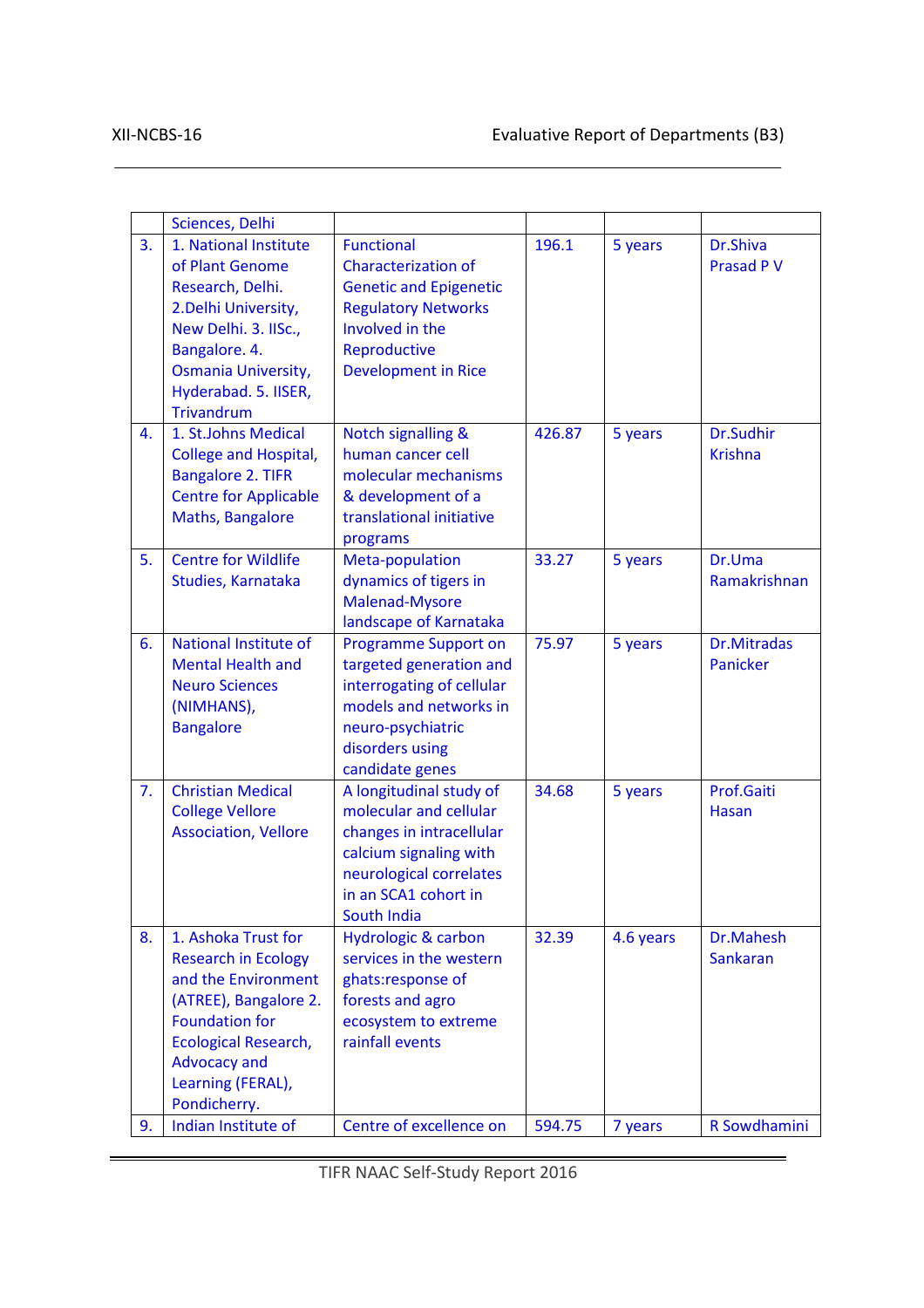|     | Science (IISc),<br><b>Bangalore</b>                        | computational & system<br>biology                                                                                                                       |         |         |             |
|-----|------------------------------------------------------------|---------------------------------------------------------------------------------------------------------------------------------------------------------|---------|---------|-------------|
| 10. | Indian Institute of<br>Science (IISc),<br><b>Bangalore</b> | Molecular genetics of<br>intracellular calcium<br>signaling in neurons with<br>application to<br>neurodegeneration and<br>lipid metabolism in<br>humans | 72.1    | 5 years | Gaiti Hasan |
|     |                                                            | <b>Total</b>                                                                                                                                            | 2056.75 |         |             |

#### **International**

|                | <b>Collaborating</b><br><b>Institutions</b>                                                                     | <b>Project Title</b>                                                                                                                                             | <b>Total</b><br><b>Grant</b><br>(Rs.<br>lakhs) | <b>Duration</b> | <b>Faculty</b>                         |
|----------------|-----------------------------------------------------------------------------------------------------------------|------------------------------------------------------------------------------------------------------------------------------------------------------------------|------------------------------------------------|-----------------|----------------------------------------|
| $\mathbf{1}$ . | <b>Universite Pierre et</b><br><b>Marie Curie, Paris</b>                                                        | Genome-scale<br>analysis of<br>differential<br>propensities of<br>different<br>chromosomal<br>domains for<br>horizontal gene<br>insertion in<br>Escherichia coli | 57.04                                          | 3 years         | Dr.Aswin<br>Seshasayee                 |
| 2.             | <b>Research Center for</b><br><b>Human and</b><br>Environmental<br><b>Sciences Shinshu</b><br>University, Japan | <b>Complex</b><br>combinatorial<br>control of the<br>balance between<br>two bacterial<br>lifestyles: planctonic<br>and biofilm                                   | 3.63                                           | 2 years         | Dr.Aswin<br>Seshasayee                 |
| 3.             | Universite de<br>Bourgogne, Dijon,<br><b>France</b>                                                             | Olfactory<br><b>Modulation of Insect</b><br>Flight                                                                                                               | 43.92                                          | 3 years         | Prof.Gaiti Hasan                       |
| $\mathbf{4}$   | <b>School of Geography</b><br>and the Environemnt,<br>University of Oxford,<br><b>UK</b>                        | <b>Carbon flux</b><br>measurements in<br>island rainforest<br>ecosystems                                                                                         | 10.64                                          | 2 years         | Dr.Mahesh<br><b>Sankaran</b>           |
| 5.             | <b>Weizmann Institute</b><br>of Science, Israel                                                                 | <b>A Computational</b><br><b>Metric Approach to</b>                                                                                                              | 194.99                                         | 4 years         | <b>Prof.Upinder S</b><br><b>Bhalla</b> |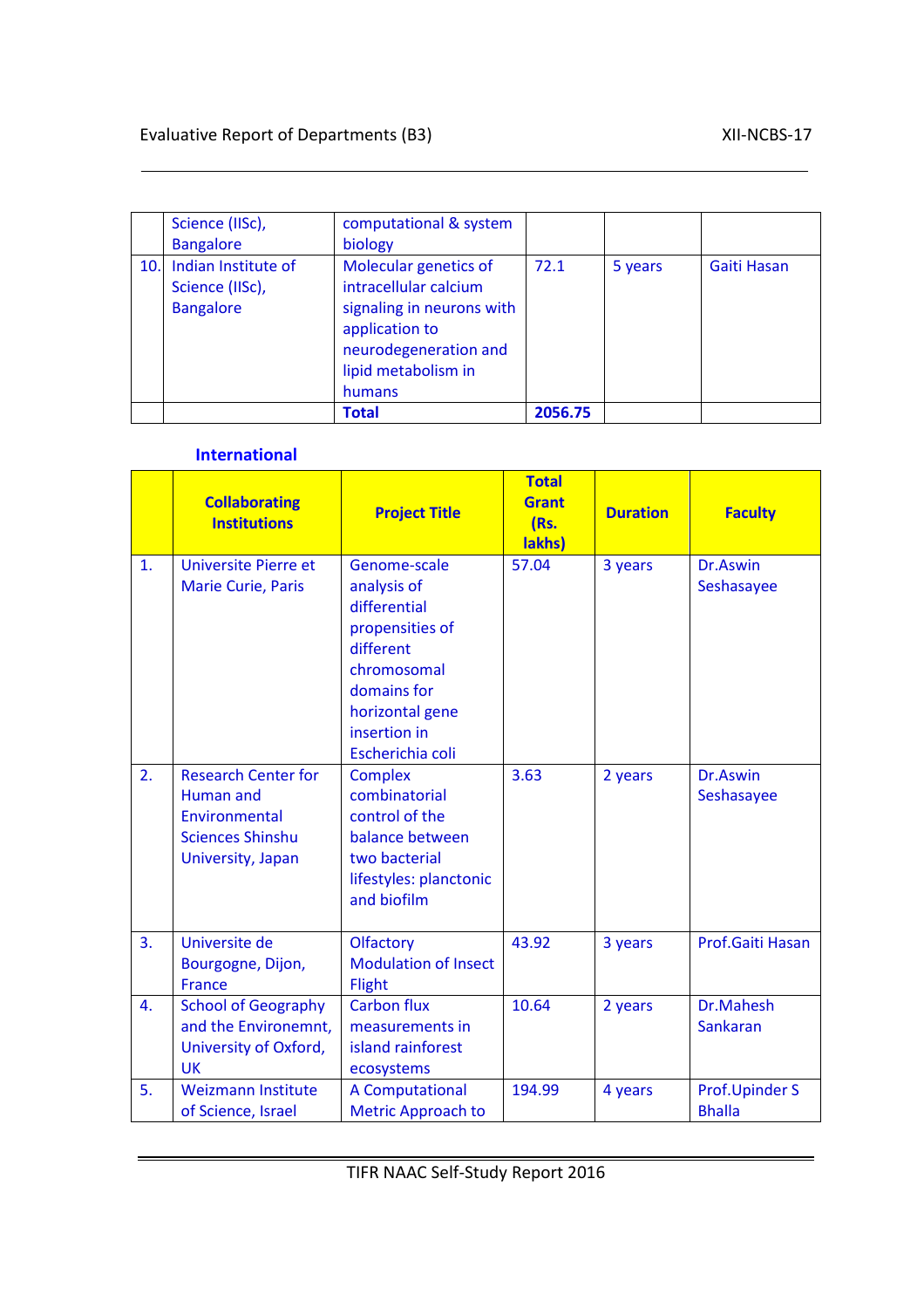| 6.  | <b>Max Planck Institute</b><br>of Molecular Cell<br><b>Biology and Genetics</b><br>(MPI-CBG), Dresden                                                                                                                                                                                                                                                                              | Olfaction:<br><b>Characterizing Novel</b><br><b>Molecules in</b><br><b>Olfactory Space and</b><br><b>Novel Spaces Made</b><br>of Odor Molecules<br>Quantitative<br>analysis of the<br>modulation of host<br>trafficking pathways<br>by intracellular<br>mycobacteria | 43.37   | 2 years | Dr. Varadharajan<br>Sundaramurthy |
|-----|------------------------------------------------------------------------------------------------------------------------------------------------------------------------------------------------------------------------------------------------------------------------------------------------------------------------------------------------------------------------------------|----------------------------------------------------------------------------------------------------------------------------------------------------------------------------------------------------------------------------------------------------------------------|---------|---------|-----------------------------------|
| 7.  | 1. Medicines for<br><b>Malaria Venture</b><br><b>International Center</b><br>Cointrin,<br>Switzerland. 2<br><b>Foundation for</b><br><b>Neglected Disease</b><br>Research, Bangalore                                                                                                                                                                                               | Assay development<br>for P. vivax infected<br>hepatocytes in<br><b>MTCC plates</b>                                                                                                                                                                                   | 107.91  | 1 year  | Dr.Varadharajan<br>Sundaramurthy  |
| 8.  | 1. Institute for Stem<br><b>Cell Science and</b><br>Regenerative<br><b>Medicine, Bangalore</b><br>2. Centre for Stem<br>Cell Research, CMC,<br><b>Vellore 3. National</b><br><b>Institute of Mental</b><br><b>Health and</b><br><b>Neurosciences</b><br>(NIMHANS),<br><b>Bangalore 4. Centre</b><br>for iPS Cell Research<br>and Application<br>(CiRA), Kyoto<br>University, Japan | <b>Accelarting the</b><br>application of stem<br>cell technology in<br>human diseases<br>(ASHD)                                                                                                                                                                      | 1496.51 | 5 years | Dr.Raghu<br>Padinjat              |
| 9.  | University of<br>Cambridge, UK                                                                                                                                                                                                                                                                                                                                                     | A Joint Centre for<br><b>Cancer Biology &amp;</b>                                                                                                                                                                                                                    | 829.88  | 3 years | Prof.Satyajit<br><b>Mayor</b>     |
|     |                                                                                                                                                                                                                                                                                                                                                                                    | <b>Therapeutics</b>                                                                                                                                                                                                                                                  |         |         |                                   |
| 10. | 1. SUNY College of<br>Environmental<br>Science & Forestry,<br><b>USA 2. Harvard</b><br>University 3.                                                                                                                                                                                                                                                                               | From swarm<br>intelligence to living<br>buildings. Novel<br>concepts of<br>managing internal                                                                                                                                                                         | 137.34  | 4 years | Dr. Sanjay Sane                   |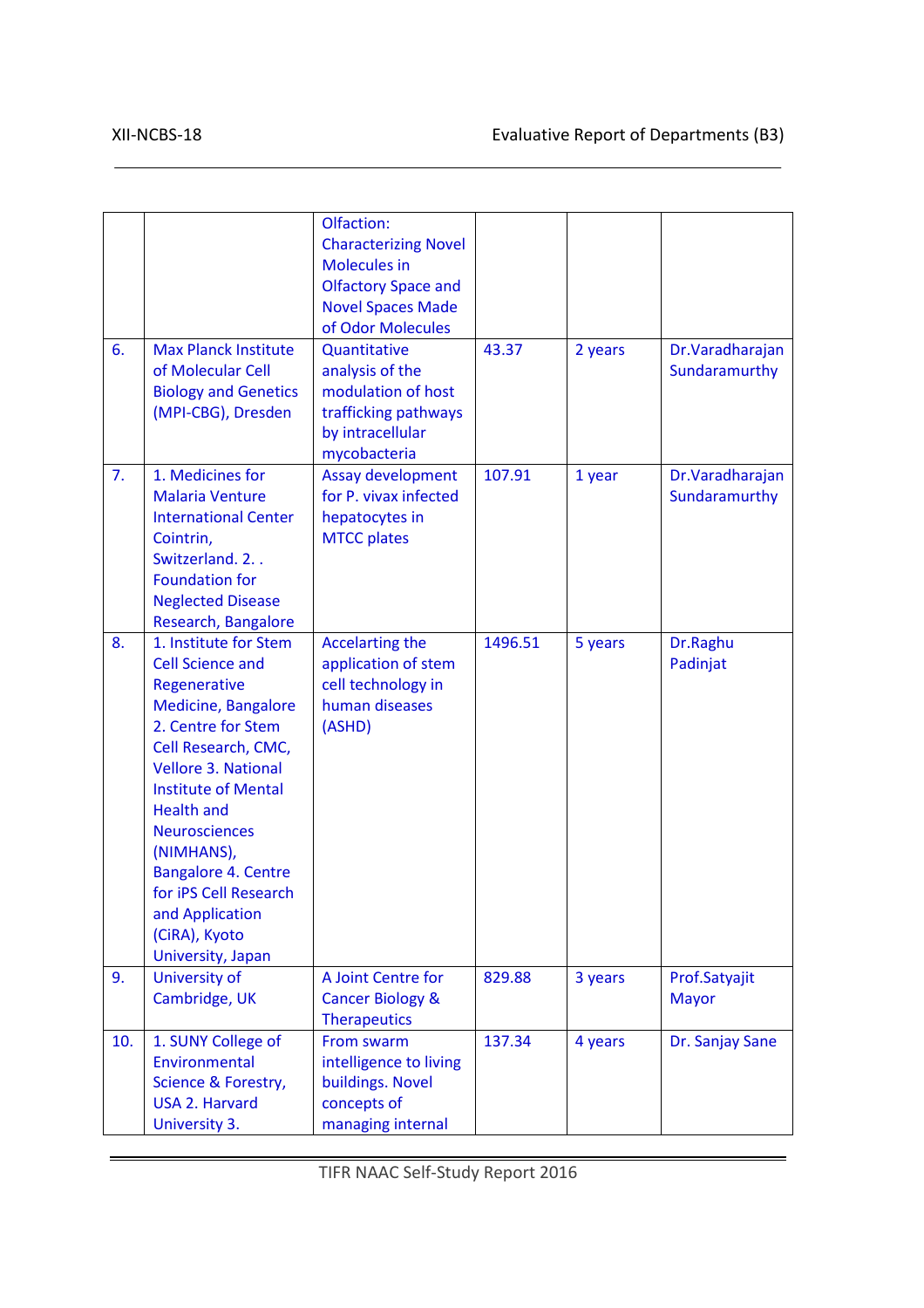|     | <b>Nottingham Trent</b><br><b>University 4. National</b><br><b>Museum of Namibia</b> | climates                                                                 |        |           |                                   |
|-----|--------------------------------------------------------------------------------------|--------------------------------------------------------------------------|--------|-----------|-----------------------------------|
| 11. | Laboratoire de<br>Physique et d'Etudes<br>des Materiaux, Paris,<br><b>France</b>     | <b>DNA-encapsulated</b><br><b>Quantum Dots for</b><br><b>Bio-imaging</b> | 30.67  | 3.8 years | Dr.Prayeen<br><b>Kumar Vemula</b> |
|     |                                                                                      | Total                                                                    | 2955.9 |           |                                   |

#### 19. Departmental projects funded by DST-FIST; UGC-SAP/CAS, DPE; DBT, ICSSR, AICTE, etc.; total grants received.

|    | <b>Agency</b> | <b>Project Title</b>          | <b>Total Grant</b><br>(Rs. lakhs) | <b>Duration</b> | <b>Faculty</b>          |
|----|---------------|-------------------------------|-----------------------------------|-----------------|-------------------------|
|    | <b>DAE</b>    | <b>Biogeography of the</b>    | 100                               | 5 years         | Dr. Uma                 |
|    |               | Indian subcontinent           |                                   |                 | Ramakrishnan            |
| 2. | <b>DAE</b>    | XII Plan Project - NCBS       | 12883                             | 5 years         | <b>All NCBS faculty</b> |
|    |               | <b>I Basic Biology</b>        |                                   |                 |                         |
|    |               | Research                      |                                   |                 |                         |
| 3. | <b>DAE</b>    | XII Plan Project - NCBS       | 11385                             | 5 years         | <b>All NCBS faculty</b> |
|    |               | <b>Il Research Facilities</b> |                                   |                 |                         |

20. Research facility / centre with National recognition:

> The following facilities at the Centre for Cellular and Molecular Platforms (C-CAMP), managed by NCBS and other partners, are recognized nationally and are available for use by multiple institutions across India (see [http://www.ccamp.res.in/\)](http://www.ccamp.res.in/)

- Confocal and Fluorescence Microscopy facility
- Flow Cytometry Facility
- Animal Care and Resource Centre
- Mouse Genome Engineering Facility
- Chemistry Core Facility
- Cryo-Electron Microscopy Facility
- Radioactive Facility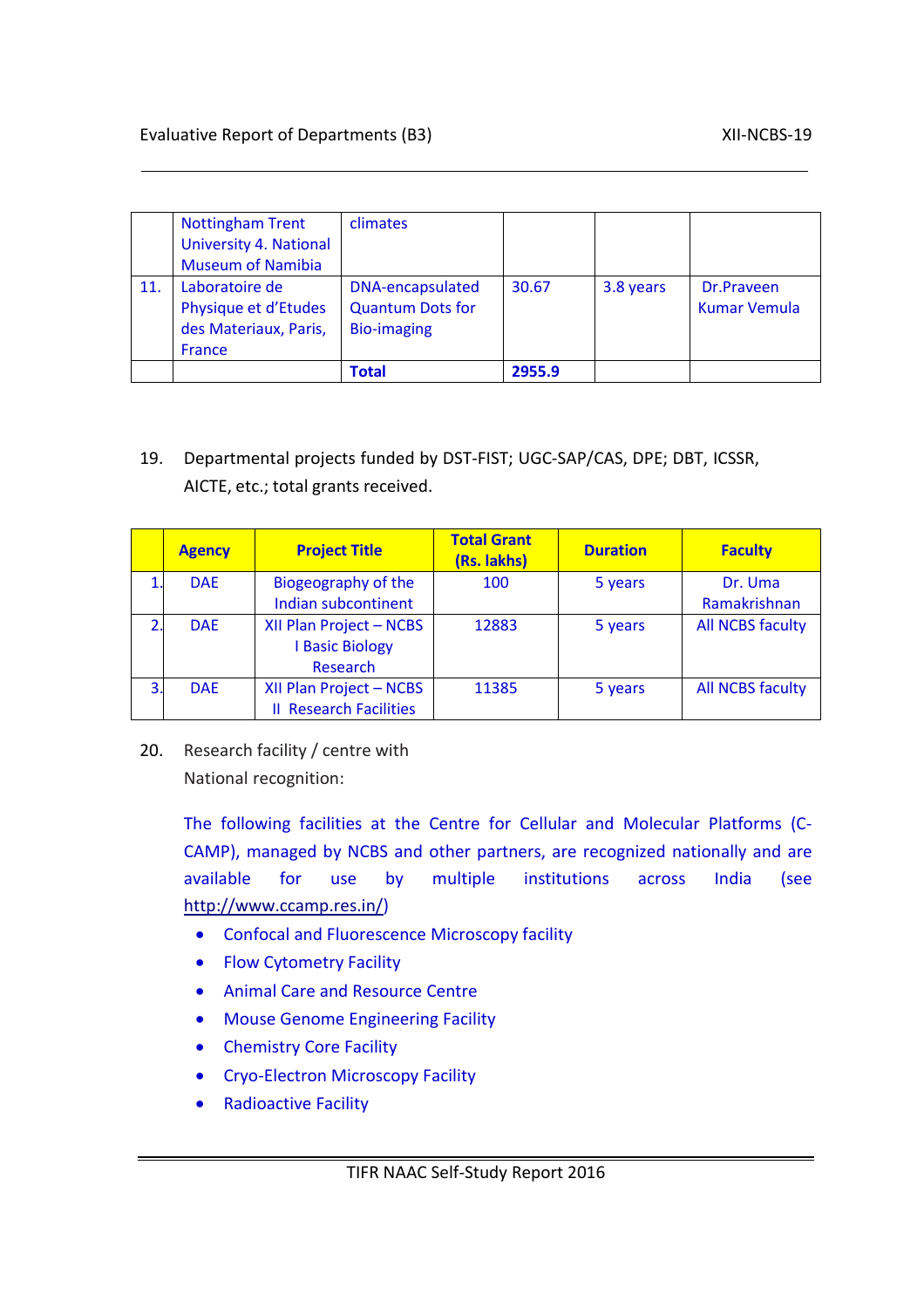- Computer Clusters
- X-Ray Facility
- Mechanical Fabrication Facility
- Electronics Engineering Facility
- Biophysics Core Facility
- Filed Stations and Museum
- Green House Facility
- Microfluidics and Microfacbrication Facility
- Nuclear Magnetic Resonance (NMR) Spectroscopy Facility
- Optical Spectroscopy Facility
- Molecular Characterization and Proteomics Facility
- Next Generation Sequencing/Genomics
- Protein Technology Core
- Glycomics and Glycoproteomics Facility
- Lipidomics Facility
- Metabolomics Facility
- High Throughput Screening and High Content Screening Facility
- Fly (Drosophila) Facility
- (Nematode) *C.elegans* Facility
- Intellectual Property Management Office and Technology Transfer Office
- Innovation Accelerator
- Biologics/Biosimilar Characterization Facility
- 21. Special research laboratories sponsored by / created by industry or corporate bodies

As a part C-CAMP's mandate of promoting entrepreneurship and innovation, C-CAMP has created and fostered an entrepreneur-friendly culture in and around an academic/research environment through its Early Translation Accelerator program, its involvement in seed funding schemes such as Biotechnology Ignition Grant (BIG) scheme from BIRAC, its Entrepreneur Mentorship program and its Bioincubation facility. C-CAMP has partnered with BIRAC, DBT to help with the Biotechnology Ignition Grant (BIG) scheme grant that funds start-up companies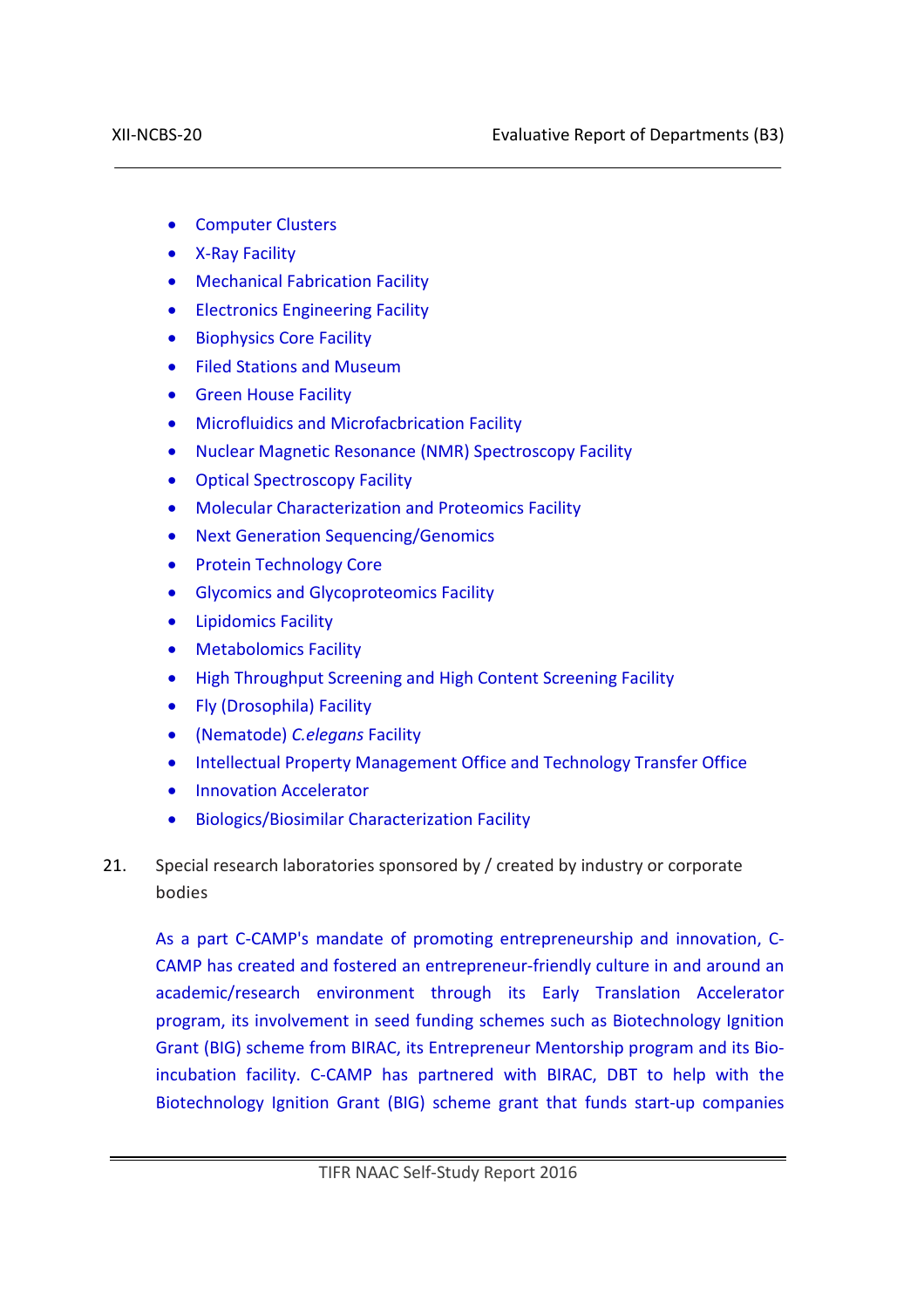and individual scientific entrepreneurs to establish proof-of-concept and transform these innovative ideas into viable competitive products and enterprises. Through the BIG Entrepreneur Mentorship program, C-CAMP not only funds but also nurtures these start-ups with scientific and business mentorship. C-CAMP has further expanded its entrepreneurial activities to providing some of these startups access to functional laboratory along with high-end technology platforms, through bio-incubation.

For a biotech start-up, along with seed funding, access to such ready to use scientific infrastructure in a nurturing academic environment gives these young entrepreneurs the kick start they need to propel them towards market and commercialization. Today C-CAMP has funded (via BIRAC) and mentors around 47 life science start-ups/spin-offs, of which 11 are incubating at C-CAMP and leveraging the technology platforms and scientific expertise on campus.

| <b>NCBS</b>  | <b>Journal</b><br><b>Publications</b> | <b>Articles in</b><br><b>Proceedings</b> | <b>Book</b><br><b>Chapters</b> | <b>Books</b><br><b>Edited</b> |
|--------------|---------------------------------------|------------------------------------------|--------------------------------|-------------------------------|
| 2010-11      | 101                                   |                                          |                                |                               |
| 2011-12      | 137                                   |                                          |                                |                               |
| 2012-13      | 131                                   |                                          |                                |                               |
| 2013-14      | 165                                   |                                          |                                |                               |
| 2014-15      | 134                                   |                                          |                                |                               |
| <b>Total</b> | 668                                   | 14                                       | 16                             |                               |



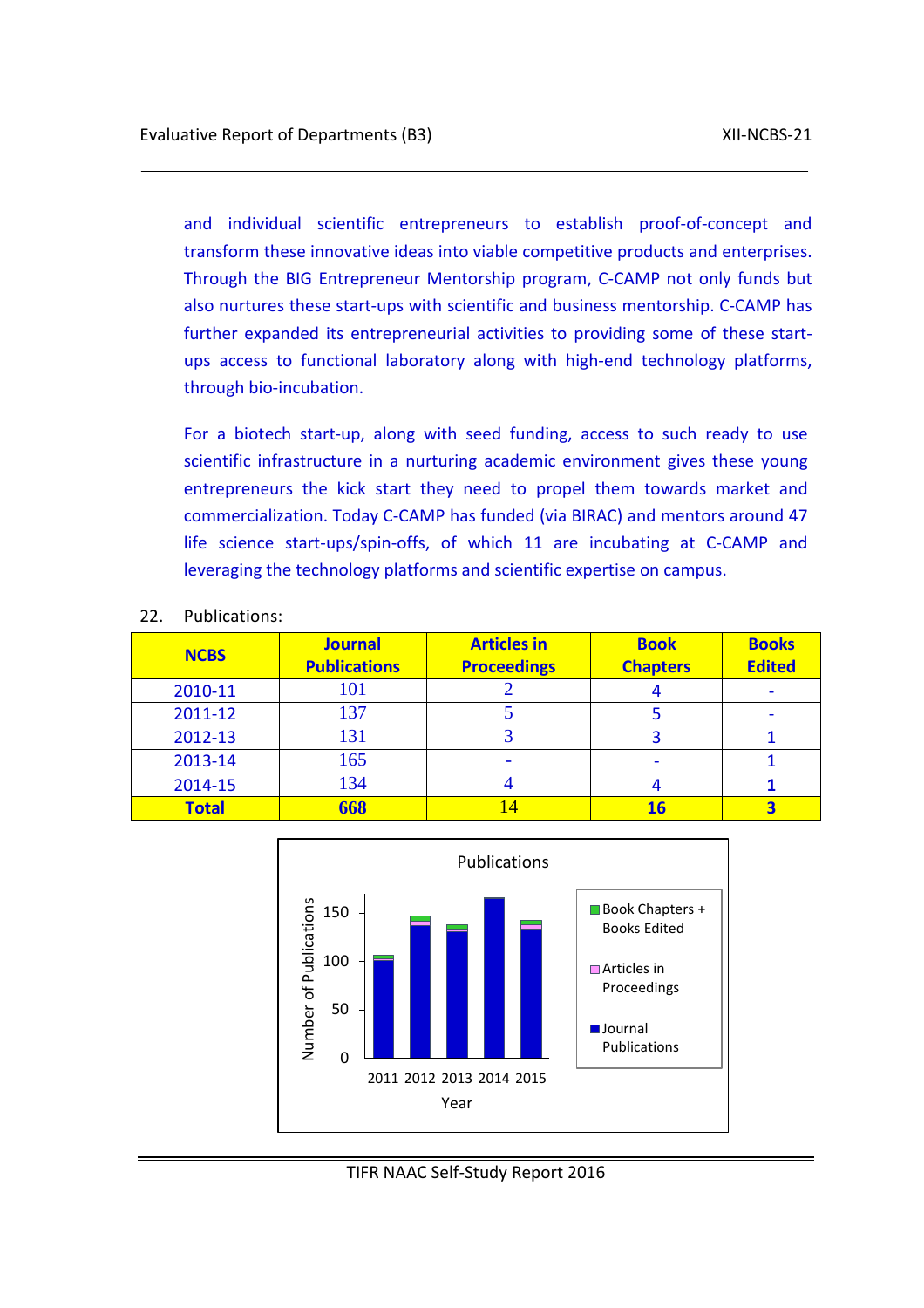- ∗ Citation Index range / average
	- Total number of citations (only for publications mentioned above): 5571
	- Number of citations per faculty- 199
- ∗ h-index
	- Range- 0-31 (2011 2015)
- 23. Details of patents and income generated

|    | <b>Patent Holder</b>                             | <b>Patent Name</b>                                                                                                                           | <b>Patent</b><br><b>No/Statu</b><br>$\overline{\mathbf{s}}$ | <b>Date of</b><br>filing | <b>Inco</b><br>me |
|----|--------------------------------------------------|----------------------------------------------------------------------------------------------------------------------------------------------|-------------------------------------------------------------|--------------------------|-------------------|
| 1. | Yamuna Krishnan and<br>Satyajit Mayor            | Intracellular pH sensor<br>using nucleic acid<br>assemblies                                                                                  | <b>US filed</b>                                             | 29-05-09                 | none              |
| 2. | Gaiti Hassan and<br>GayatriVenkiteswaran         | The use of inositol 1,4,5<br>triphosphate receptor<br>mutants in Drosophila for<br>screening small<br>molecules                              | Patent<br>granted<br><b>US84760</b><br>06                   | 30-11-09                 | none              |
| 3. | Yamuna Krishnan and<br><b>Saikat Chakraborty</b> | <b>DNA-based molecular</b><br>switches and uses<br>thereof                                                                                   | Patent<br>granted<br>US81534<br>37                          | $10-03-10$               | none              |
| 4. | <b>Sudip Mondal and</b><br>Sandhya P Koushika    | A microfluidic device for<br>immobilizing and imaging<br>of developmental<br>processes and growth of<br>transparent/translucent<br>organisms | <b>Filed in</b><br>India                                    | 03-03-11                 | none              |
| 5. | Dhirajbhatia and Yamuna<br><b>Krishnan</b>       | A process for delivering<br>encapsulated neutral<br>bioimaging molecules,<br>complex, and process<br>thereof                                 | <b>US and</b><br><b>EP filed</b>                            | 28-04-11                 | none              |
| 6. | Yamuna Krishnan and<br><b>Saikat Chakraborty</b> | <b>DNA-based molecular</b><br>switches and uses<br>thereof                                                                                   | Patent<br>granted<br><b>US82168</b><br>50                   | 12-08-11                 | none              |
| 7. | Yamuna Krishnan and<br>Souvik Modi               | An engineered nucleic<br>acid assembly, vector,                                                                                              | complete<br>filed, PCT                                      | 20-09-11                 | none              |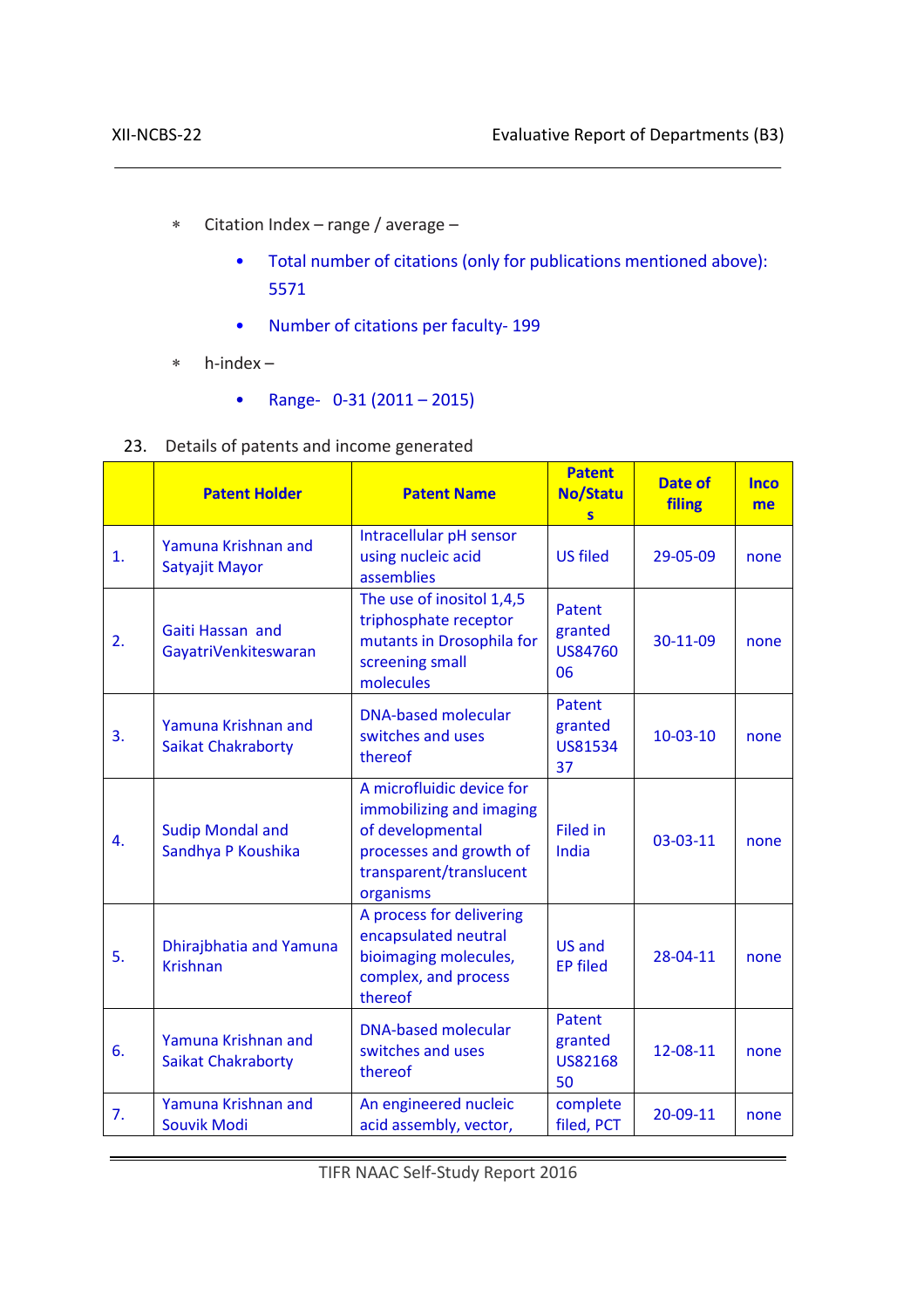|     |                                                                                | cell, methods and kit<br>thereof                                                                    | filed, US<br>and EP<br>entered                                                |                |      |
|-----|--------------------------------------------------------------------------------|-----------------------------------------------------------------------------------------------------|-------------------------------------------------------------------------------|----------------|------|
| 8.  | <b>Gaiti Hassan and</b><br>Manivannan<br>Subramanian                           | <b>Method of determining</b><br>effect of anti-obesity<br>molecule                                  | provision<br>al<br>and<br>PCT filed,<br>now<br>abandon<br>ed                  | $30 - 05 - 12$ | none |
| 9.  | Panicker, Odity Mukerjee,<br>Thangaselvam                                      | A method to identify and<br>isolate pluripotent stem<br>cells using endogenous<br>blue fluorescence | Provision<br>al<br>and<br>PCT filed,<br><b>US</b><br>and<br><b>EP</b>         | $12 - 11 - 12$ | none |
| 10. | Yamuna krishnan and<br>Souvik Modi +<br><b>SunainaSurana</b>                   | <b>Method of multiplexing</b><br>dna sensors, localizing<br>dna sensor and obtaining<br>fret pair   | Provision<br>al<br>and<br><b>PCT filed</b>                                    | $26 - 02 - 13$ | none |
| 11. | Yamuna Krishnan and<br>Suruchi Sharma                                          | Nucleotide sequences,<br>nucleic acid sensors and<br>methods thereof                                | <b>Provision</b><br>filed,<br>al<br>PCT filed,<br><b>US filed</b>             | 04-09-13       | none |
| 12. | Yamuna Krishnan, Sonali<br>Saha, Ved Prakash                                   | Nucleic acid scaffold<br>based fluorescent ratio-<br>metric sensor for chloride                     | PCT filed<br>directly                                                         | 15-04-14       | none |
| 13. | Madhusudhan<br>Venkadesan, Mahesh<br><b>Bandi and Shreyas</b><br><b>Mandre</b> | System and method for<br>obtaining three<br>components of force<br>based on photoelasticity         | <b>Provision</b><br>filed,<br>al<br><b>PCT filed</b>                          | 03-06-14       | none |
| 14. | Anil Prabhakar and<br>Satyajit Mayor                                           | Wavelength stabilized<br>active mode locked fibre<br>laser                                          | Provision<br>filed,<br>al<br>indian<br>complete<br>and<br><b>PCT</b><br>filed | 10-06-14       | none |

#### 24. Areas of consultancy and income generated

We confirm that No consultancy was carried out at NCBS or income generated.

25. Faculty selected nationally / internationally to visit other laboratories / institutions / Industries in India and abroad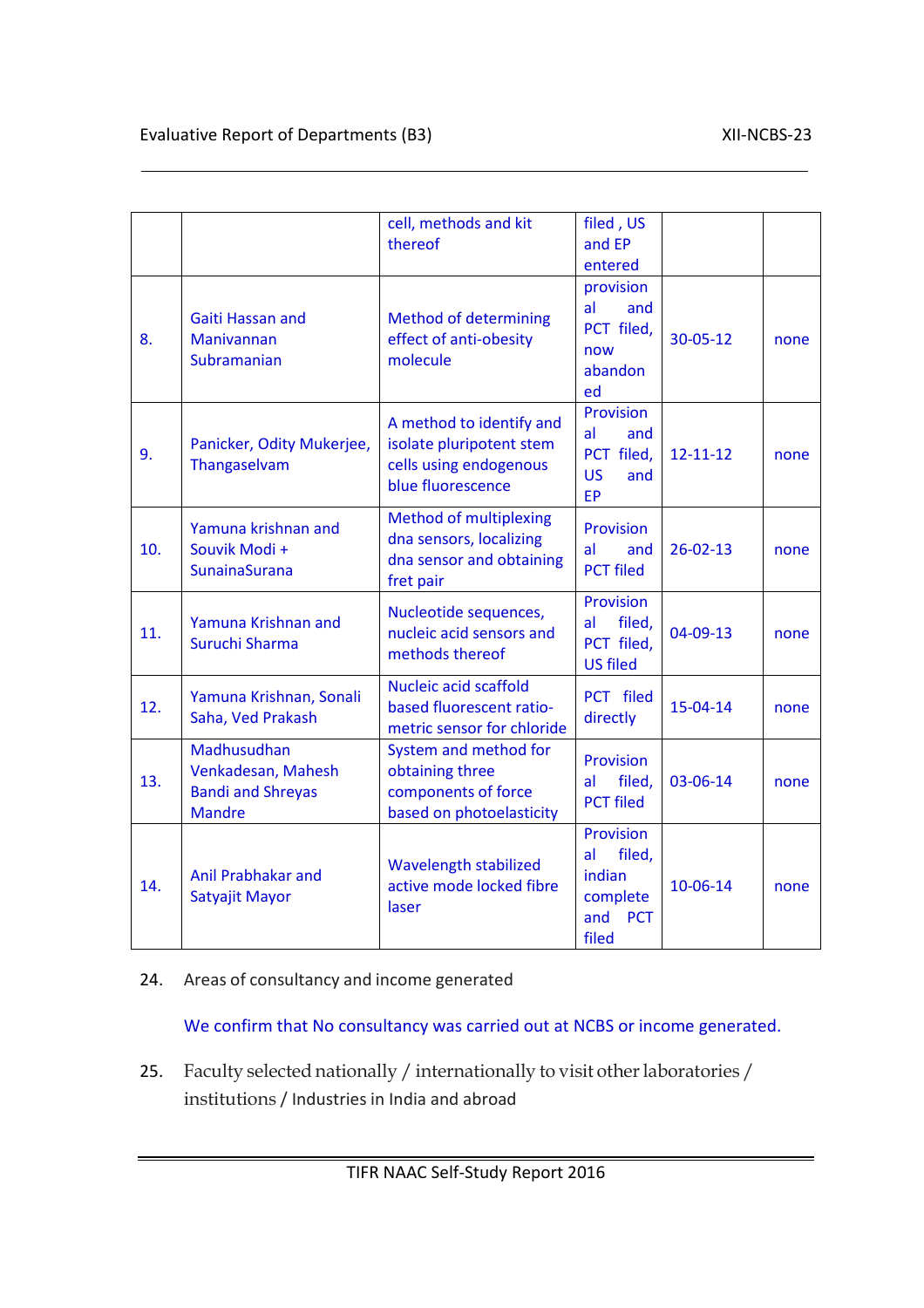100% of our faculty every year visit laboratories throughout India and abroad for scientific collaborations, joint programmes and workshops, academic conferences, etc.

#### **National**

|    | <b>Name of Faculty</b><br>member | <b>Place visited</b> | Date (MM/YYYY) |
|----|----------------------------------|----------------------|----------------|
| ᅩ. |                                  | <b>Mangalore</b>     | 11/2015        |
|    | Varadharajan. S                  | <b>Mangalore</b>     | 04/2016        |
|    | Sandeep Krishna                  | Delhi                | 04/2015        |

#### **International**

|    | <b>Name of Faculty</b><br>member   | <b>Place visited</b>                       | Date (MM/YYYY) |
|----|------------------------------------|--------------------------------------------|----------------|
| 1. | <b>Madan Rao</b>                   | <b>American Physical Society, New York</b> | 03/2016        |
| 2. | Vatsala<br>Thirumalai              | Dublin, Ireland                            | 04/2016        |
| 3. | Sandeep Krishna                    | <b>University Of Tokyo</b>                 | 03/2016        |
|    |                                    | Universirty Of Waterloo, Canada            | 04/2016        |
|    |                                    | Espci, Paris                               | 05/2016        |
|    |                                    | Embl, Germany                              | 09/2015        |
|    |                                    | University Of Sherbrooke, Canada           | 08/2015        |
|    |                                    | <b>Yale University, New York</b>           | 08/2015        |
|    |                                    | Neils Bohr Institute, Denmark              | 04/2015        |
|    |                                    | Copenhagen, Denmark                        | 07/2014        |
| 4. | <b>Upinder S.</b><br><b>Bhalla</b> | Dublin. Ireland                            | 04/2016        |
| 5. | <b>Sanjay Sane</b>                 | London                                     | 04/2016        |
|    |                                    | Portland, USA                              | 01/2016        |
|    |                                    | Sapporo, Japan                             | 09/2015        |
|    |                                    | Icbac, USA                                 | 06/2015        |
|    |                                    | Lund University, Denmark                   | 05/2015        |
| 6. | <b>Sudhir Krishna</b>              | <b>University Of Cambridge, London</b>     | 04/2014        |
| 7. | Shachi Gosavi                      | <b>Bii, Singapore</b>                      | 06/2014        |
|    |                                    | Weizmann Institute, Israel                 | 06/2014        |
| 8. | <b>Mukund Thattai</b>              | <b>Trinity College, Dublin</b>             | 04/2016        |
|    |                                    | <b>USA</b>                                 | 09/2015        |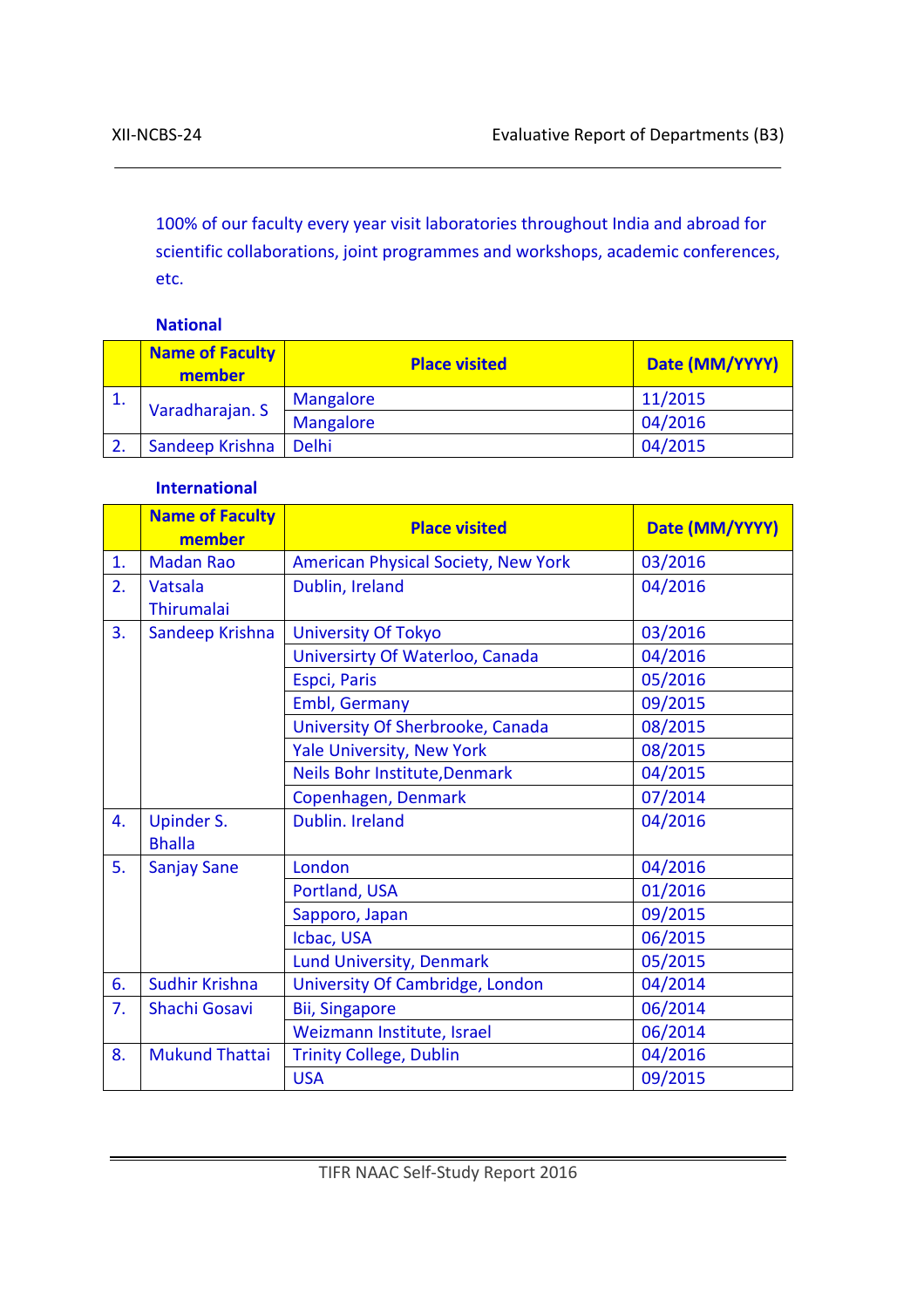### 26. Faculty serving in

### **(a) National Committees :**

|              | <b>Name of the</b><br><b>Faculty</b><br><b>Member</b> | <b>Name of theCommittee</b>                                                                                             | <b>Role in the</b><br><b>Committee</b> | <b>Term of</b><br><b>Service</b> |
|--------------|-------------------------------------------------------|-------------------------------------------------------------------------------------------------------------------------|----------------------------------------|----------------------------------|
|              |                                                       | <b>Indian Neuroscience Association</b>                                                                                  | <b>Board Member</b>                    | 1999-till<br>date                |
| $\mathbf{1}$ | <b>Upinder S.</b><br><b>Bhalla</b>                    | Scientific Advisory Committee,<br><b>National Brain Research Centre</b>                                                 | <b>Member</b>                          | $2012 -$<br>till date            |
|              |                                                       | <b>Neurosciences Task Force,</b><br><b>Department of Biotechnology</b>                                                  | Chair,                                 | 2009-<br>2014                    |
|              | <b>Sudhir Krishna</b>                                 | Research Advisory Council, All India<br><b>Institute of Medical Sciences</b>                                            | <b>Member</b>                          | 2014-till<br>date                |
| 2.           |                                                       | Scientific advisory committee, Bose<br>Institute, Kokata                                                                | <b>Member</b>                          | 2015-till<br>date                |
| 3.           | <b>Madan Rao</b>                                      | Scientic Advisory Committee,<br>National Centre for Cell Science,<br>Pune, India                                        | <b>Member</b>                          | $2011 -$<br>2014                 |
| 4.           | <b>Sanjay Sane</b>                                    | Society of Integrative and<br><b>Comparative Biology</b>                                                                | <b>Member</b>                          | 1996-till<br>date                |
|              |                                                       | <b>Society of Experimental Biology</b>                                                                                  | <b>Member</b>                          | $2005 -$<br>till date            |
|              | <b>Gaiti Hasan</b>                                    | <b>DBT Task Force on "Genome editing</b><br>technologies"                                                               | <b>Member</b>                          | ,July<br>$2014 -$<br>till date   |
| 5.           |                                                       | <b>Scientific Advisory Committee for</b><br>the National Institute for<br>Biomedical Genomics, Kalyani,<br>West Bengal. | <b>Member</b>                          | March<br>$2013 -$<br>to date     |
|              |                                                       | <b>Intermediate and Senior</b><br>Fellowships Committee for the<br><b>Welcome-DBT India Alliance</b>                    | <b>Member</b>                          | $2011 -$<br>till date            |
|              |                                                       | <b>CSIR Medical Sciences Grants</b><br>Committee                                                                        | <b>Member</b>                          | 2009-<br>2014                    |
| 6.           | Yamuna<br><b>Krishnan</b>                             | <b>Chemistry Biology Interface, Royal</b><br><b>Society of Chemistry</b>                                                | <b>Council Member</b>                  | 2014                             |
| 7.           | M.K. Mathew                                           | <b>Scientific Advisory Committee,</b><br><b>National Institute for</b><br>Interdisciplinary                             | Member,                                | 2011-till<br>date                |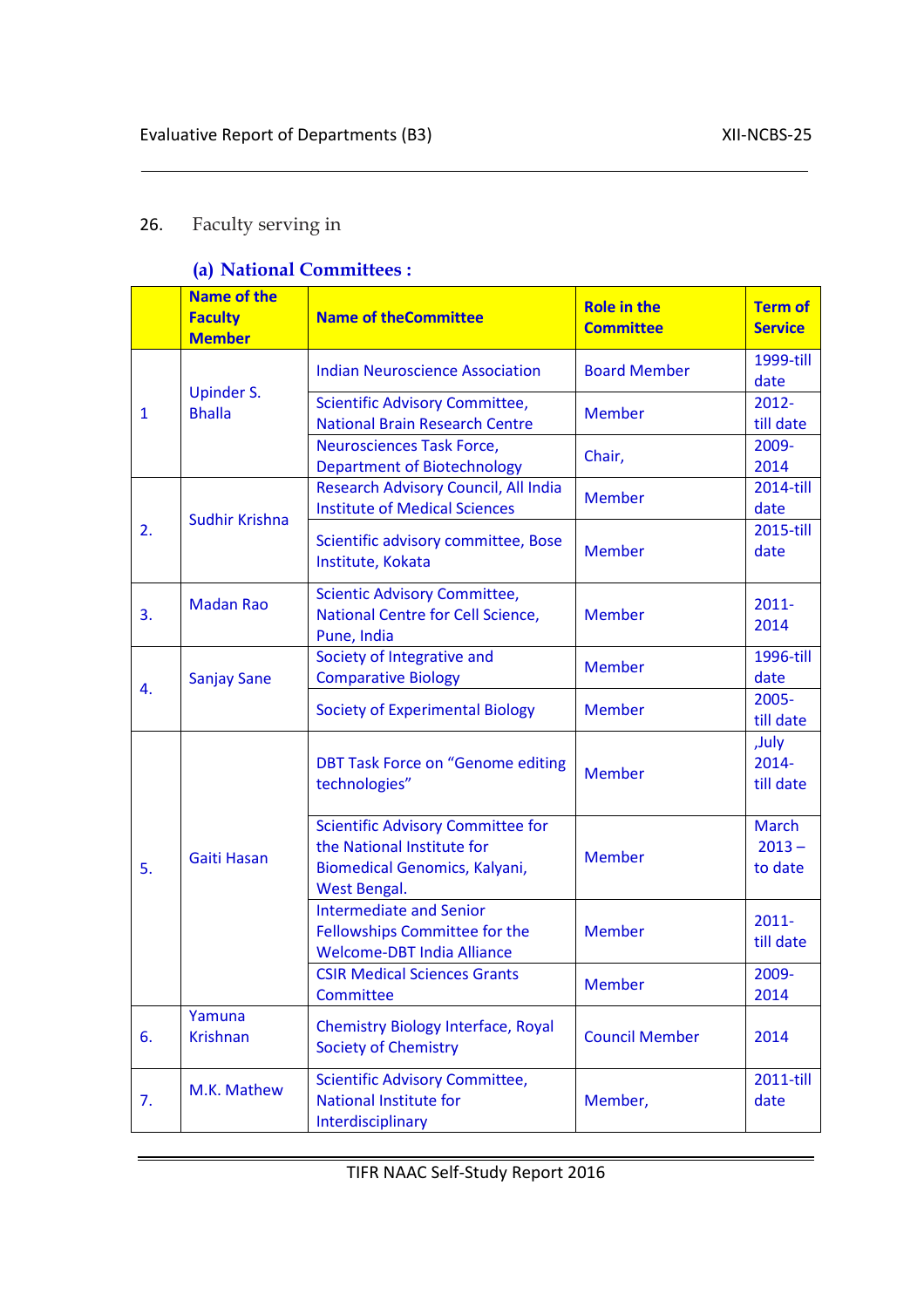|     |                                   | Science, Thiruvananthapuram                                                                                          |                           |                       |
|-----|-----------------------------------|----------------------------------------------------------------------------------------------------------------------|---------------------------|-----------------------|
|     |                                   | <b>Scientific Advisory Committee,</b><br><b>CDFD</b>                                                                 | <b>Member</b>             | 2010-till<br>date     |
|     |                                   | , IISER Thiruvananthapuram                                                                                           | <b>Visiting Professor</b> | 2014                  |
| 8.  | Raghu<br>Padinjat                 | <b>Genome Engineering Task Force.</b><br>Department of Biotechnology,<br>Government of India.                        | <b>Member</b>             | 2014-<br>present      |
|     |                                   | <b>Coffee Board of India Steering</b><br>Committee                                                                   | <b>Member</b>             | $2014 -$<br>present   |
| 9.  | <b>Shannon B</b><br><b>Olsson</b> | <b>IBSD Imphal "Prioritization of</b><br><b>Animal Bioresources Res. Areas:</b><br>Fish and Insect" expert committee | <b>Member</b>             | 2014-<br>present      |
|     |                                   | <b>Nazareth College Scientific Advisory</b><br><b>Board</b>                                                          | <b>Member</b>             | $2014 -$<br>present   |
|     |                                   | <b>Chemical Ecology Masters Program</b><br>and Schools, NCBS                                                         | <b>Member</b>             | $2014 -$<br>present   |
|     |                                   | Program Committee and Activities,<br><b>International Centre for Theoretical</b><br><b>Sciences</b>                  | <b>Member</b>             | $2010 -$<br>till date |
|     |                                   | Program Committee, Bangalore<br><b>International Centre</b>                                                          | <b>Member</b>             | $2015 -$<br>present   |
|     | <b>Mukund</b>                     | Board of Studies, Srishti College of<br>Art, Design and Technology                                                   | <b>Member</b>             | 2016                  |
| 10. | <b>Thattai</b>                    | Scientific Advisory Committee,<br><b>ICGEB-CABER</b>                                                                 | <b>Member</b>             | 2016                  |
|     |                                   | Board representative, Science<br><b>Gallery Bengaluru</b>                                                            | <b>Member</b>             | 2015-<br>present      |
|     |                                   | <b>International Genetically</b><br><b>Engineered Machines Competition,</b><br><b>Asia Committee</b>                 | <b>Member</b>             | 2010-<br>2011         |
| 11. | Vatsala<br><b>Thirumalai</b>      | Board of Studies, Faculty of<br>Technology, Anna University,<br>Chennai.                                             | <b>Member</b>             | 2011-<br>2014         |
| 12. | Jayant<br>Udgaonkar               | <b>Editorial Board of Protein</b><br><b>Engineering, Design and Selection</b>                                        | T<br><b>Member</b>        | 2013-till<br>date     |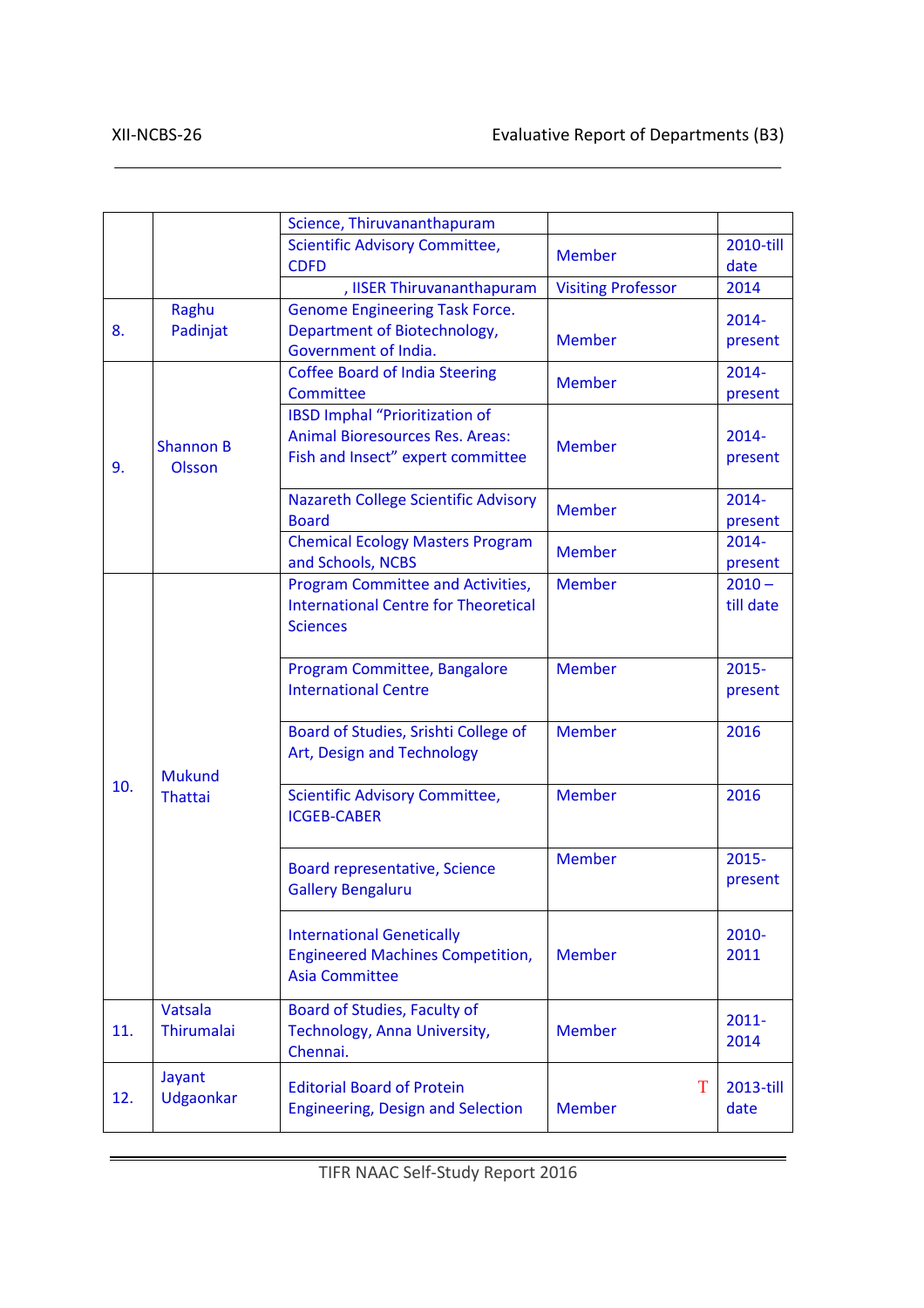| 13. | ĸ.<br>Vijay Raghavan | Science Advisory Council of the<br>Cabinet | Member | 2012-till<br>date |
|-----|----------------------|--------------------------------------------|--------|-------------------|
|-----|----------------------|--------------------------------------------|--------|-------------------|

#### **(b) International Committees:**

|              | <b>Name of the</b><br><b>Faculty Member</b> | <b>Name of the</b><br><b>Committee</b>                                                                                             | <b>Role of the</b><br><b>Committee</b> | <b>Term of</b><br><b>Service</b> |
|--------------|---------------------------------------------|------------------------------------------------------------------------------------------------------------------------------------|----------------------------------------|----------------------------------|
| $\mathbf{1}$ | <b>Upinder S. Bhalla</b>                    | <b>International Neuroinformatics</b><br><b>Coordination Facility</b>                                                              | Indian<br>representative               | $(2009 -$<br>till<br>date)       |
|              |                                             | <b>International Society for Systems Biology</b>                                                                                   | <b>Board</b><br><b>Member</b>          | $2009 -$<br>till date            |
|              |                                             | <b>Society for Neuroscience</b>                                                                                                    | <b>Member</b>                          | 1991-<br>till date               |
|              |                                             | Erasmus Mundus (EUROSPIN) program in<br>neuroinformatics (involving KTH Sweden,<br>Univ. of Edinburgh, Univ. of Freiburg,<br>NCBS) | Faculty<br>member                      | 2000-till<br>date                |
| 2.           | Satyajit Mayor                              | Asia Pacific Organization of Cell Biology<br>(APOCB)                                                                               | President                              | $2014 -$<br>2015                 |
|              | Satyajit Mayor                              | <b>Royal Society of Chemistry</b>                                                                                                  | <b>Invited Fellow</b>                  | 2014                             |
| 3.           | <b>Sanjay Sane</b>                          | <b>International Society of Neuroethology</b>                                                                                      | <b>Member</b>                          | 2007-till<br>date                |
| 4.           | <b>Vatsala</b><br><b>Thirumalai</b>         | Society for Neuroscience, Washington<br><b>DC</b>                                                                                  | <b>Member</b>                          | 2002-till<br>date                |

### **(c) Editorial Boards:**

|  | Name of the<br><b>Faculty Member</b> | <b>Name of the Journal</b>                       | <b>Impact</b><br><b>Factor</b> | <b>Term of</b><br><b>Service</b> |  |
|--|--------------------------------------|--------------------------------------------------|--------------------------------|----------------------------------|--|
|  |                                      | <b>Journal of Computational</b><br>Neuroscience, | 1.739                          | 2000-till<br>date                |  |
|  | <b>Upinder S. Bhalla</b>             | Neuroinformatics,                                | 2.825                          | 2010-till<br>date                |  |
|  |                                      | <b>Frontiers in Neuroscience</b>                 | 3.656                          | 2010-till<br>date                |  |

TIFR NAAC Self-Study Report 2016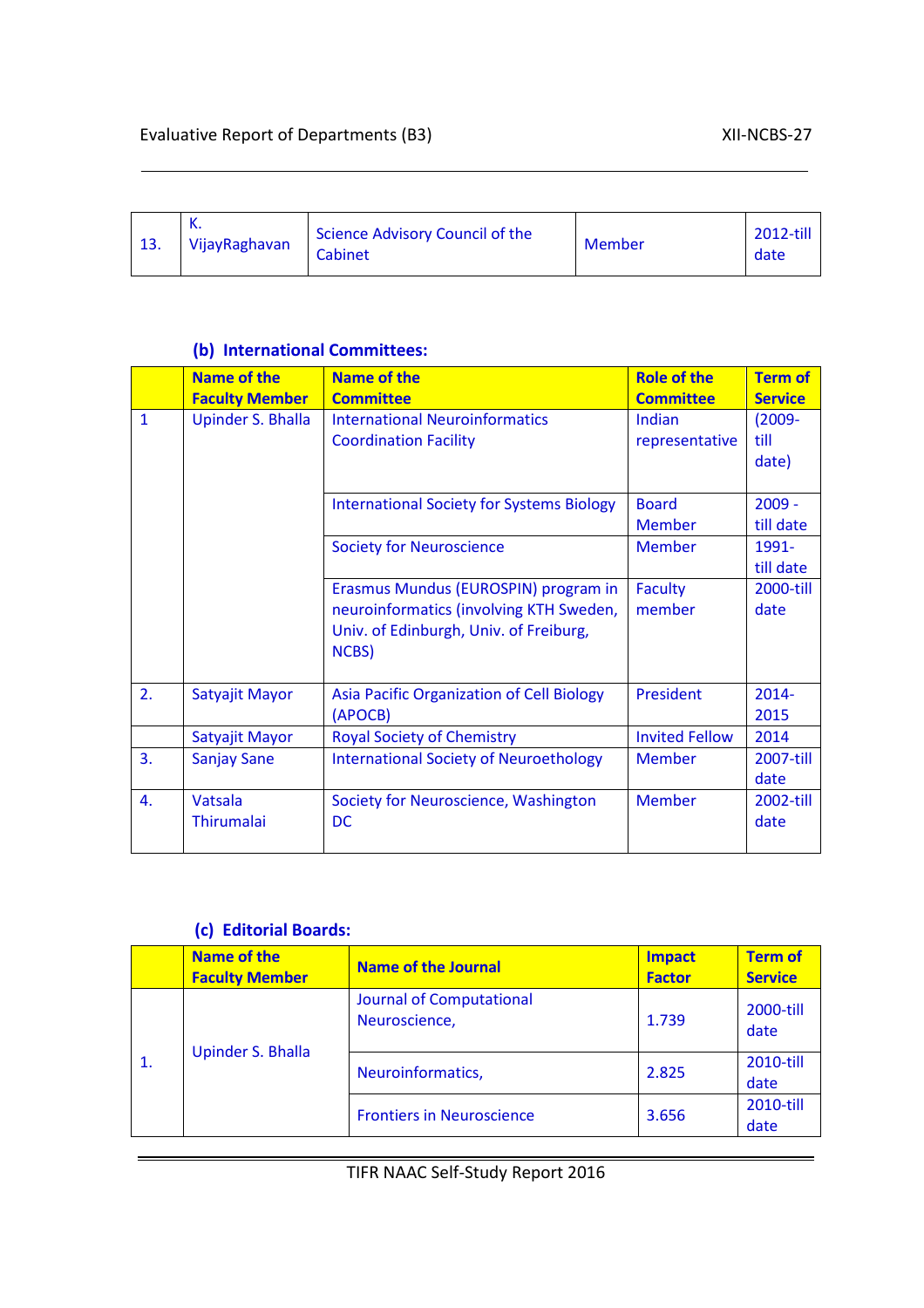|                |                         | eNeuro- Board of Reviewing Editors                                         | $\overline{\phantom{a}}$ | 2015-till<br>date     |
|----------------|-------------------------|----------------------------------------------------------------------------|--------------------------|-----------------------|
|                |                         | eLife- Board of Reviewing Editors                                          | 9.322                    | 2015-till<br>date     |
|                |                         | <b>Biochemical and Biophysical Research</b><br><b>Communications</b>       | 2.297                    | 2014-till<br>date     |
|                |                         | Cell                                                                       | 32.242                   | 2008-till<br>date     |
|                |                         | <b>Journal of Cell Science</b>                                             | 5.4                      | 2011-till<br>date     |
| $\overline{2}$ | Satyajit Mayor          | <b>Integrative Biology</b>                                                 | 3.756                    | 2010-<br>2014         |
|                |                         | <b>Traffic</b>                                                             | 4.35                     | 2005-<br>2014         |
|                |                         | BiochemicaBiophysicaActa                                                   | 4.381                    | 2008-till<br>date     |
|                |                         | <b>The Biochemical Journal</b>                                             | 4.396                    | $2011 -$<br>till date |
|                |                         | Molecular Biology of the Cell                                              | 4.47                     | 2004-till<br>date     |
|                |                         | <b>Frontiers in Integrative Neuroscience</b>                               | <b>Review</b><br>Editor  | $2014 -$<br>till date |
| 3              | <b>Shannon B Olsson</b> | <b>Frontiers in Physiology</b>                                             | 3.534                    | $2014 -$<br>till date |
| 4              | <b>Mahesh Sankaran</b>  | <b>Subject Editor Biotropica</b>                                           | 2.084                    | $2014 -$<br>till date |
| 5              | MukundThattai           | <b>Editorial Board Member, Journal of</b><br><b>Experimental Zoology B</b> | 2.311                    | $2013 -$<br>till date |
|                |                         | <b>Academic Editor, PLoS ONE</b>                                           | 3.234                    | $2007 -$<br>till date |
| 6.             | VatsalaThirumalai       | Journal of Neurophysiology                                                 | 2.653                    | 2014-till<br>date     |
|                |                         | Reviewing Editor, Frontiers in Neural<br><b>Circuits</b>                   | 3.568                    | 2015-                 |
| 7.             | Jayant Udgaonkar        | <b>Editorial Advisory Board of</b>                                         | 3.015                    | 2013-till             |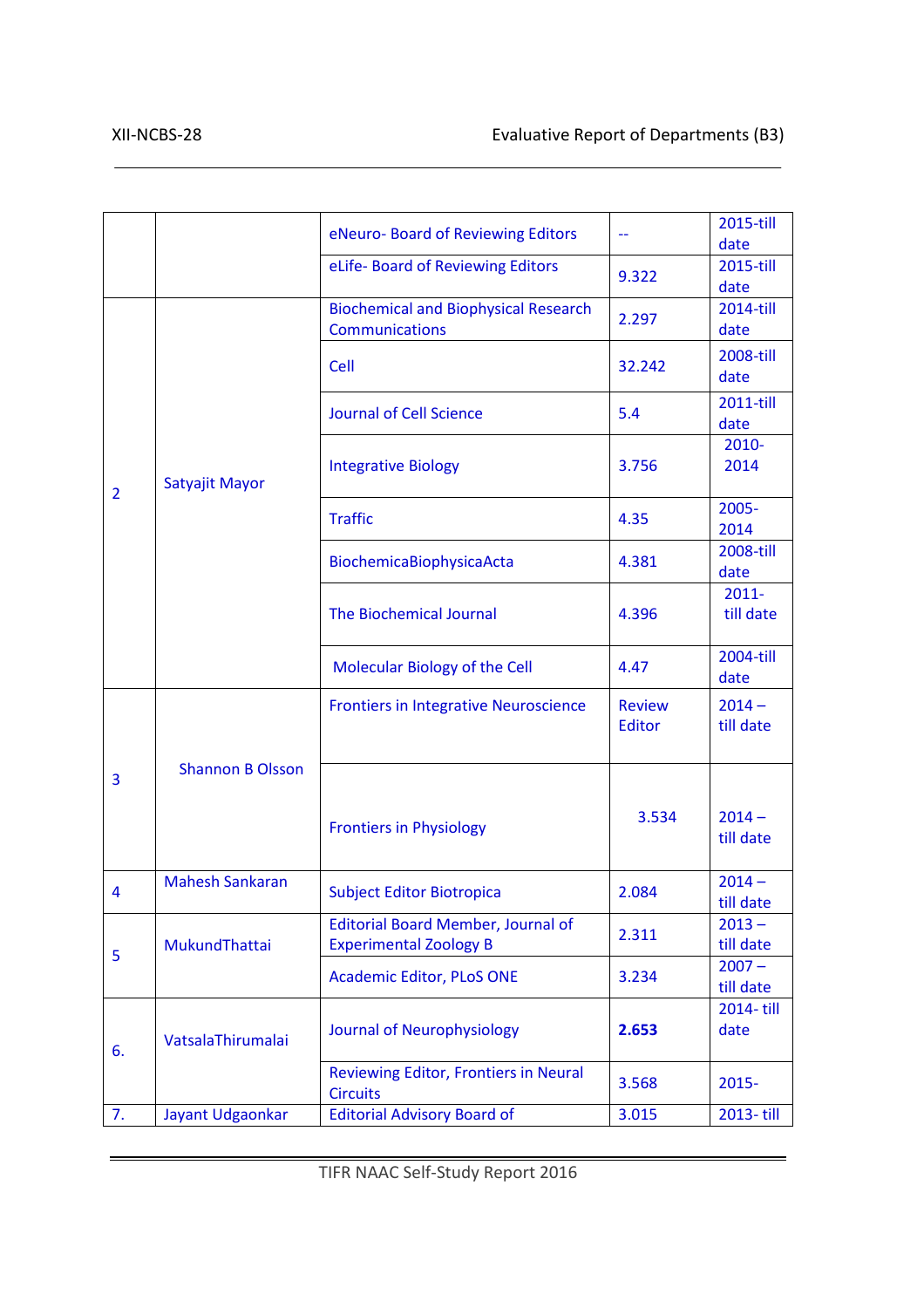27. Faculty recharging strategies (UGC, ASC, Refresher / orientation programs, workshops, training programs and similar programs).

#### Not Applicable

- 28. Student projects
	- percentage of students who have done in-house projects including inter-departmental projects
	- percentage of students doing projects in collaboration with other universities / industry / institute

NCBS-TIFR is a research mandate institute. 100% of our graduate students, in the M.Sc.-by-Research, Integrated M.Sc.-Ph.D. and Ph.D. programmes carry out research projects. 100% of our I-Ph.D. and Ph.D. students publish in academic journals as a requirement of the degree.

29. Awards / recognitions received at the national and international level

#### • **Faculty Members:**

#### **National Awards**

|    | Year | <b>Name of the</b><br><b>Awardee</b> | <b>Name of the Award</b>                            |
|----|------|--------------------------------------|-----------------------------------------------------|
| 1. | 2013 | Satyajit Mayor                       | Distinguished Alumnus of IIT Mumbai                 |
| 2. | 2012 |                                      | <b>Infosys Prize for life sciences</b>              |
| 3. | 2006 |                                      | JC Bose Fellowship                                  |
|    | 2012 |                                      |                                                     |
| 4. | 2003 |                                      | Shanti Swaroop Bhatnagar Award                      |
| 5. | 2003 |                                      | Swarnajayanti Fellowship                            |
| 6. | 1999 |                                      | <b>Wellcome Trust International Senior Research</b> |
|    |      |                                      | Fellow                                              |
| 7. | 1999 | Jayant Udgaonkar                     | <b>Welcome Trust Senior Research Fellow</b>         |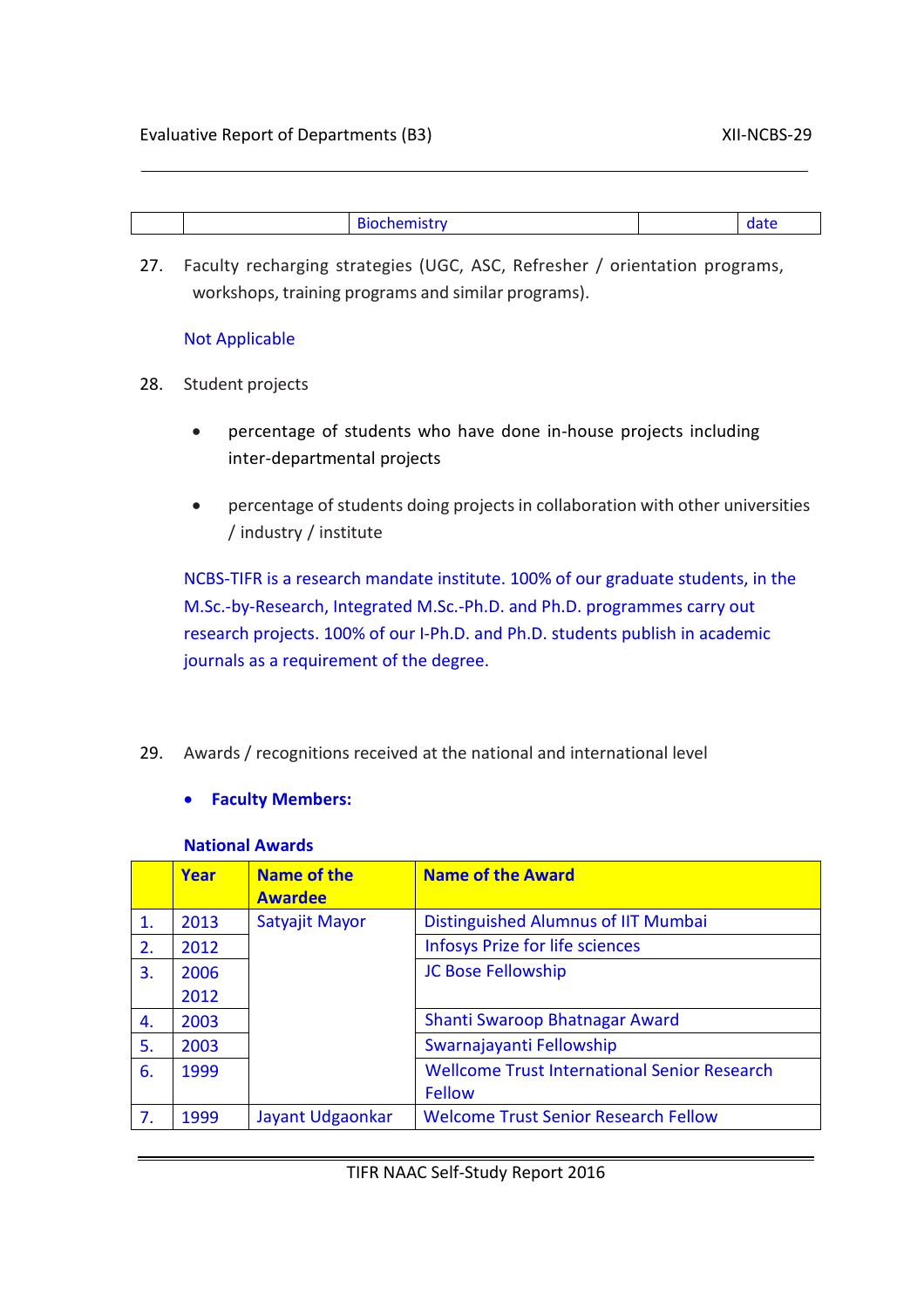| 8.  | 1997 |                          | Swarnajanti Fellowship                                  |
|-----|------|--------------------------|---------------------------------------------------------|
| 9.  | 1997 | Jayant Udgaonkar         | Golden Jubilee Biotechnology Fellowship                 |
| 10. | 1996 |                          | <b>B.M Birla Award For Biology</b>                      |
| 11. | 2009 | R. Sowdhamini            | Fellow of Indian Academy of Sciences, Bangalore         |
|     |      |                          |                                                         |
| 12. | 2010 |                          | Fellow of Indian National Science Academy, Delhi        |
|     |      |                          |                                                         |
| 13. | 2011 |                          | <b>Bharat Jyoti Award and Glory India Gold Medal</b>    |
| 14. | 2012 |                          | <b>Indira Gandhi Excellence Award</b>                   |
| 15. | 2007 |                          | <b>DBT Career Development Award</b>                     |
| 16. | 2006 |                          | <b>DBT Women Bio-scientist Award</b>                    |
| 17. | 2000 |                          | <b>Welcome Trust Senior Research Fellow Biomedical</b>  |
|     | 2005 |                          | <b>Sciences</b>                                         |
|     | 2006 |                          |                                                         |
| 18. | 2013 | <b>Mahesh Sankaran</b>   | <b>Kavli Frontier of Science Fellow</b>                 |
| 19. | 2009 |                          | Ramalingaswamy Fellowship                               |
| 20. | 2009 |                          | Ramanujam Fellowship                                    |
| 21. | 2009 | <b>Sanjay Sane</b>       | Ramanujan Fellowship                                    |
| 22. | 2006 | <b>Gaiti Hasan</b>       | Fellow of the Indian Academy of Science                 |
| 23. | 2005 |                          | Fellow of the Indian National Science Academy           |
| 24. | 2005 | <b>Mukund Thattai</b>    | Associate, Indian Academy of Sciences                   |
| 25. | 2014 | Sumantra Chattarji       | Fellow, Indian Academy of Science, Bangalore            |
| 26. | 2009 | <b>Upinder S. Bhalla</b> | Fellow, Indian National Science Academy                 |
| 27. | 2008 |                          | Fellow, Indian Academy of Sciences                      |
| 28. | 2007 |                          | Shanti Swarup Bhatnagar Award                           |
| 29. | 2012 | Krushnamegh              | Ramanujan Fellowship from DST, Government of            |
|     |      | <b>Kunte</b>             | India                                                   |
|     |      |                          |                                                         |
| 30. | 2012 | Uma Ramakrishnan         | <b>Outstanding Scientist Award, Department of</b>       |
|     |      |                          | <b>Atomic Energy</b>                                    |
| 31. | 2013 |                          | <b>INK Fellow</b>                                       |
| 32. | 2013 | <b>DeepaAgashe</b>       | <b>INSPIRE Faculty Award, Department of Science and</b> |
|     |      |                          | Technology, India                                       |
| 33. | 2013 | P.V. Shivaprasad         | Ramanujan Fellowship                                    |
| 34. | 2013 | <b>Aswin Sai Narain</b>  | Associate of the Indian Academy of Sciences -           |
|     |      | Seshasayee               | recognition to talented scientists below the age of     |
|     |      |                          | 35                                                      |
| 35. | 2014 | Varadharajan             | Ramanujan fellowship (declined)                         |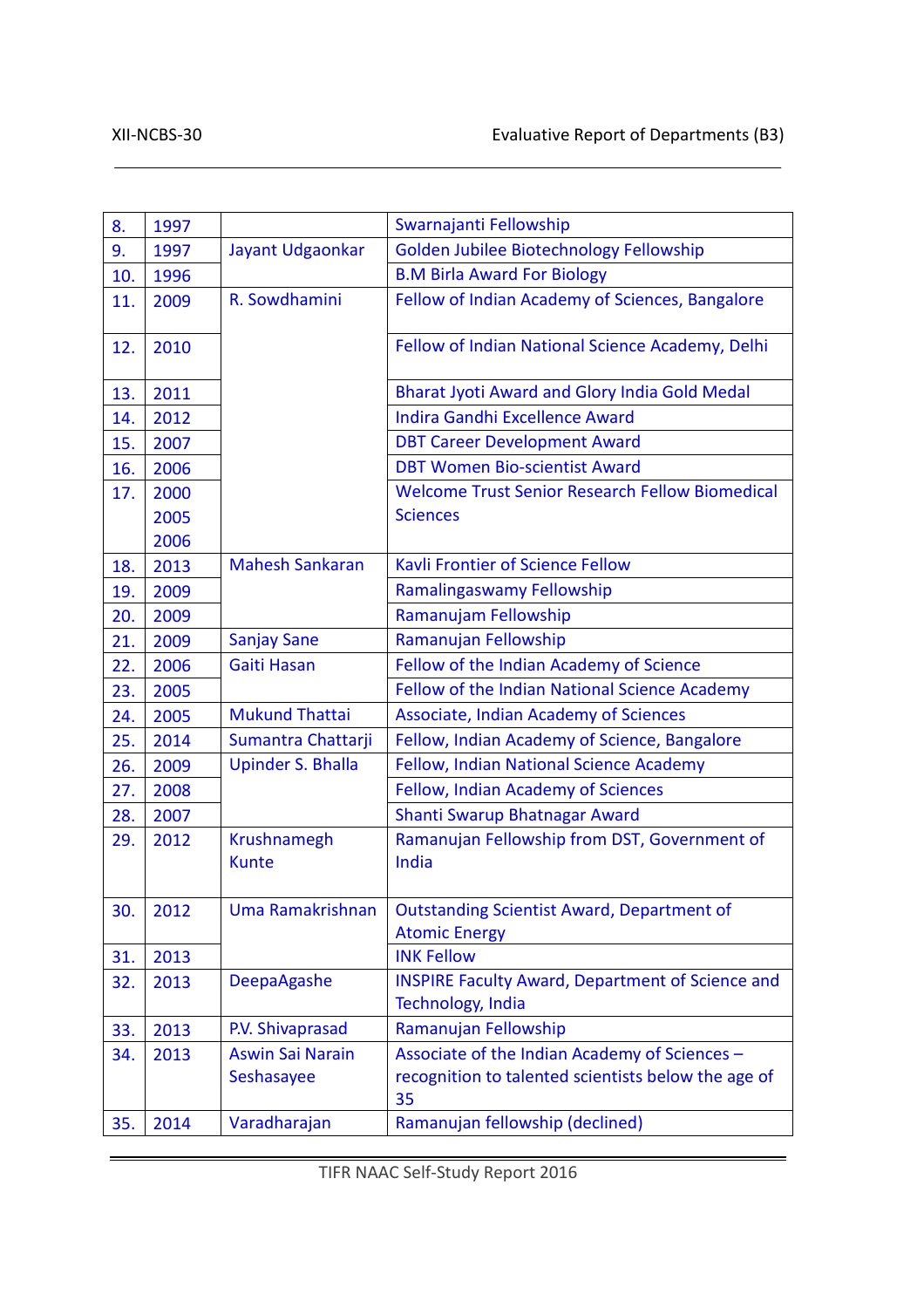|     |      | Sundaramurthy           |                                              |
|-----|------|-------------------------|----------------------------------------------|
| 36. | 2015 | Varadharajan            | Ramalingaswamy re-entry fellowship           |
|     |      | Sundaramurthy           |                                              |
| 37. | 2015 | <b>Ranabir Das</b>      | DBT-Ramalingaswamy fellowship                |
| 38. | 2015 | Arati Ramesh            | Wellcome DBT India Alliance Intermediate     |
|     |      |                         | Fellowship                                   |
|     |      |                         | Ramalingaswami re-entry Fellowship, Dept. of |
|     |      |                         | Biotechnology, India (declined)              |
| 39. | 2015 | Raghu Padinjat          | Wellcome Trust-DBT India Alliance, Senior    |
|     |      |                         | <b>Fellowship for Basic Science</b>          |
| 40. | 2015 | <b>Shannon B Olsson</b> | Ramanujan Fellowship                         |
| 41. | 2015 | Radhika                 | Ramanujan Fellowship                         |
|     |      | Venkateshan             |                                              |
| 42. | 2015 | <b>Hiyaa Ghosh</b>      | Ramanujan Fellowship                         |

#### **International Awards**

|     | Year | <b>Name of the</b><br><b>Awardee</b> | <b>Name of the Award</b>                                                                      |
|-----|------|--------------------------------------|-----------------------------------------------------------------------------------------------|
| 1.  | 2011 | K.UllasKaranth-<br>J.Paul            | Getty Award for the year 2010-2011.                                                           |
| 2.  | 2013 | Jayant Udgaonkar                     | Fellow, The World Academy of Sciences                                                         |
| 3.  | 1991 | Jayant Udgaonkar                     | Biotechnology Career Fellowship Rockfeller Foundatio                                          |
| 4.  | 2015 | Gaiti Hasan                          | Fellow, The World Academy of Sciences                                                         |
| 5.  | 2012 | K. VijayRaghavan                     | <b>Elected Fellow of Royal Society</b>                                                        |
| 6.  | 2013 | Satyajit Mayor                       | <b>Elected EMBO Fellow</b>                                                                    |
| 7.  | 2014 | K. VijayRaghavan                     | Elected to the US National Academy of Sciences                                                |
| 8.  | 2014 | K. VijayRaghavan                     | Foreign Associate of the US National Academy of<br><b>Sciences</b>                            |
| 9.  | 2014 | SumantraChattarji                    | Honorary Professor, School of Clinical Sciences,<br>University of Edinburgh                   |
| 10. | 2014 | Raghu Padinjat                       | <b>Cambridge--Hamied Visiting Lectureship</b><br><b>Cambridge-Hamied Visiting Lectureship</b> |
| 11. | 2014 | Uma<br>Ramakrishnan                  | <b>WIRED Innovation Fellow</b>                                                                |
| 12. | 2015 | Uma                                  | Bass Fellow, Field Museum of Natural History,                                                 |
|     |      | Ramakrishnan                         | Chicago                                                                                       |
| 13. | 2016 | Uma                                  | <b>Parker Gentry Conservation Award, Fulbright</b>                                            |
|     |      | Ramakrishnan                         | <b>Fellow</b>                                                                                 |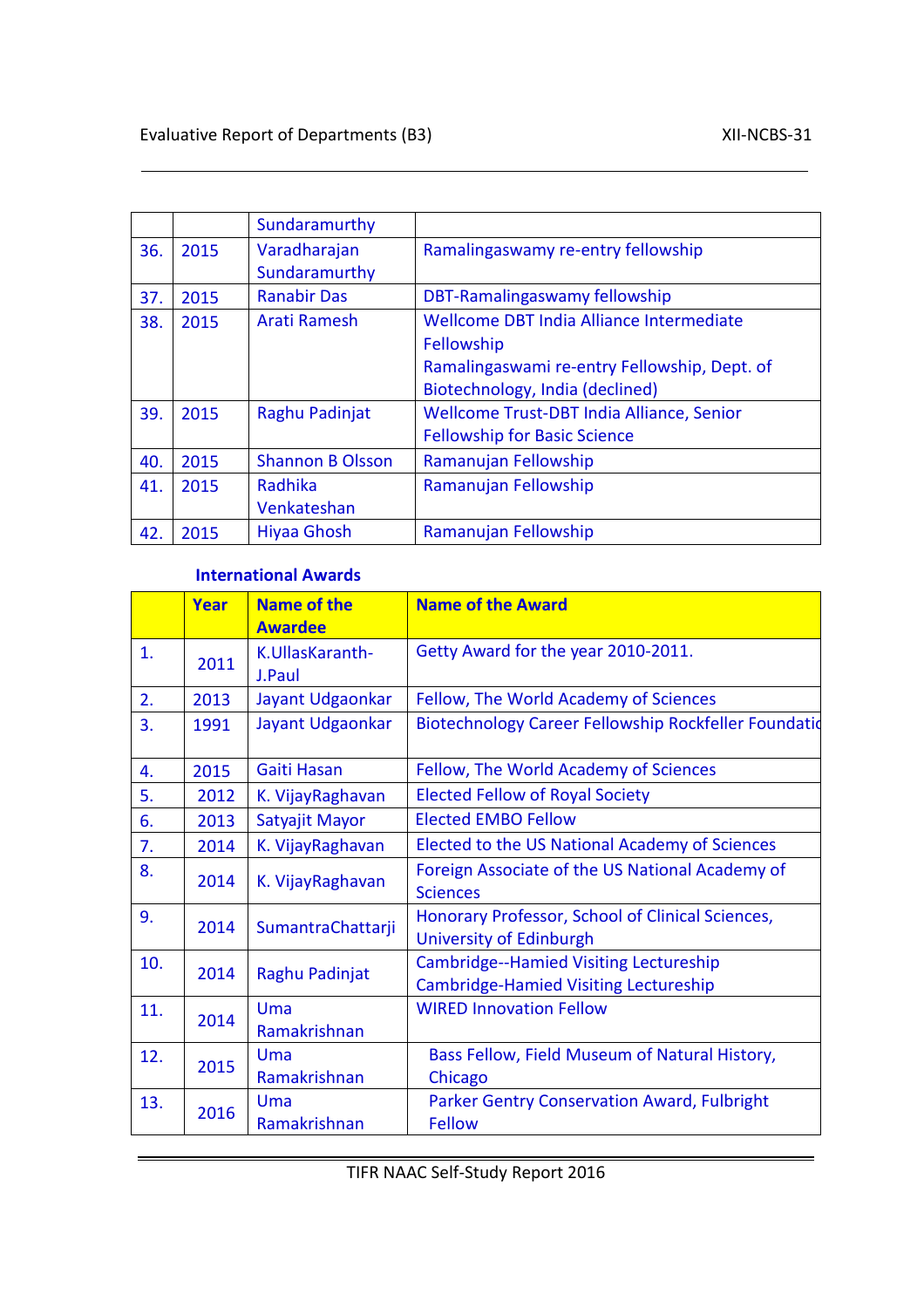|      | 2005   Raghu Padinjat | <b>BBSRC David Phillips Fellowship</b>      |
|------|-----------------------|---------------------------------------------|
| 2008 | Varadharajan          | Pfizer research prize for infection biology |
|      | Sundaramurthy         |                                             |

#### • **Students, Postdocs, Scientific Staff and Others:**

#### **National Awards**

|     | Year | <b>Name of the Awardee</b> | <b>Name of the Award</b>                                      |
|-----|------|----------------------------|---------------------------------------------------------------|
| 1.  | 2011 | Amrita Dasgupta            | Recipient of international travel awards by the               |
|     |      |                            | Govt. of India (Department of Science and                     |
|     |      |                            | <b>Council of Scientific and</b><br>Technology;               |
|     |      |                            | Industrial Research; Centre for International                 |
|     |      |                            | Co-operation in Science) to attend                            |
|     |      |                            | international conferences and present the                     |
|     |      |                            | research (June, 2011)                                         |
| 2.  | 2011 | <b>Sumita Chakraborty</b>  | Student's<br><b>Biochemical</b><br><b>Society</b><br>bursary, |
|     |      |                            | (London), Signalling 2011, Biochemical Society                |
|     |      |                            | focused meeting, Edinburgh, June 2011                         |
| 3.  | 2011 | <b>Riya Raghupathy</b>     | DST travel grant to attend the FASEB Summer                   |
|     |      |                            | Research Conference (July 2011)                               |
|     |      |                            | FASEB travel grant (July 2011)                                |
| 4.  | 2011 | <b>Sony Malhotra</b>       | <b>NCBS Best student award (2011)</b>                         |
| 5.  | 2012 | Seema, S.                  | ISDN2012 Best Poster Award (2012)                             |
| 6.  | 2012 | Gayathri Ramachandran      | Best poster award, Annual Research Talks, NCBS                |
|     |      |                            | (January 2012)                                                |
| 7.  | 2012 | Suvrajit Saha              | Best Poster Award, NCBS 20(Annual Talks) (Jan.                |
|     |      |                            | 2012)                                                         |
| 8.  | 2012 | Dhiraj Bhatia              | Charpak PhD Fellowship to work at ESPCI, Paris                |
|     |      |                            | for three months (February 2012)                              |
|     |      |                            | Amulya 2012 award from the Karnataka State                    |
|     |      |                            | <b>Innovation Council (2012)</b>                              |
| 9.  | 2012 | <b>Sumita Chakraborty</b>  | CSIR, DBT, DST, CICS Travel fellowship (2012)                 |
| 10. | 2012 | <b>Saikat Chakraborty</b>  | DST travel grant to travel to USA to attend RNA               |
|     |      |                            | 2012 conference (2012)                                        |
| 11. | 2012 | P. Chitra                  | DST/SERB International Travel Support to attend               |
|     |      |                            | the DNA Tumour Virus Meeting, 2012,                           |
|     |      |                            | Montreal, Canada (July 2012).                                 |
| 12. | 2012 | <b>Sudeshna Das</b>        | CSIR and DST travel grant to attend 'Frontiers of             |
|     |      |                            | chemical ecology, 2012', course held in Max                   |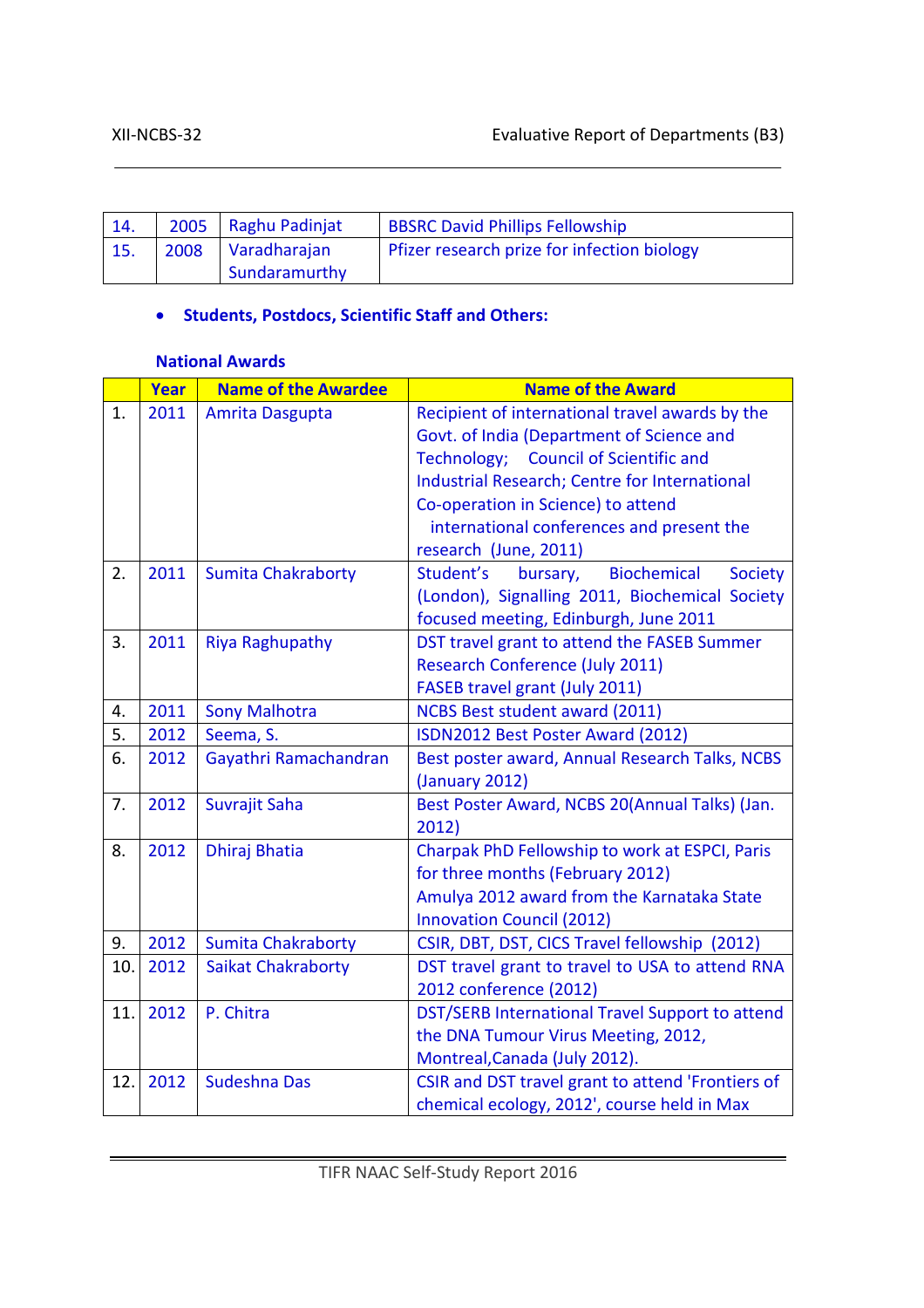|     | Year | <b>Name of the Awardee</b>          | <b>Name of the Award</b>                                                                                                                                                                                                                                                                       |
|-----|------|-------------------------------------|------------------------------------------------------------------------------------------------------------------------------------------------------------------------------------------------------------------------------------------------------------------------------------------------|
|     |      |                                     | Planck Institute, Germany (2012)                                                                                                                                                                                                                                                               |
| 13. | 2012 | Amrita Dasgupta                     | <b>CSIR International Travel Grant and</b><br>International Travel award Fellowship by INSA-<br>CICSto attend the meeting in San Diego, USA<br>(February, 2012)                                                                                                                                |
| 14. | 2012 | Aditya Joshi                        | <b>Conservation Achievement Award from</b><br>Wildlife Trust of India (2012)                                                                                                                                                                                                                   |
| 15. | 2012 | Udippana Kalita                     | Young Explorers Club Award for her<br>dissertation (2012)                                                                                                                                                                                                                                      |
| 16. | 2012 | <b>Sonal Kedia</b>                  | Member Society for Neuroscience (2012)                                                                                                                                                                                                                                                         |
| 17. | 2012 | Gayathri Ramachandran               | Best poster award, Annual Research Talks 20<br>(Genes to Olfaction: Sixty years in science) (Janua<br>2012)<br>Best participant and best poster award at the<br>DST sponsored SERB school in chronobiology<br>2012, held at the North-Eastern Hill University,<br>Shillong (June - July, 2012) |
| 18. | 2012 | Suvrajit Saha                       | Best Poster Award, NCBS 20(Annual Talks), Jan<br>2-4, 2012                                                                                                                                                                                                                                     |
| 19. | 2012 | Vishnupriya<br>Sankararaman         | Student Conference on Conservation Science -<br><b>Best Poster Presentation Award (2012)</b>                                                                                                                                                                                                   |
| 20. | 2012 | Sonia Sen                           | DBT travel grant to attend Neurofly 2012<br>conference held at Padua, Italy (September, 2012)                                                                                                                                                                                                  |
| 21. | 2012 | Ashwin Viswanathan                  | Student Conference on Conservation Science -<br><b>Best Poster Presentation Award (2012)</b>                                                                                                                                                                                                   |
| 22. | 2012 | Vanjulavalli Shridhar               | selected for Indian Forest Service (2012)<br>Student Conference on Conservation Science -<br><b>Best Poster Presentation Award (2012)</b>                                                                                                                                                      |
| 23. | 2012 | <b>Bhanu Prasanna</b><br>Sridharan  | Student Conference for Conservation Science -<br>Best Presentation Award for talk (2012)                                                                                                                                                                                                       |
| 24. | 2012 | Arjun Sudheendra<br><b>Srivatsa</b> | Student Conference on Conservation Science -<br>Best Poster presentation Award (2012)                                                                                                                                                                                                          |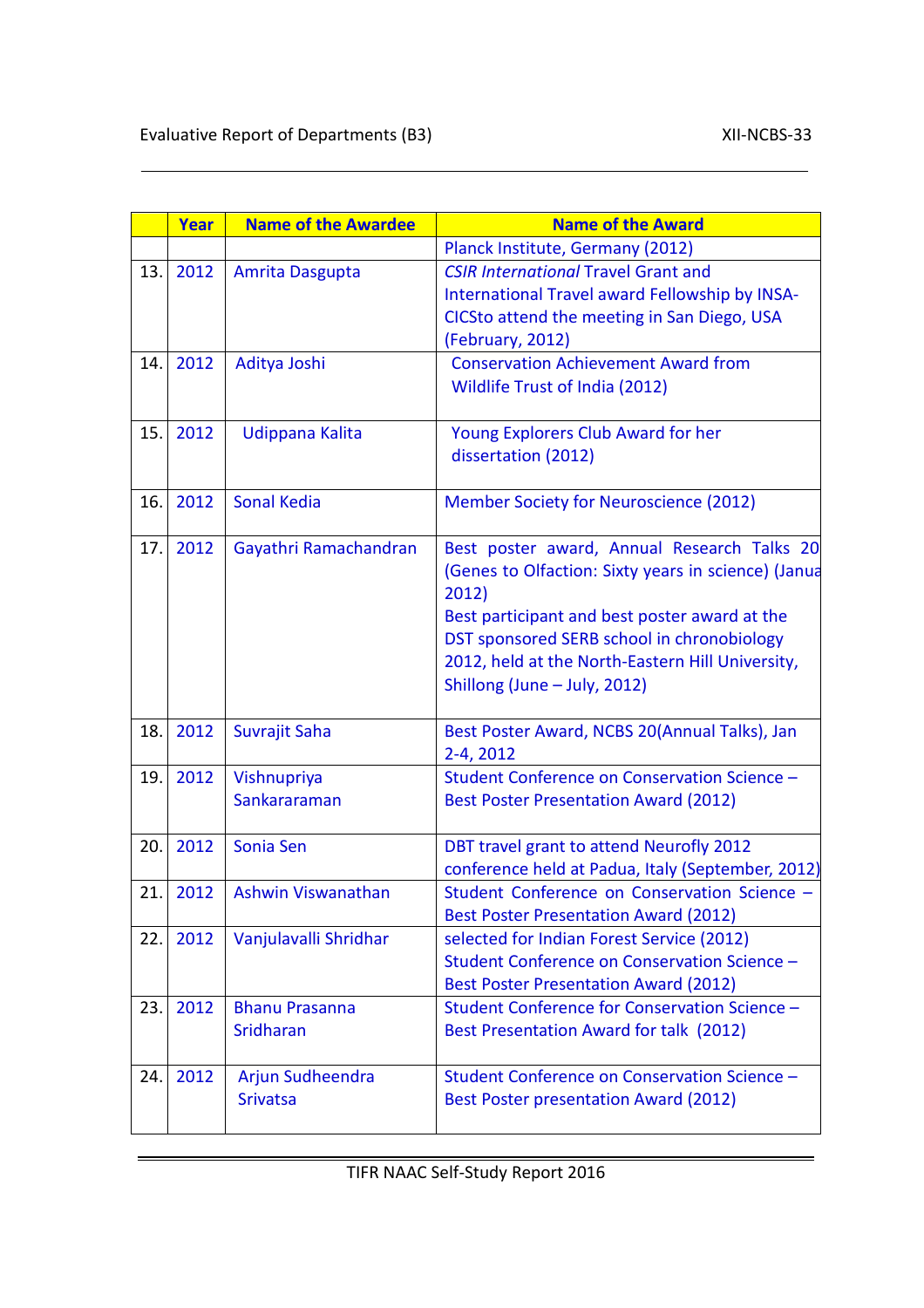|     | Year | <b>Name of the Awardee</b>                                                                                                                            | <b>Name of the Award</b>                                                                                                                                                                              |
|-----|------|-------------------------------------------------------------------------------------------------------------------------------------------------------|-------------------------------------------------------------------------------------------------------------------------------------------------------------------------------------------------------|
|     |      |                                                                                                                                                       |                                                                                                                                                                                                       |
| 25. | 2013 | <b>Tanvi Deora</b>                                                                                                                                    | DBT travel award and Charlotte Mangum<br>Student Award from the SICB to attend the SICB<br>2013 Annual meeting (January 2013)                                                                         |
| 26. | 2013 | Mehrab Modi, Sonia Sen,<br>Subhasis Ray, Lakshmi<br>Revathi, P, Kritika M.<br>Garg, Anirban Baral<br>Rajalakshmi, S. and<br>Shilpa Siddappa Yadahalli | Outstanding research and poster award, NCBS<br>Annual talks (January 2013)                                                                                                                            |
| 27. | 2013 | Swagatha Ghosh                                                                                                                                        | Best poster Award in Amrita BioAQuest 2013<br>(August 2013)<br>Best poster award in NCBS Annual talks (January<br>2014)                                                                               |
| 28. | 2013 | <b>Sunaina Surana</b>                                                                                                                                 | <b>Malhotra Weikfield Foundation NanoScience</b><br>Fellowship Award for the year 2013 in the 6th<br><b>Bangalore INDIA NANO Awards (December</b><br>2013)                                            |
| 29. | 2013 | <b>Shabana Mehtab</b>                                                                                                                                 | Best Poster Award, NCBS Annual talks (January<br>2014)                                                                                                                                                |
| 30. | 2013 | Souvik Modi                                                                                                                                           | <b>Obaid Siddique Award for the Best Paper</b><br>(January 2014)                                                                                                                                      |
| 31. | 2014 | <b>Riya Raghupathy</b>                                                                                                                                | Awarded India network foundation travel grant<br>and CICS travel grant for attending Gordon<br>research conference' glycolipid and sphingolipid<br>biology' (January, 2014).                          |
| 32. | 2014 | <b>Mohammed Mostafizur</b><br>Rahman                                                                                                                  | DBT-CTEP travel award to attend Neuroscience<br>2014, USA (November, 2014)                                                                                                                            |
| 33. | 2014 | Suvrajit Saha                                                                                                                                         | DBT(CTEP) International Travel Support to<br>attend 58th Annual Meeting of Biophysical<br>Society, USA<br><b>CSIR Travel Grant to attend 58th Annual Meeting</b><br>of Biophysical Society (Declined) |
| 34. | 2014 | Madhumala, K.S.                                                                                                                                       | The Biocon India Scholarship, a support<br>provided by a unique partnership between<br>Biocon, Bangalore and Trinity College Dublin for                                                               |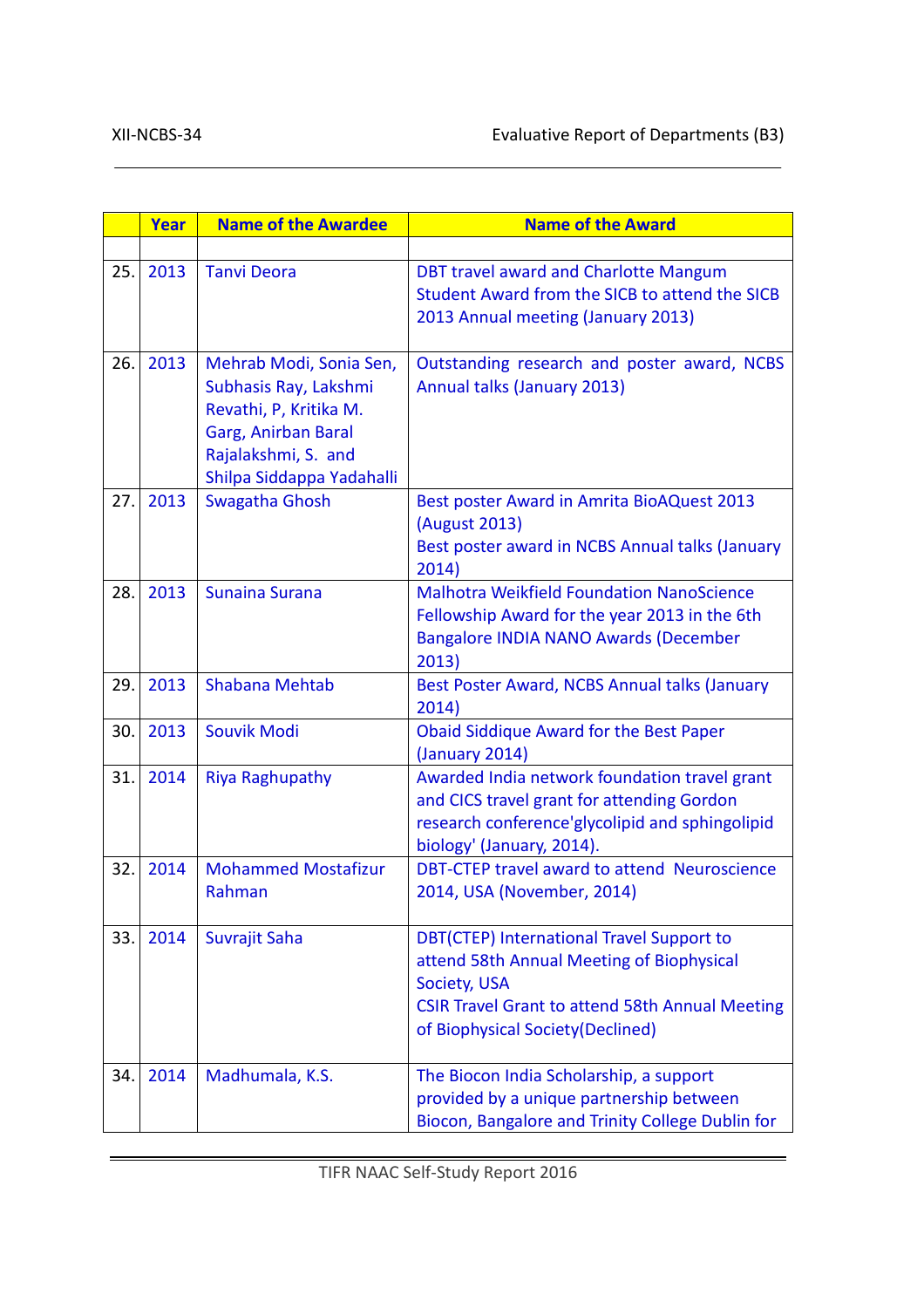|     | Year | <b>Name of the Awardee</b> | <b>Name of the Award</b>                             |
|-----|------|----------------------------|------------------------------------------------------|
|     |      |                            | six month visit to Trinity College Dublin (TCD),     |
|     |      |                            | Dublin.                                              |
|     |      |                            | Received best poster award in NCBS annual            |
|     |      |                            | meeting - 'Action with in the cells' held on 15th    |
|     |      |                            | - 17th Jan 2014.                                     |
| 35. | 2014 | Sandhya Bhatia             | Awarded with book voucher (Crossword) for            |
|     |      |                            | one of the best three poster presentation at the     |
|     |      |                            | National workshop on fluorescence and raman          |
|     |      |                            | techniques (FCS2014) December 2014                   |
| 36. | 2014 | <b>Roumita Moulik</b>      | Travel award from DST to attend the 28 <sup>th</sup> |
|     |      |                            | Annual Symposium of the Protein Society, San         |
|     |      |                            | Diego, USA (July 2014)                               |
| 37. | 2015 | <b>Tanay N Bhatt</b>       | <b>Best Poster Award at Chromatin Asia-2015</b>      |
|     |      |                            | conference, JNCASR, Bangalore (January 2015)         |
| 38. | 2015 | Mahita Jarjapu             | Best poster presentation, NCBS Annual talks          |
|     |      |                            | (January 2015).                                      |
| 39. | 2015 | <b>Kamalesh Kumari</b>     | Best poster award, NCBS annual talks (2015)          |
| 40. | 2015 | Laasya Samhita             | India Alliance travel award to attend FEBS-          |
|     |      |                            | EMBO 2014 at France (September 2014)                 |
|     |      |                            | Wellcome-DBT early career fellowship (March          |
|     |      |                            | 2015)                                                |
| 41. | 2015 | <b>Asem Surindro Singh</b> | International travel grant provided by Science       |
|     |      |                            | and Engineering Board, a Statutory body under        |
|     |      |                            | Department of Science & Technology, Govt. of         |
|     |      |                            | India, for attending OMICS 3rd International         |
|     |      |                            | <b>Conference and Exhibition on Cell &amp; Gene</b>  |
|     |      |                            | Therapy, Las Vega, USA (27th - 29th October          |
|     |      |                            | $2014$ ).                                            |
|     |      |                            |                                                      |
| 42. | 2015 | Thangaselvam, M.           | Best poster award, Cell Tech India Conference        |
|     |      |                            | (March, 2015).                                       |
|     |      |                            |                                                      |
|     |      | <b>Post Doc fellows</b>    |                                                      |
| 43. | 2012 | Deepti Jain                | Innovative Young Biotechnologist Award,              |
|     |      |                            | Department of Biotechnology, Government of           |
|     |      |                            | India (2012)                                         |
|     |      |                            | Best Poster Award at the Annual Talks, National      |
|     |      |                            | Centre for Biological Sciences, Bangalore (2012)     |
| 44. | 2012 | Madhumala, K.S.            | DST travel grant to attend Neurofly 2012             |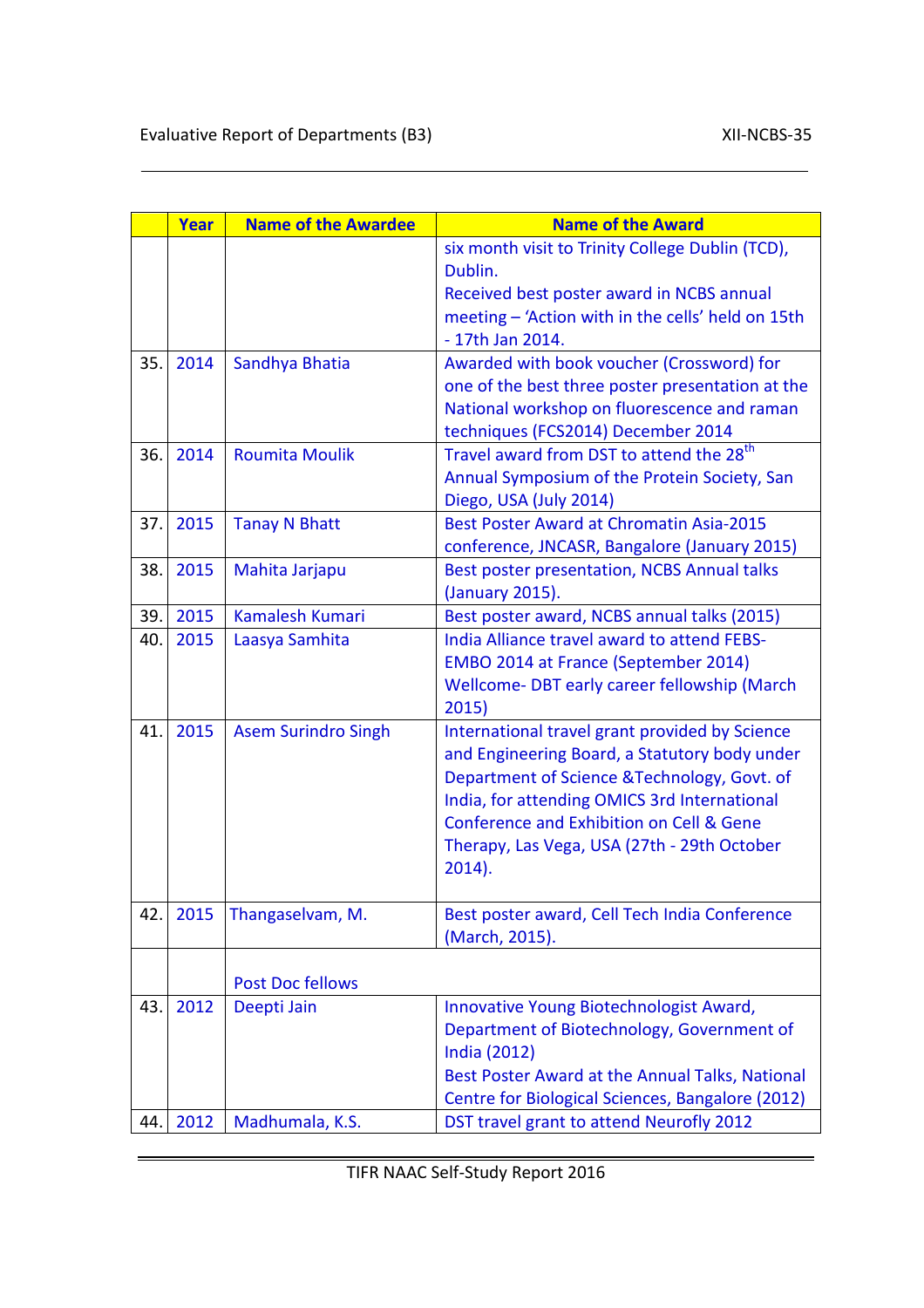|     | Year | <b>Name of the Awardee</b> | <b>Name of the Award</b>                                      |
|-----|------|----------------------------|---------------------------------------------------------------|
|     |      |                            | conference held at Padua, Italy (September,                   |
|     |      |                            | $2012$ ).                                                     |
| 45. | 2013 | Megha                      | The Wellcome Trust/ DBT India Alliance Early                  |
|     |      |                            | <b>Career Fellowship 2013</b>                                 |
| 46. | 2014 | <b>Tejas M Gupte</b>       | Best poster award in NCBS annual meeting                      |
|     |      |                            | (January, 2014)                                               |
|     |      |                            |                                                               |
| 47. | 2014 | <b>Amit Das</b>            | DST International Travel Support (ITS) award for              |
|     |      |                            | attending 'Liquids: 9 <sup>th</sup> Liquid Matter Conference, |
|     |      |                            | 2014, University of Lisban, Portugal.                         |
| 48. | 2014 | Ishita Sengupta            | Innovative Young Biotechnologist Award (2014)                 |
|     |      |                            |                                                               |
| 49. | 2013 | Jahnavi Joshi              | Start-up research grant for young scientist from              |
|     |      |                            | Department of Science and Technology, Govt. of                |
|     |      |                            | India (Sept. 2013)                                            |
|     |      |                            |                                                               |
|     |      |                            | International travel grant from Department of                 |
|     |      |                            | Science and Technology, Govt. of India to attend              |
|     |      |                            | the Early Career Biogeography Conference,                     |
|     |      |                            | International Biogeography Society, at the                    |
|     |      |                            | Australian National University, Canberra,                     |
|     |      |                            | Australia (December, 2013)                                    |
|     |      |                            |                                                               |
|     |      |                            | NCBS Fellow award at the National Centre for                  |
|     |      |                            | <b>Biological Sciences, Tata Institute for</b>                |
|     |      |                            | Fundamental Research, Bangalore, India                        |
|     |      |                            | (December, 2013)                                              |
|     |      |                            |                                                               |
|     |      |                            |                                                               |
| 50. | 2014 | <b>Darius Koster</b>       | DST travel grant for participation at the 58th                |
|     |      |                            | annual meeting of the Biophysical Society                     |

#### **International Awards**

| Year | <b>Name of the</b><br><b>Awardee</b> | <b>Name of the Award</b>                                                                                                                                                                       |
|------|--------------------------------------|------------------------------------------------------------------------------------------------------------------------------------------------------------------------------------------------|
| 2011 | P. Chitra                            | <b>IUBMB Wood Whelan Research Fellowship to</b><br>visit Prof. Lamoinis Laimins's laboratory at<br>Northwestern University, Chicago, USA, to<br>perform collaborative experiments on "The role |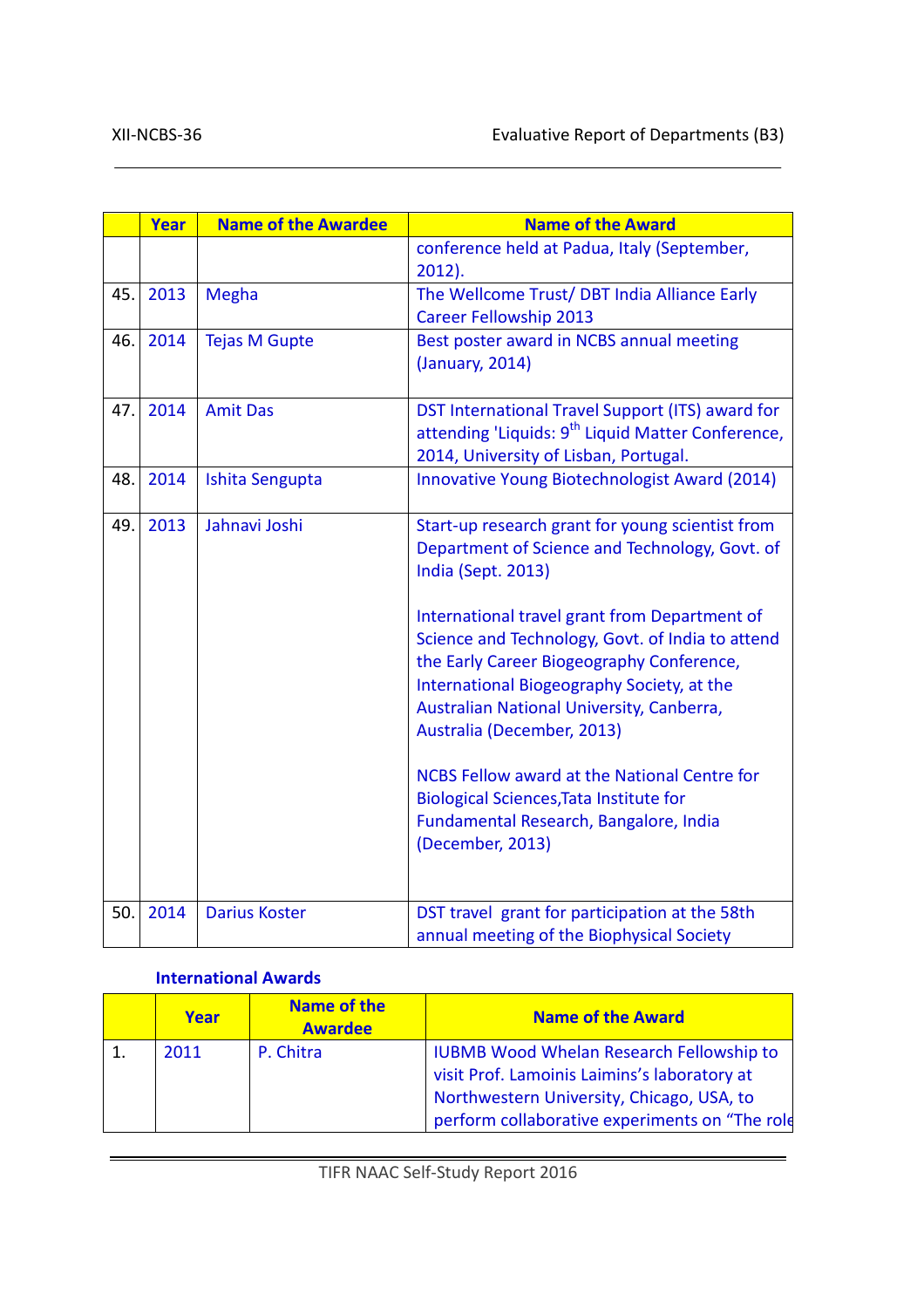|     | Year | <b>Name of the</b><br><b>Awardee</b>  | <b>Name of the Award</b>                                                                                                                                                                                                                                    |
|-----|------|---------------------------------------|-------------------------------------------------------------------------------------------------------------------------------------------------------------------------------------------------------------------------------------------------------------|
|     |      |                                       | of DNA Methyltransferase1 in regulating the<br>Human Papilloma Virus life cycle in the<br>differentiating epithelium (October, 2011).                                                                                                                       |
| 2.  | 2011 | <b>Darius Vasco</b><br><b>Koester</b> | AXA research fund fellowship for as EMBO<br>young research fellow (2011)                                                                                                                                                                                    |
| 3.  | 2011 | <b>Anirban Baral</b>                  | Utrecht University short term stay fellowship fo<br>international students (2011)                                                                                                                                                                           |
| 4.  | 2011 | <b>Shameer Khader</b>                 | Won first place 2011 Eli Lilly and Company Asia<br><b>Outstanding Thesis Award (2011)</b>                                                                                                                                                                   |
| 5.  | 2011 | <b>Shilpa Ravinder</b>                | The IBRO/SfN International Travel Grant for<br>attending the Annual Meeting of the Society<br>for Neuroscience at Washington, DC, USA<br>(November 2011).                                                                                                   |
| 6.  | 2011 | Dhiraj Devidas Bhatia                 | <b>International Travel Award from CSIR, DBT</b><br>and DST, GoI to attend the conference DNA17<br>in Caltech, Pasadena, USA, September 2011.<br><b>Partial International Travel Award from</b><br>DNA17, Caltech, USA, September 2011.                     |
| 7.  | 2012 | Gayathri Ramachandra                  | Graduate student travel award from the<br>American Society for Biochemistry and<br>Molecular Biology to attend Experimental<br>Biology 2012 in San Diego, USA (March,<br>2012)                                                                              |
| 8.  | 2012 | <b>Sudip Mondal</b>                   | Travel award from EMBO conferences, 2012                                                                                                                                                                                                                    |
| 9.  | 2012 | <b>Souvik Modi</b>                    | <b>EMBO Long term Fellowship support for post-</b><br>doctoral research at University College,<br>London(2012 -14)                                                                                                                                          |
| 10. | 2012 | Suvrajit Saha                         | Biophysical Society's International Student<br><b>Travel Award to attend 56th Annual</b><br>Meeting of Biophysical Society at San Diego,<br><b>USA (2012)</b>                                                                                               |
| 11. | 2012 | Anupama Ambika                        | Recepient of fellowship sponsored by the<br>Internationl Society of Neurochemistry for<br>attending the conference on Lipid -Protein<br>Interactions at Hyderabad organised<br>by<br>Biophysical society (2012).<br>International travel grant from DST for |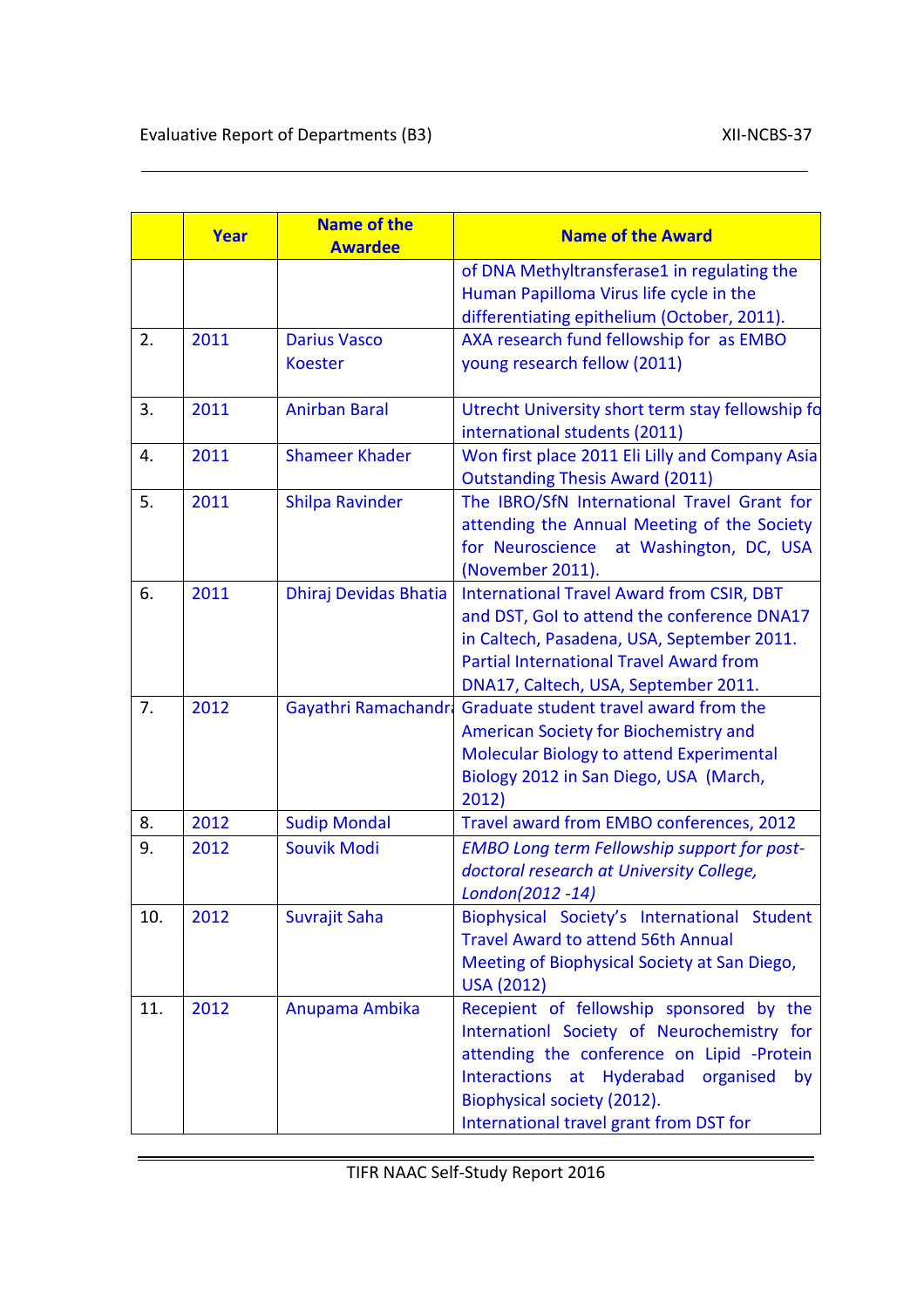|     | Year | <b>Name of the</b><br><b>Awardee</b> | <b>Name of the Award</b>                                                                                                                                                                                          |  |
|-----|------|--------------------------------------|-------------------------------------------------------------------------------------------------------------------------------------------------------------------------------------------------------------------|--|
|     |      |                                      | attending FASEB summer research conference<br>on "Phospholipid Metabolism: Disease, Signal<br>Transduction, & Membrane Dynamics" at<br>Vermont, USA (2012)                                                        |  |
| 12. | 2012 | Dhiraj Bhatia                        | <b>International Travel Award from CSIR, GoI to</b><br>attend BIOMOD 2012 (2012)<br><b>Silver Award, Team Mentor for DNA</b><br>Maestros, BIOMOD 2012, Wyss Institute,<br>Harvard University. Boston, USA. (2012) |  |
| 13. | 2012 | <b>Sumita Chakraborty</b>            | European Calcium Society Travel Fellowship<br>(2012)<br><b>Biochemical Society (London, UK) Travel</b><br>fellowship (2012)                                                                                       |  |
| 14. | 2012 | <b>Bikash Choudhary</b>              | Travel award from EMBO conferences and<br><b>DST, 2012</b>                                                                                                                                                        |  |
| 15. | 2012 | Kritika M. Garg                      | ISBE travel fellowship to attend the conference<br>$(2012)$ l                                                                                                                                                     |  |
| 16. | 2012 | <b>Supriya Ghosh</b>                 | <b>Nature Publishing Group Travel Grant and</b><br>DBT travel support for attending the Gordon<br>Research Conference on 'Neurobiology of<br>Cognition' held in Italy (July 2012)                                 |  |
| 17. | 2012 | Suman Raja Jumani                    | Society for Conservation Biology - Asia - Best<br>Speed Talk Award (2012)                                                                                                                                         |  |
| 18. | 2012 | <b>Meghna Krishnadas</b>             | Distinguished University Award for Ph.D in<br>Ohio State University (2012)                                                                                                                                        |  |
| 19. | 2012 | Madhumala, K.S.                      | STIBET scholarship by DAAD to visit Prof. Erich<br>Buchner's lab at Institute for Clinical<br>Neurobiology, University of Wuerzburg,<br>Wuerzburg (September 2012).                                               |  |
| 20. | 2012 | K. Parthasarathy                     | Developing Neuroethology Award by the<br><b>International Society</b><br>for Neuroethology to attend 10th<br><b>International Congress of Neuroethology</b><br>(2012)                                             |  |
| 21. | 2012 | Shlesha Rajesh<br>Richhariya         | COB, Development travelling fellowship to<br>visit Prof. Michael Rosbash's lab in Brandeis<br><b>University (September 2012)</b>                                                                                  |  |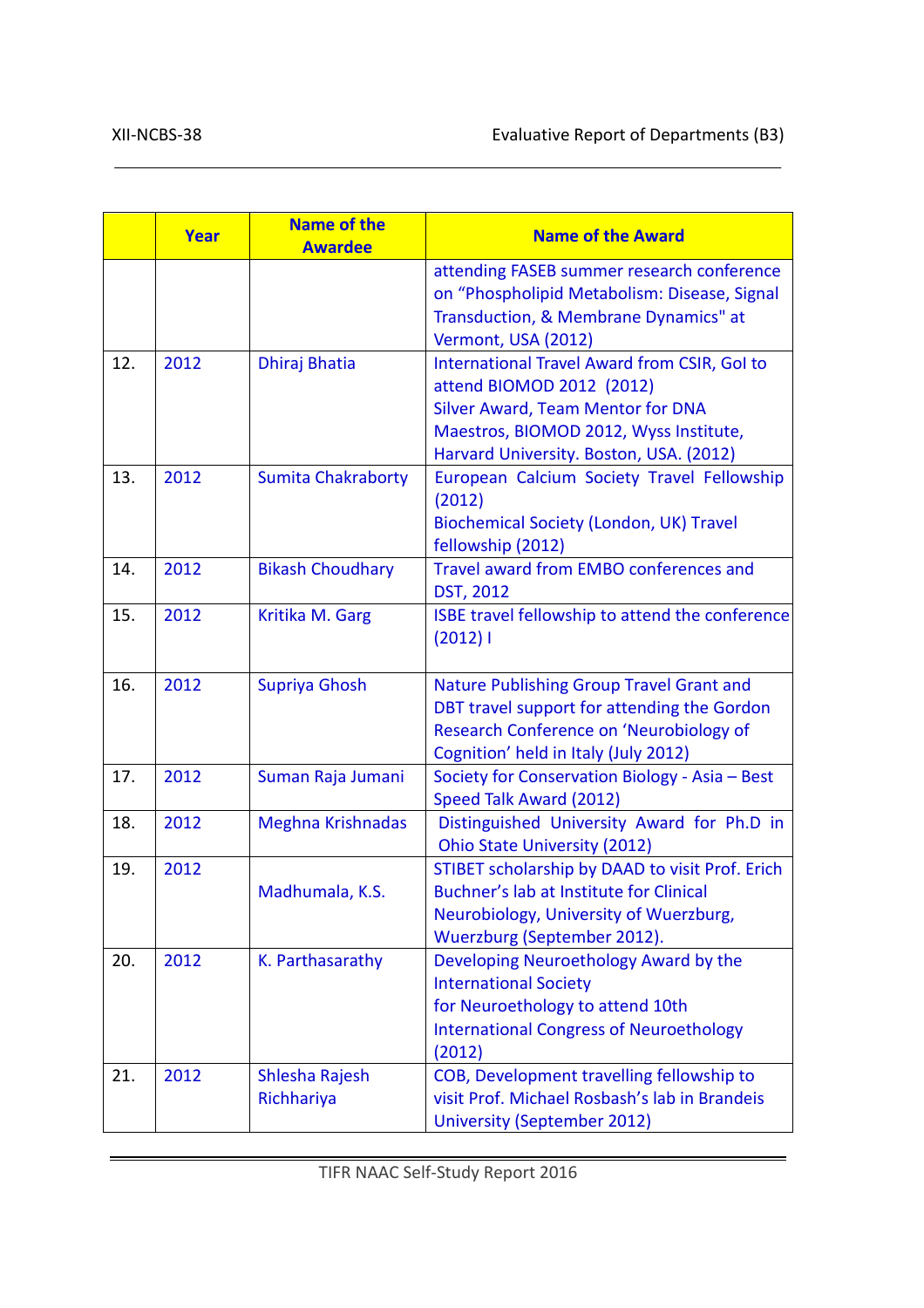|     | Year | <b>Name of the</b><br><b>Awardee</b> | <b>Name of the Award</b>                                                                                                                                                                                                                                                                                            |  |
|-----|------|--------------------------------------|---------------------------------------------------------------------------------------------------------------------------------------------------------------------------------------------------------------------------------------------------------------------------------------------------------------------|--|
| 22. | 2012 | Gayathri Ramachandri                 | Graduate student travel award from the<br>Society for Biochemistry<br>American<br>and<br>Molecular Biology to attend Experimental<br>Biology 2012 in San Diego, USA (April, 2012)                                                                                                                                   |  |
| 23. | 2012 | Sabareesan, A.T.                     | Received a travel and conference expenditure<br>fellowship from International neurochemistry<br>association to<br>attend<br>$\mathsf{a}$<br>conference<br>at<br>Hyderabad on Lipid-Protein interaction (2012)                                                                                                       |  |
| 24. | 2012 | Sonali Saha                          | <b>Received International Travel Award from</b><br>CSIR, DBT and DST to attend the conference<br>FNANO in Utah, Salt Lake City, USA, April<br>2012.                                                                                                                                                                 |  |
| 25. | 2012 | Suvrajit Saha                        | <b>Biophysical Society's International Student</b><br><b>Travel Award to attend 56th Annual Meeting</b><br>of Biophysical Society, 2012 at San Diego, USA                                                                                                                                                           |  |
| 26. | 2012 | Seema, S.                            | ISDN2012 Best Poster Award (2012)                                                                                                                                                                                                                                                                                   |  |
| 27. | 2012 | Nandini Velho                        | RBS Earth Heroes Award (October 2012)                                                                                                                                                                                                                                                                               |  |
| 28. | 2012 | <b>Sunaina Surana</b>                | <b>Awarded EMBL Corporate Partnership</b><br>Registration Fee Fellowship for attending the<br><b>EMBO Conference Series: C. elegans</b><br>Neurobiology, 2012.<br>Awarded DBT international travel award to<br>attend EMBO Conference Series: C. elegans<br>Neurobiology, held at EMBL, Heidelberg,<br>Germany 2012 |  |
| 29. | 2012 | Shashank J. Dalvi                    | Carl Zeiss Conservation Award for 2013, for<br>his reporting of massive hunting of Amur<br>falcon in Nagaland in 2012                                                                                                                                                                                               |  |
| 30. | 2013 | Sapna Jayaraman                      | Bursary to travel to and live at Cambridge<br>during SCCS Cambridge 2013 and to attend a<br>short course on "A practical introduction to<br>social survey design for conservation science"<br>(2013)                                                                                                                |  |
| 31. | 2013 | <b>Anand Krishnan</b>                | DST travel award and Charlotte Mangum<br>Student Award from the SICB to attend the<br>SICB 2013 Annual meeting in San Francisco.<br>(January 2013)                                                                                                                                                                  |  |
| 32. | 2013 | Manivannan                           | travel award from Asia-Pacific Developmental                                                                                                                                                                                                                                                                        |  |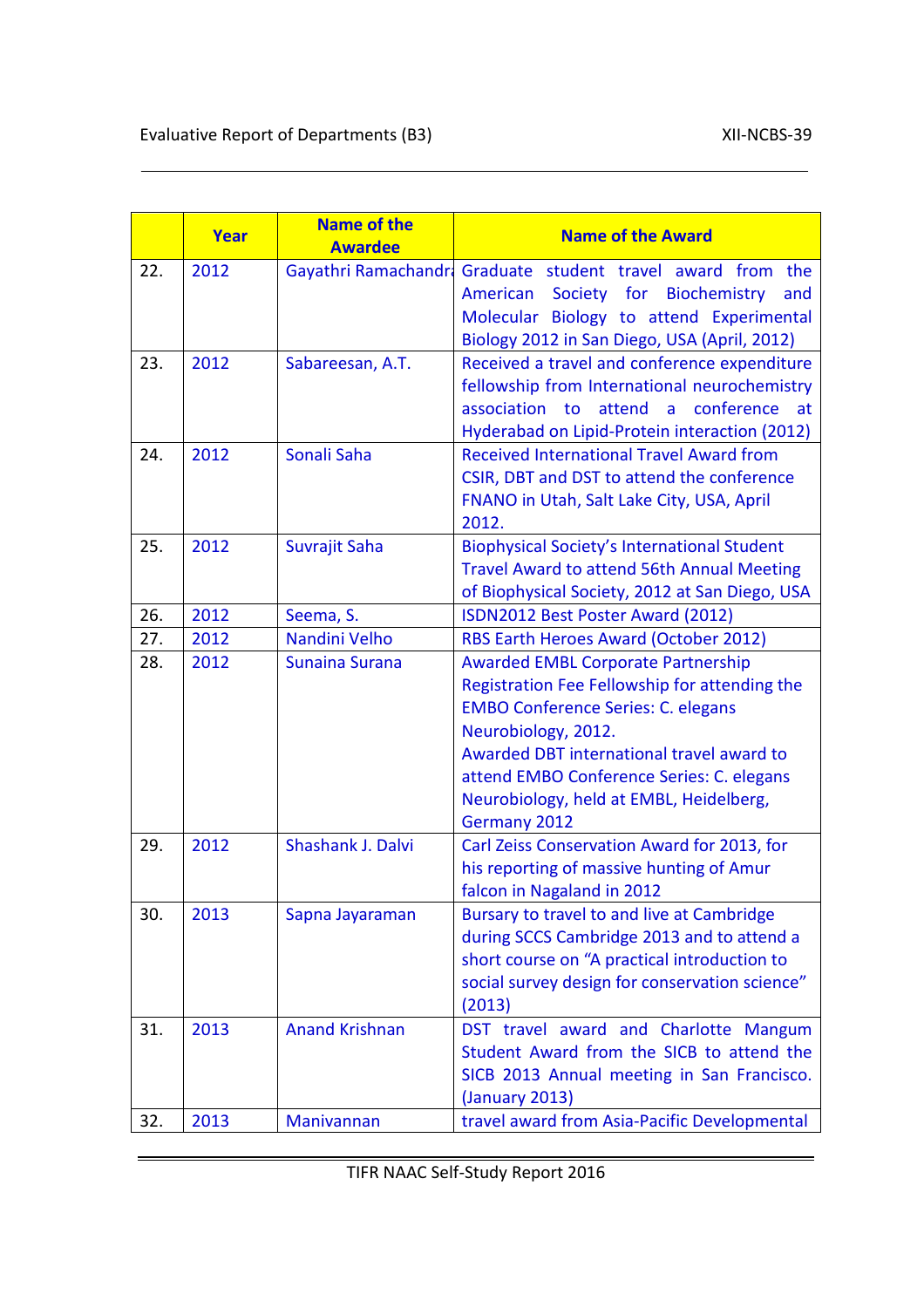|     | Year | <b>Name of the</b><br><b>Awardee</b>   | <b>Name of the Award</b>                                                                                                                                                                                                     |  |
|-----|------|----------------------------------------|------------------------------------------------------------------------------------------------------------------------------------------------------------------------------------------------------------------------------|--|
|     |      |                                        | Biology Network (APDBN), Japan to attend<br>the 2nd Asia-Pacific Drosophila Research<br>Conference (APDRC), held at South Korea and<br>won best poster award. (May 2013)                                                     |  |
| 33. | 2013 | <b>Sachin Sridhara</b>                 | Australian Development Scholarship (ADS) for<br>Ph.D. in James Cook University - 2013<br>Australia Leadership Award (ALA) (2013)                                                                                             |  |
| 34. | 2013 | Yadugiri, V.T.                         | Won second place for the Best Student<br>Presentation at the International Conference<br>on Mycorrhiza (ICOM7) held in New Delhi<br>(January 2013)                                                                           |  |
| 35. | 2013 | <b>Amod Mohan</b><br>Zambre            | K.Ullas Karanth - J.Paul Getty Award (2013)<br>Carl<br><b>Zeiss</b><br>Conservation<br>Award<br>for<br>conservation (2012)                                                                                                   |  |
| 36. | 2013 | <b>Dhiraj Devidas</b><br><b>Bhatia</b> | First Prize of 2013 Eli Lilly Asia Outstanding<br><b>Thesis Awards</b><br><b>EMBO Postdoctoral fellowship, 2013 Declined</b><br>FRM Postdoctoral fellowship, 2013 Declined<br>HFSP Postdoctoral fellowship, 2013 Accepted.   |  |
| 37. | 2013 | <b>Pritha Ghosh</b>                    | DAAD - A New Passage to India fellowship<br>(2013)                                                                                                                                                                           |  |
| 38. | 2013 | Rajalakshmi, S.                        | DBT-CTEP travel grant to attend a conference<br>on Gene regulation II, in Cambridge<br>(December, 2013)                                                                                                                      |  |
| 39. | 2013 | Chaitra Prabhakar                      | <b>Awarded William Randolph Hearst</b><br><b>Educational Endowment and Howard A.</b><br>Schneiderman Endowed Scholarship to attend<br>the 120th Physiology Summer Course at<br>Marine Biological Laboratory, USA (June 2013) |  |
| 40. | 2013 | Sonia Sen                              | Company of Biologist's Travel Grant to visit<br>Jing Wang's lab in UCSD, SanDiego, USA (June<br>$2013$ ).                                                                                                                    |  |
| 41. | 2013 | Sonali Saha                            | Best student talk in the 10th Annual<br>Conference on Foundations of Nanoscience,<br>Utah, USA, 2013.                                                                                                                        |  |
| 42. | 2014 | Jahnavi Joshi                          | 2nd Best Presentation award at the Early<br>Career Biogeography Conference,                                                                                                                                                  |  |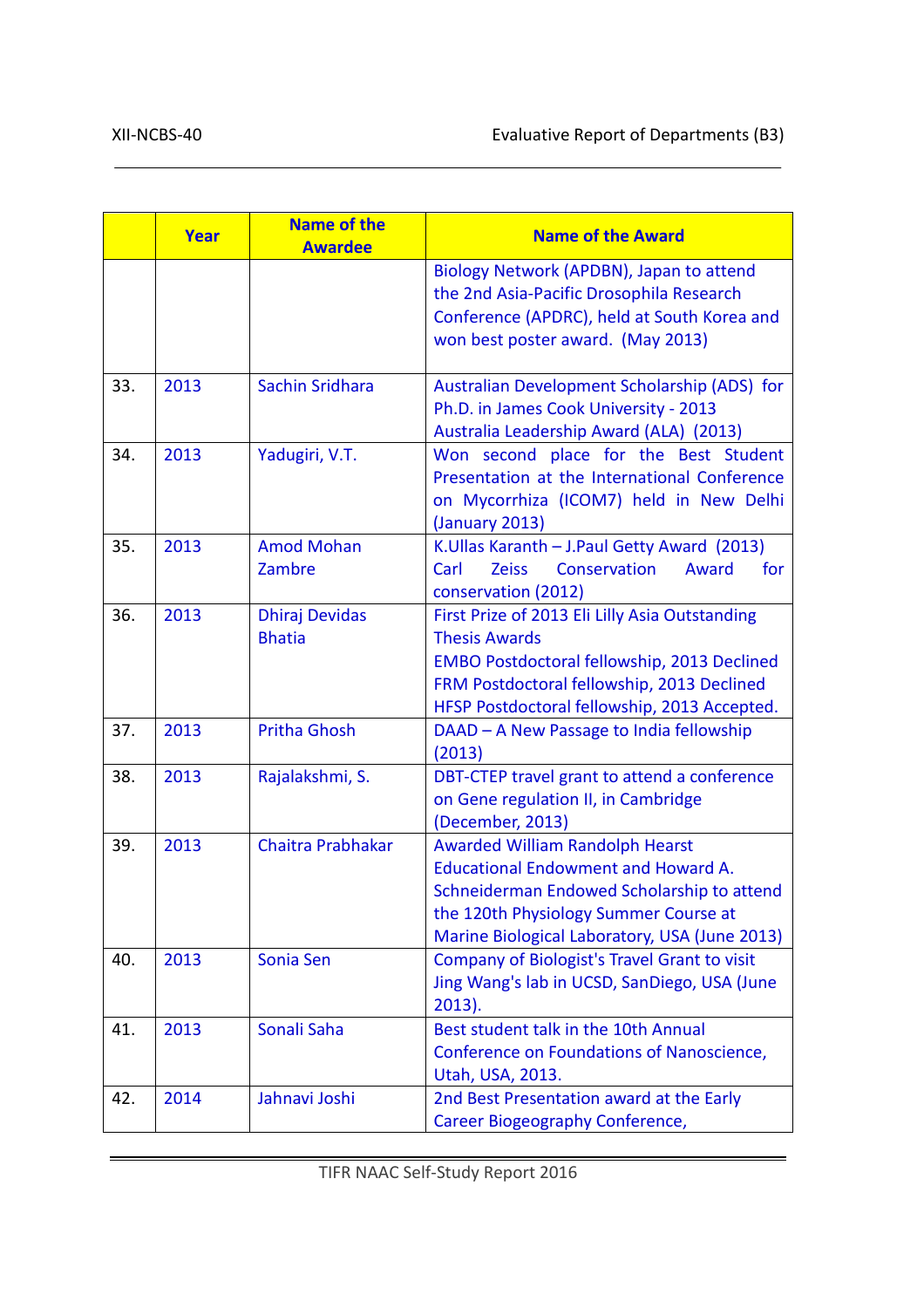|     | Year | <b>Name of the</b><br><b>Awardee</b> | <b>Name of the Award</b>                                                                                                                                                                                                                                                                                                                                          |  |
|-----|------|--------------------------------------|-------------------------------------------------------------------------------------------------------------------------------------------------------------------------------------------------------------------------------------------------------------------------------------------------------------------------------------------------------------------|--|
|     |      |                                      | International Biogeography Society held at the<br>Australian National University, Canberra,<br>Australia (Jan 2014)                                                                                                                                                                                                                                               |  |
| 43. | 2014 | Sudeshna Das                         | Alexander Von Humboldt Post Doctoral<br>Fellowship, Max Planck Institute of Chemical<br><b>Ecology (2014)</b>                                                                                                                                                                                                                                                     |  |
| 44. | 2014 | <b>Aditya Gilra</b>                  | Cosyne-NSF New Attendee Travel Grant, 2014                                                                                                                                                                                                                                                                                                                        |  |
| 45. | 2014 | <b>Mehrab N Modi</b>                 | Cosyne-NSF New Attendee Travel Grant, 2014                                                                                                                                                                                                                                                                                                                        |  |
| 46. | 2014 | <b>Pushkar Paranjpe</b>              | <b>Bitplane Excellence Awards: Global Image</b><br><b>Analysis Competition (February 2014)</b><br><b>Best Live Webinar Presentation - "Automatic</b><br>leg detection, tracking and quantification"<br>(February 2014)                                                                                                                                            |  |
| 47. | 2014 | <b>Syed Durafshan</b><br>Sakeena     | Asia Pacific developmental biology network<br>(APDBN) travel grant for attending a meeting<br>on Behavioral neurogenetics of Drosophila<br>larva held in Japan (March 2014)<br>Sadanandappa MK et. al., (2013) article in<br>Journal of Neuroscience, has received Prof.<br>Obaid Siddiqi best paper of the year 2013<br>runner-up cash award by NCBS and C-CAMP. |  |
| 48. | 2014 | Shilpa Yadahalli                     | Protein Science Young Investigator Travel<br>Grant / Protein Society Finn Wold Travel<br>Award to attend the 27th Annual Symposium<br>of The Protein Society                                                                                                                                                                                                      |  |
| 49. | 2014 | Anusree, A.S.                        | <b>International Federation of palynological</b><br>Societies and Palaeonological Association<br>travel grant to attend European Palaeobotany<br>and Palynology Conference, Italy (August<br>2014)                                                                                                                                                                |  |
| 50. | 2014 | Shobha Anilkumar                     | Nature Travel Grant awarded by the Nature<br>Publishing Group to attend workshop<br>onMolecular & Cellular Neurobiology, THong<br>Kong University of Science and Technology,<br>China (April, 2014)                                                                                                                                                               |  |
| 51. | 2014 | <b>Bipan Kumar Deb</b>               | European Calcium Society (ECS) Fellowship to<br>attend the 3 <sup>th</sup> International meeting of the<br><b>European Calcium Society, France</b>                                                                                                                                                                                                                |  |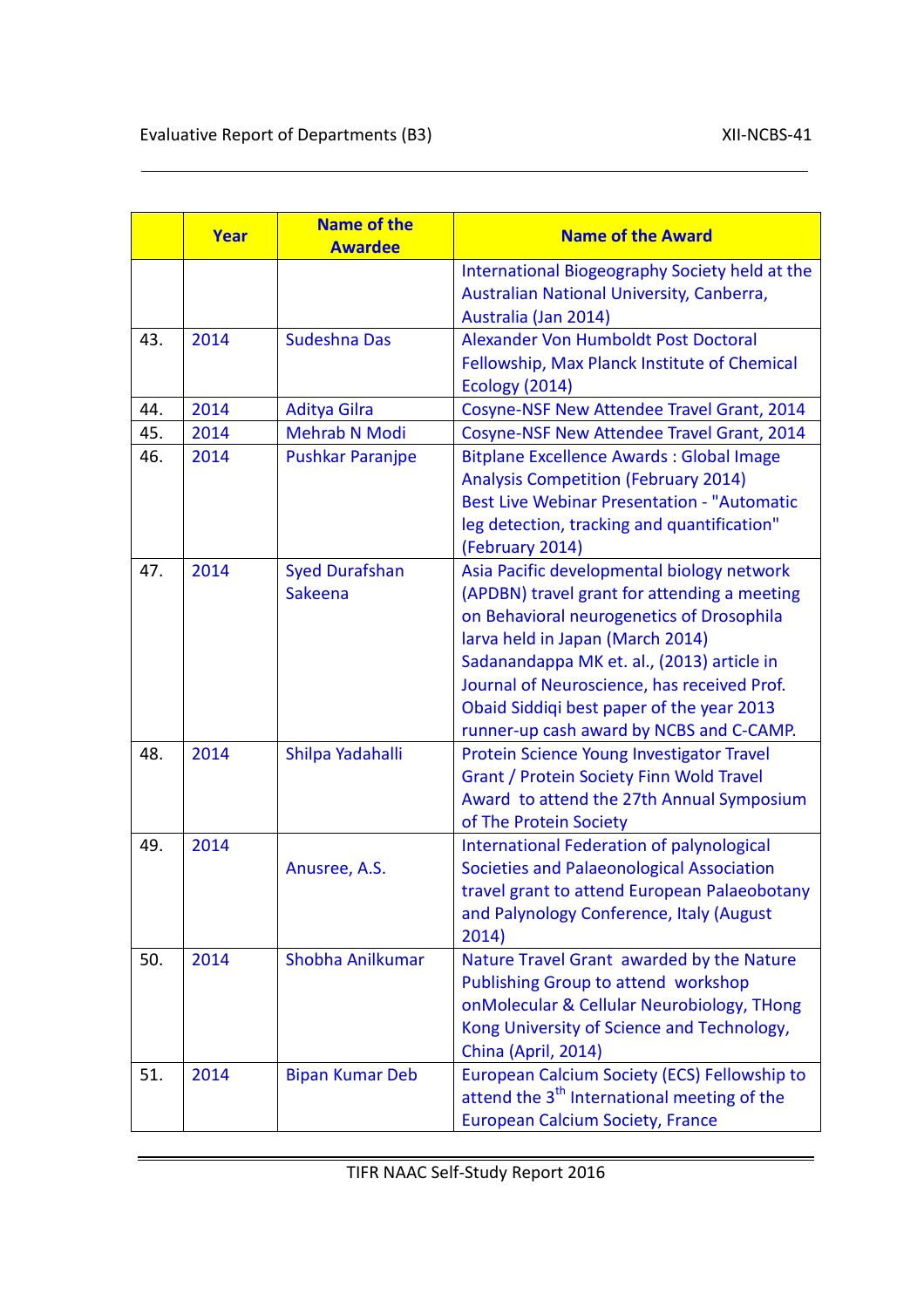|     | <b>Year</b> | <b>Name of the</b><br><b>Awardee</b> | <b>Name of the Award</b>                                                                                                                                                                                                                                                                                                                                                                                                                      |  |
|-----|-------------|--------------------------------------|-----------------------------------------------------------------------------------------------------------------------------------------------------------------------------------------------------------------------------------------------------------------------------------------------------------------------------------------------------------------------------------------------------------------------------------------------|--|
|     |             |                                      | (September, 2014).                                                                                                                                                                                                                                                                                                                                                                                                                            |  |
| 52. | 2014        | Divya, R.                            | Boehringer Ingelheim Fonds Travel Grant to<br>visit University of Cologne, Germany (August<br>- November 2014).                                                                                                                                                                                                                                                                                                                               |  |
| 53. | 2014        | <b>Umesh Mohan</b>                   | Developing Neuroethology travel Award to<br>attend international Congress of<br>Neuroethology conference, Japan (July-May,<br>2014)                                                                                                                                                                                                                                                                                                           |  |
| 54. | 2015        | <b>Tanay N Bhatt</b>                 | Company of Biologist travel grant to visit<br>University of California at San Diego for<br>collaborative work (March 2015)                                                                                                                                                                                                                                                                                                                    |  |
| 55. | 2015        | Karthikeyan<br>Chandrasegaran        | <b>Fulbright-Nehru Doctoral Research Fellowship</b><br>to visit Illinois State University, USA (February<br>$2015$ ).                                                                                                                                                                                                                                                                                                                         |  |
| 56. | 2015        | Avantika Lal                         | Simons Graduate Travel Prize (March 2015)                                                                                                                                                                                                                                                                                                                                                                                                     |  |
| 57. | 2015        | <b>Asem Surindro Singh</b>           | <b>International Society for Neurochemistry</b><br>CAEN travel award for attending 46th ASN<br>(American Society for Neurochemistry)<br>Meeting, Atlanta, Georgia, United States<br>(14th - 18th March 2015)<br>International travel grant provided by<br>Department of Biotechnology, Govt. of India<br>for attending 46th ASN (American Society for<br>Neurochemistry) Meeting, Atlanta, Georgia,<br>United States (14th - 18th March 2015) |  |

30. Seminars/Conferences/Workshops organized and the source of funding (national/ international) with details of outstanding participants, if any.

| Year | <b>Name</b>                                                   | <b>Funding Agency</b>       | <b>Faculty members</b>                                                                             |
|------|---------------------------------------------------------------|-----------------------------|----------------------------------------------------------------------------------------------------|
| 2013 | <b>Annual Talks - Control in</b><br><b>Biological Systems</b> | <b>NCBS</b>                 | Dr. Raghu Padinjat,<br>Dr.VatsalaThirumalai, Dr.<br>Sandeep Krishna, Dr.<br><b>Mahesh Sankaran</b> |
| 2013 | <b>ICTS-NCBS-MBI</b><br>Programme on                          | <b>ICTS, MBI &amp; NCBS</b> | Dr. Darius V. Koester,<br>NCBS Prof. John A.                                                       |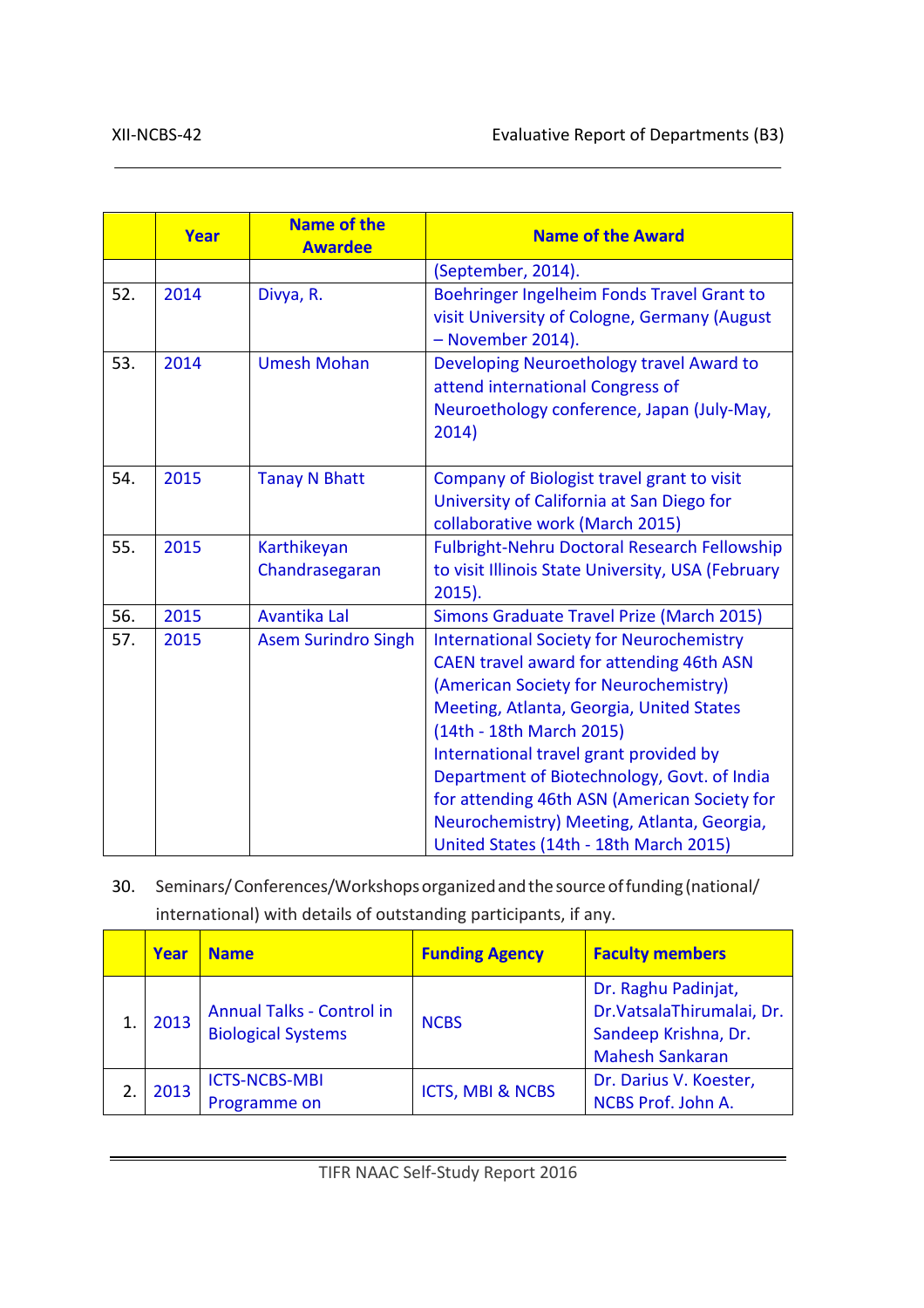|     | Year     | <b>Name</b>                                                                                   | <b>Funding Agency</b>                                                                          | <b>Faculty members</b>                                                                                                                         |
|-----|----------|-----------------------------------------------------------------------------------------------|------------------------------------------------------------------------------------------------|------------------------------------------------------------------------------------------------------------------------------------------------|
|     |          | <b>Mechanical</b><br><b>Manipulations and</b><br>Responses on the scale of<br>cell and beyond |                                                                                                | Mercer, inStem Prof.<br>Madan Rao, RRI Prof.<br>G.V. Shivashankar,<br><b>National University of</b><br>Singapore Prof. Satyajit<br>Mayor, NCBS |
| 3.  | 2013     | <b>NCBS-ICTS Monsoon</b><br>School on the Physics of<br>Life                                  | <b>ICTS</b>                                                                                    | Prof(s). Mukund,<br>Sandeep, Madhu                                                                                                             |
| 4.  | 2013     | <b>Science Journalism</b><br>Workshop                                                         | <b>NCBS</b>                                                                                    | <b>Anil Ananthaswamy</b>                                                                                                                       |
| 5.  | 2013     | <b>NCBS - Max Plank Lipid</b><br><b>Meeting</b>                                               | 4641 Directors<br><b>Budget</b>                                                                | Prof. Satyajit Mayor,<br>Prof. Raghu Padinjat                                                                                                  |
| 6.  | 2013     | <b>Bangalore Microscopy</b><br>Course                                                         | <b>Corporate Sponsors</b><br>+ Registrations                                                   | <b>Manoj Mathew</b>                                                                                                                            |
| 7.  | 2013     | <b>Student Conference in</b><br><b>Conservation Science</b>                                   | <b>Corporate Sponsors</b><br>+ Registrations +<br><b>Wildlife funding</b><br>agencies          | Dr. V.V Robin                                                                                                                                  |
| 8.  | 2013     | <b>International Conference</b><br>on Bacterial Expressions                                   | COB, Lady Tata<br>Trust, TWAS, DBT,<br><b>DST, CSIR</b>                                        | Aswin, Sandeep,<br>DeepaAgashe                                                                                                                 |
| 9.  | 2013     | <b>Evolution Symposium</b>                                                                    | <b>Grant from</b><br><b>European Society</b><br>for Evolutionary<br>Biology +<br>Registrations | Prof.KrushnameghKunte                                                                                                                          |
|     | 10. 2013 | <b>Rufford Grantees Meet</b>                                                                  | <b>Rufford Small</b><br><b>Grants Foundation,</b><br>UK                                        | Ajit Kumar                                                                                                                                     |
| 11. | 2013     | <b>Asian Otter Conservation</b><br>Workshop                                                   | <b>Mohammed Bin</b><br><b>Zayed Species</b><br><b>Conservation Fund</b>                        | Ajit Kumar                                                                                                                                     |
| 12. | 2013     | All India Cell Biology<br>Conference                                                          | <b>COB+ Corporate</b><br>Sponsors +<br><b>Registrations</b>                                    | Jyotsna Dhawan                                                                                                                                 |
| 13. | 2014     | <b>Indo-US Bioinformatics</b>                                                                 | NSF-USA                                                                                        | Prof. Sowdhamini,                                                                                                                              |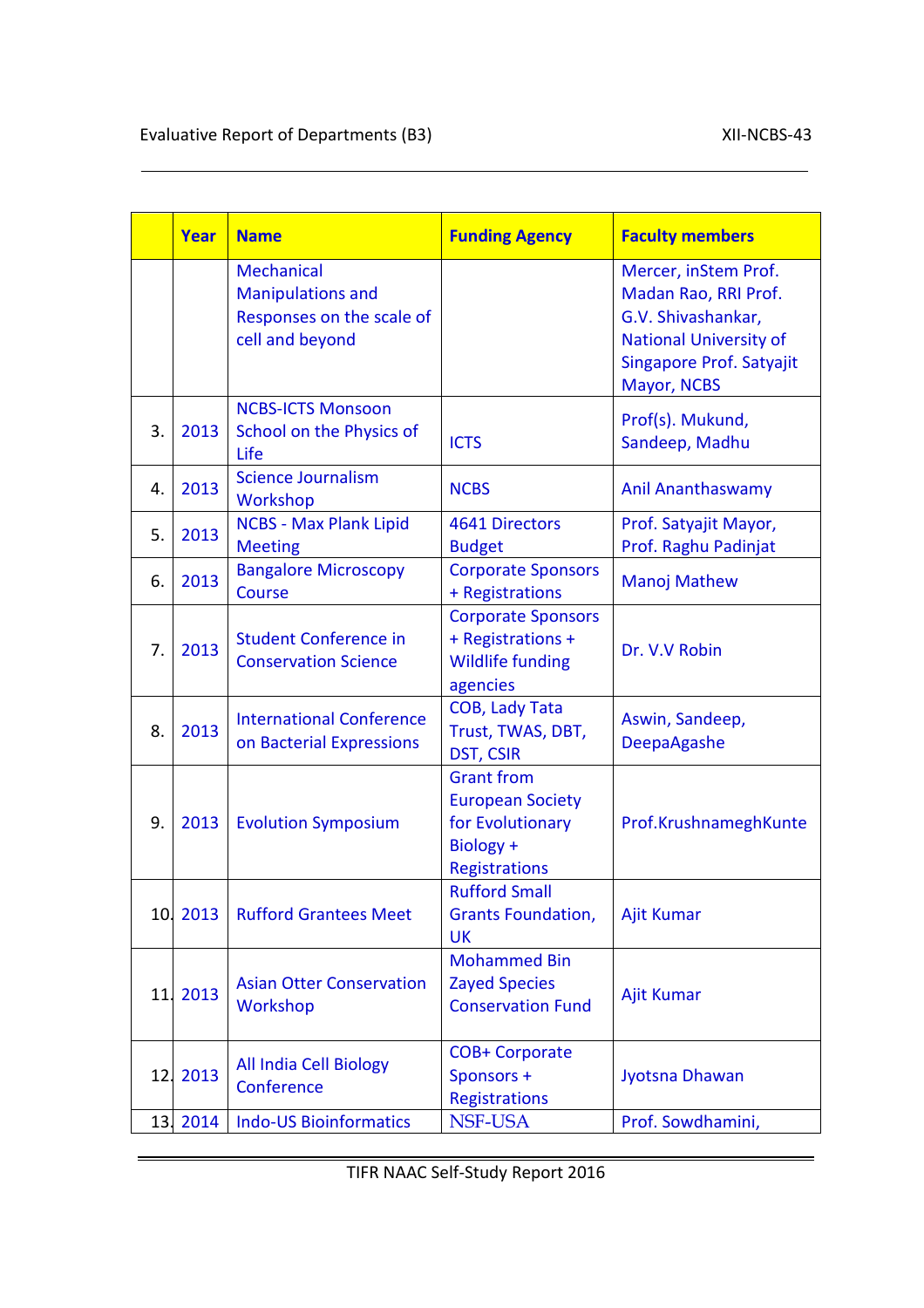|     | Year     | <b>Name</b>                                                                                                                  | <b>Funding Agency</b>                                                                  | <b>Faculty members</b>                        |
|-----|----------|------------------------------------------------------------------------------------------------------------------------------|----------------------------------------------------------------------------------------|-----------------------------------------------|
|     |          | Workshop                                                                                                                     |                                                                                        | Dr. PramodWangikar                            |
|     | 14. 2014 | Action within cells and<br><b>NCBS Board Meeting</b>                                                                         | <b>NCBS</b>                                                                            | Dr. Jayant Udgaonkar                          |
|     | 15. 2014 | <b>Genes Circuits and</b><br><b>Behavior</b>                                                                                 | <b>DBT</b>                                                                             | Prof. Gaiti Hasan,<br>Prof. Ralph             |
|     | 16. 2014 | <b>NCBS Glyco Course</b>                                                                                                     | <b>NCBS</b>                                                                            | Prof. MukundThattai,<br>AjitVarki             |
| 17. | 2014     | <b>Em. Bioimaging Meeting</b>                                                                                                | CSIR, COB, DBT,<br>INSA, MBI-NUS, DST,<br><b>Corporate Sponsors</b><br>+ Registrations | Prof. Raghu Padinjat,<br>Prof. Satyajit Mayor |
|     | 18.2014  | <b>Indo German Workshop</b><br>on Insect-Plant<br><b>Interactions - SERB</b><br><b>School for Chemical</b><br><b>Ecology</b> | DST-SERB, Axel and<br><b>KS Krishnan's Grant</b>                                       | Prof. K. S. Krishnan,<br><b>Axel Brockman</b> |
|     | 19. 2014 | <b>Conference on Concepts</b><br>and Mechanisms in Plant<br>Development                                                      | <b>NCBS</b>                                                                            | Dr. P.V Shivaprasad                           |
|     | 20. 2014 | <b>Ecosystem Monitoring</b><br>and Forest Census<br>Research in India -<br>Workshop                                          | <b>NCBS and Oxford,</b><br><b>GEM</b>                                                  | Prof. Mahesh                                  |
| 21. | 2014     | International<br><b>Computational Neuro</b><br><b>Course</b>                                                                 | <b>NCBS</b>                                                                            | Prof. Upinder S Bhalla                        |
| 22. | 2014     | <b>NCBS-Simons Monsoon</b><br><b>School: Physics of Life</b>                                                                 | <b>Simons Foundation</b>                                                               | <b>NCBS</b>                                   |
| 23. | 2014     | Career Day @ NCBS                                                                                                            | <b>Corporate Sponsors</b>                                                              | <b>NCBS - DAE Accounts</b><br><b>Meeting</b>  |
| 24. | 2014     | <b>Science Journalism</b><br>Workshop                                                                                        | <b>NCBS</b>                                                                            | <b>Anil Ananthaswamy</b>                      |
| 25. | 2014     | <b>Workshop on DAE</b><br><b>Meeting: Accounting</b><br><b>Procedures for</b><br><b>Autonomous Institutions</b><br>$-$ DAE   | <b>NCBS-DAE</b><br><b>Accounts Meeting</b>                                             | PradipPyne                                    |
|     | 26. 2014 | Development and                                                                                                              | <b>NCBS</b>                                                                            | Prof. Gaiti Hasan                             |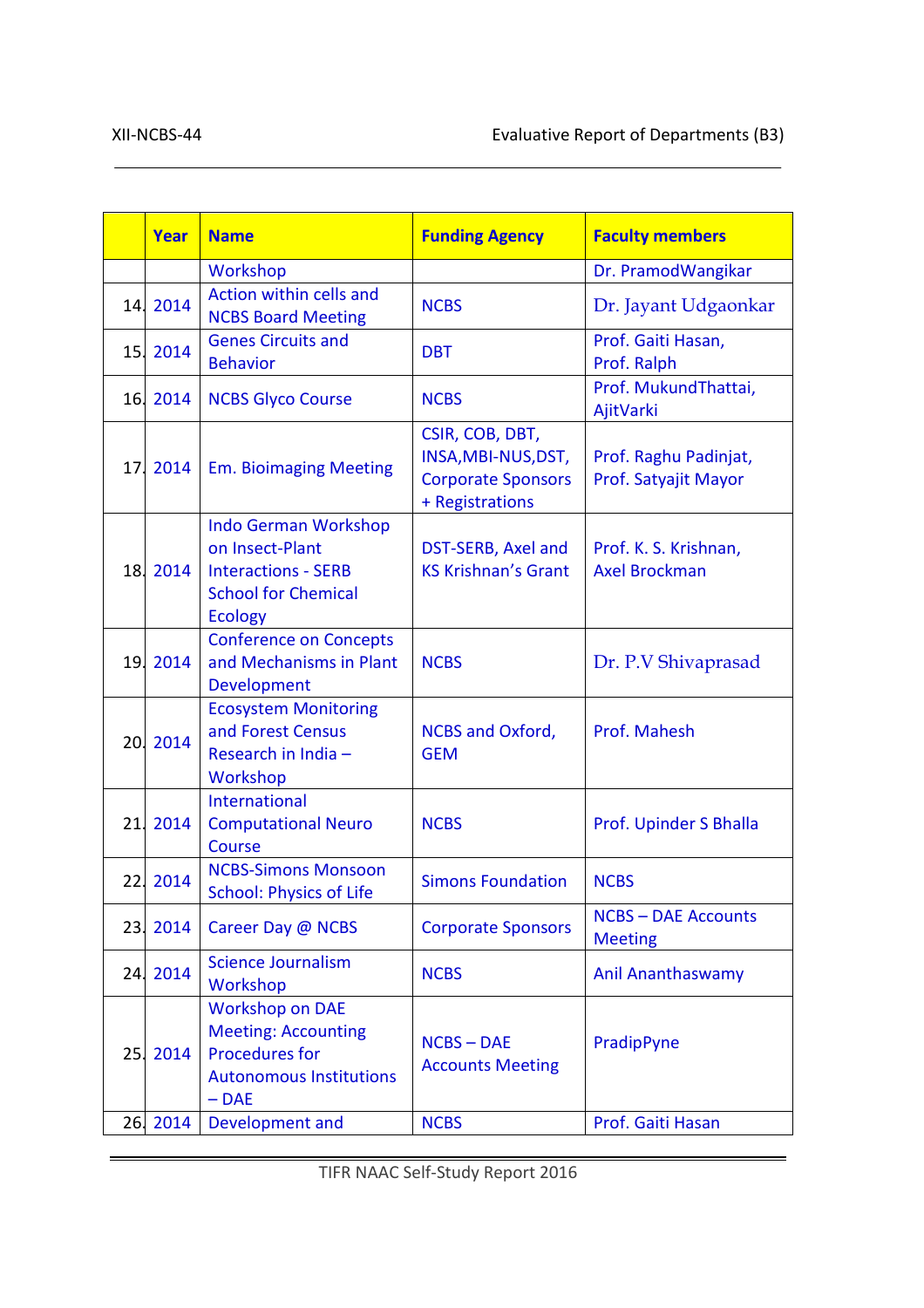|     | Year     | <b>Name</b>                                                                                                                              | <b>Funding Agency</b>                                     | <b>Faculty members</b>                              |
|-----|----------|------------------------------------------------------------------------------------------------------------------------------------------|-----------------------------------------------------------|-----------------------------------------------------|
|     |          | <b>Function of the Nervous</b><br><b>Systems &amp; Scientific</b><br><b>Meeting and Celebration</b><br>for Mathew, Vijay and<br>Panicker |                                                           |                                                     |
| 27. | 2014     | 6 <sup>th</sup> Bangalore Microscopy<br><b>Course</b>                                                                                    | DBT+DST+Corporate<br>Sponsors +<br>Registrations          | Dr. Manoj Mathew                                    |
|     | 28. 2014 | <b>SCCS Conference</b>                                                                                                                   | <b>DBT, DST+ Corporate</b><br>Sponsors +<br>Registrations | Dr. V.V. Robin                                      |
|     | 29. 2014 | <b>Neuromodulation of</b><br><b>Behavior</b>                                                                                             | DST, COB, DBT,<br>CEFIPRA,<br>+Registrations              | Prof. Gaiti Hasan                                   |
|     | 30.2014  | <b>NCI-DBT Provocative</b><br><b>Questions Workshop</b>                                                                                  | <b>NCI, DBT</b>                                           | Prof. S. Ramaswamy                                  |
| 31. | 2014     | The Second International<br><b>Symposium on Protein</b><br><b>Folding and Dynamics</b>                                                   | DBT + DST,<br>Corporate Sponsors,<br><b>Registrations</b> | Prof. Jayant Udgaonkar                              |
|     | 32.2015  | Annual Talks 2015 / 5<br>year institutional<br>research review & Annual<br><b>Symposium on 'Biology</b><br><b>Across Scales'</b>         | <b>NCBS</b>                                               | Gaiti Hasan,<br>SumantraChatterji,<br>Sanjay Sane - |
|     | 33. 2015 | <b>7th Bangalore Benny</b><br>Shilo Course on<br><b>Developmental Biology</b>                                                            | NCBS, CoB, DBT,<br><b>DST</b>                             | MukundThattai& Benny<br><b>Shilo</b>                |
|     | 34. 2015 | <b>Fundamentals of</b><br>Anthropogeny                                                                                                   | <b>Visitors Budget -</b><br>(NCBS)                        | AjitVarki                                           |
| 35. | 2015     | <b>Retreat on</b><br><b>Mechanobiology of Cells</b><br>& Tissues: Implications to<br><b>Signaling &amp; Endocytosis</b>                  | <b>Simons Foundation</b>                                  | Jitu, Madan, Thomas<br>Lecuit                       |
|     | 36. 2015 | The Annual Meeting -<br><b>NCBS Max-Planck Lipid</b><br>Centre                                                                           | <b>Lipid Centre</b>                                       | Raghu Pandinjat                                     |
| 37. | 2015     | K. S. Krishnan School of<br><b>Chemical Ecology</b>                                                                                      | NCBS, CoB, Max<br>Planck, French                          | Shannon B. Olsson,<br><b>Axel Brockmann</b>         |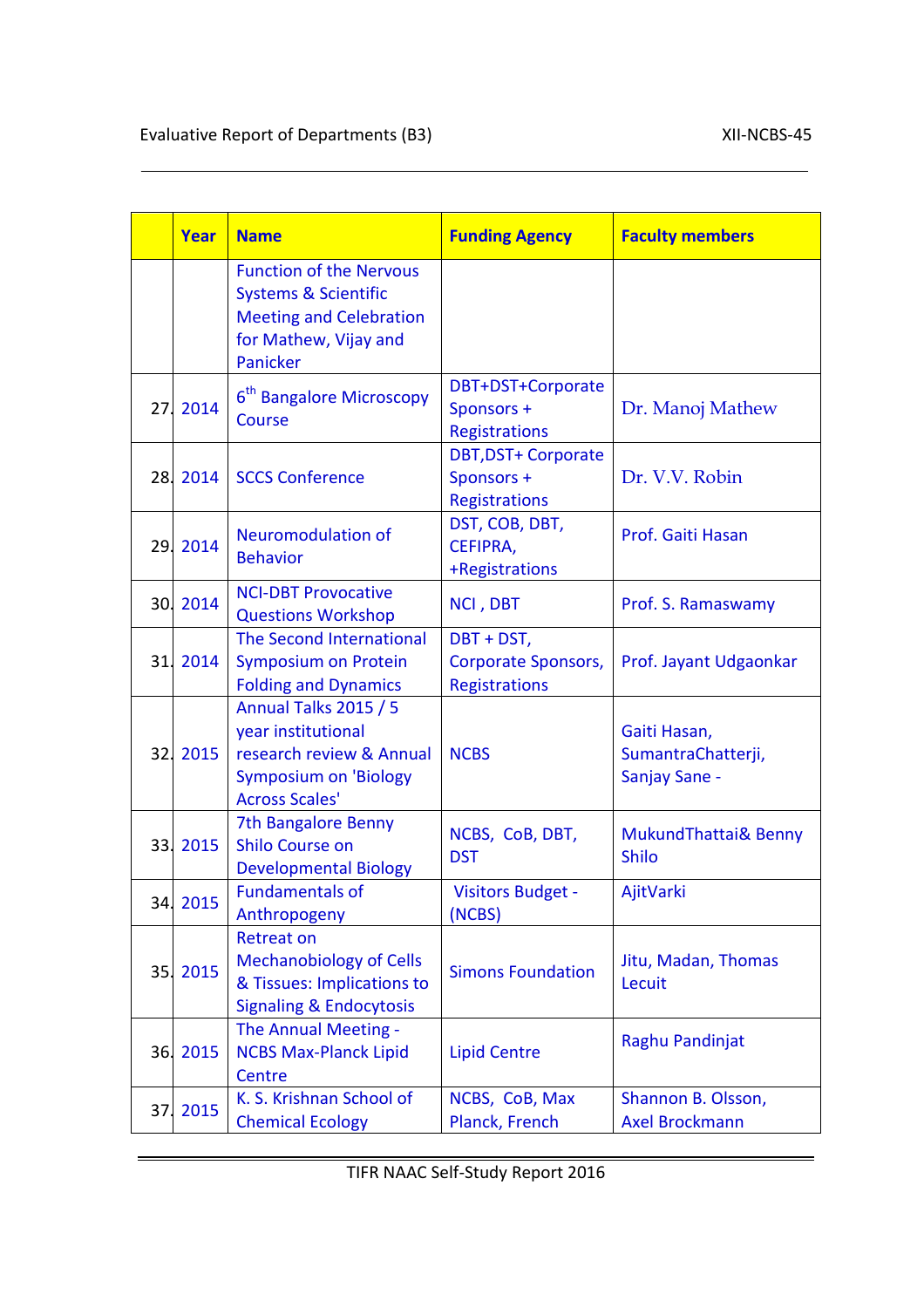|     | Year     | <b>Name</b>                                                                                                                           | <b>Funding Agency</b>                                                                                          | <b>Faculty members</b>            |
|-----|----------|---------------------------------------------------------------------------------------------------------------------------------------|----------------------------------------------------------------------------------------------------------------|-----------------------------------|
|     |          |                                                                                                                                       | Embassy                                                                                                        |                                   |
|     | 38.2014  | 2nd Workshop on<br><b>Mechanical</b><br><b>Manipulations and</b><br>Responses at the scale of<br>the cell and beyond                  | <b>ICTS + Registrations</b>                                                                                    | <b>Darius Vasco Kaster</b>        |
|     | 39. 2015 | Uma Ramakrishnan<br><b>Meeting</b>                                                                                                    | <b>Sikkim DBT Grant</b>                                                                                        | Uma Ramakrishnan                  |
|     | 40. 2015 | <b>BBRC Symposium &amp;</b><br><b>Editorial Board Meeting</b>                                                                         | <b>BBRC Journal</b>                                                                                            | Satyajit Mayor                    |
|     | 41. 2015 | <b>Science Journalism</b><br>Course                                                                                                   | <b>NCBS</b>                                                                                                    | <b>Anil Ananthaswamy</b>          |
|     | 42. 2015 | Physics of Life 2015,3rd<br><b>NCBS-Simons Monsoon</b><br><b>School</b>                                                               | <b>Simons Foundation</b>                                                                                       | Sandeep Krishna                   |
|     | 43. 2015 | Computational<br><b>Approaches to Memory</b><br>and Plasticity - CAMP @<br><b>Bangalore</b>                                           | Simons Foundation,<br><b>NCBS</b>                                                                              | <b>Upinder S Bhalla</b>           |
|     | 44.2015  | <b>Northeast Bangalore</b><br><b>Collaboration on</b><br><b>Chemical Ecology</b>                                                      | <b>DBT Grant</b>                                                                                               | Pankaj Gupta                      |
|     | 45. 2015 | Dialogues in the Clinic<br>Mini-symposium                                                                                             | Visitors Budget -<br>(NCBS)                                                                                    | ArchanaPurushotham                |
|     | 46. 2015 | Meeting - Initiative on<br>Sequence Learning and<br>Abstraction                                                                       | <b>Simons Foundation</b>                                                                                       | <b>US Bhalla</b>                  |
| 47. | 2015     | St. Johns Infectious<br><b>Disease Meeting -</b><br><b>Evolving Clinical Science</b><br><b>Interface Discussion</b><br><b>Meeting</b> | <b>NCBS</b>                                                                                                    | Sudhir Krishna                    |
|     | 48.2015  | <b>SCCS Conference -J N</b><br><b>Tata Auditorium, IISc</b>                                                                           | 1. Wildlife<br>Conservation<br><b>Trust</b><br>2. Bombay Natural<br><b>History Society</b><br><b>AMM</b><br>3. | Ravi Chellam, Uma<br>Ramakrishnan |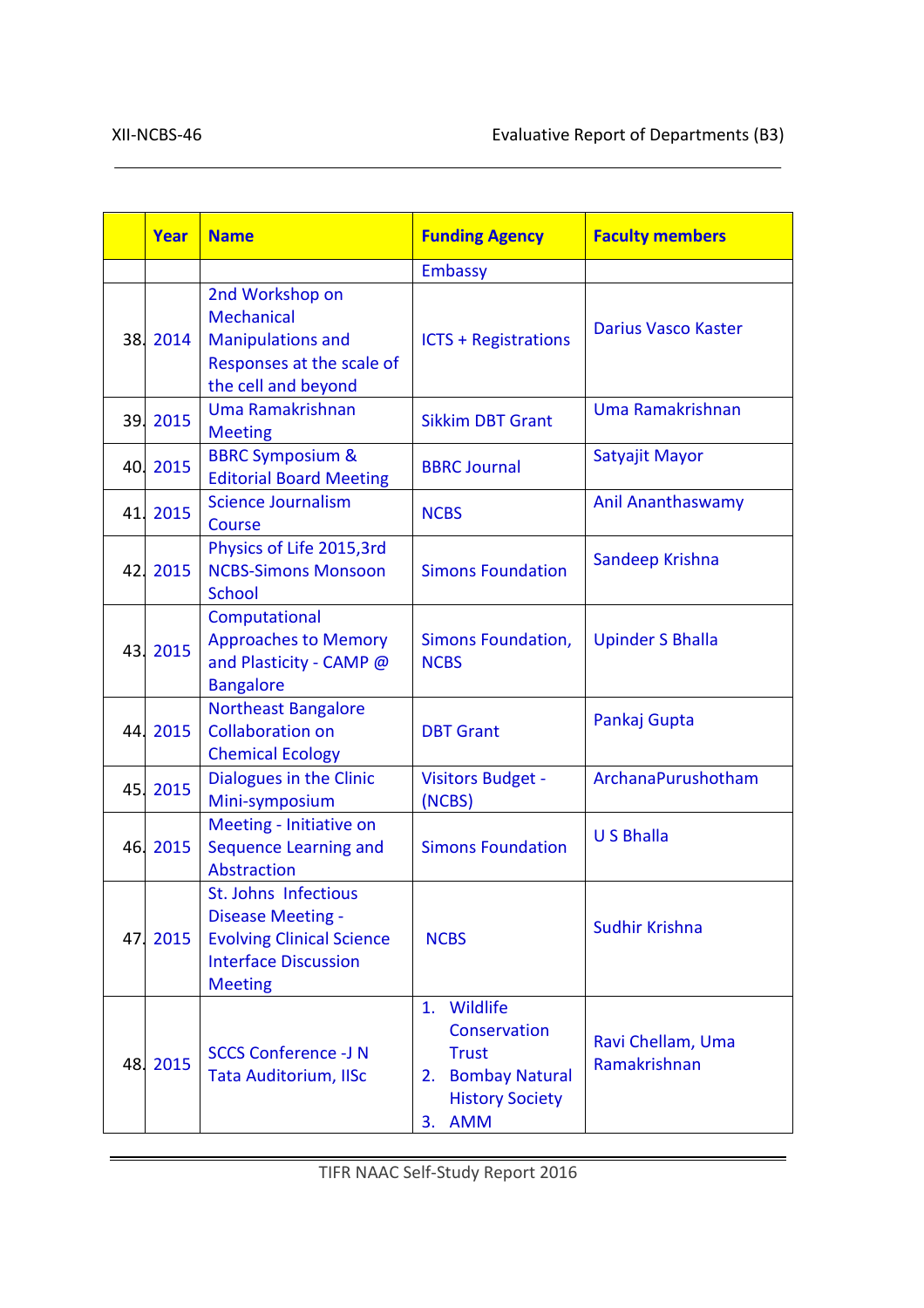|     | <b>Year</b> | <b>Name</b>                                                              | <b>Funding Agency</b>                                                                                                                                                                                                                                                                                                                                                                                                             | <b>Faculty members</b>                                    |
|-----|-------------|--------------------------------------------------------------------------|-----------------------------------------------------------------------------------------------------------------------------------------------------------------------------------------------------------------------------------------------------------------------------------------------------------------------------------------------------------------------------------------------------------------------------------|-----------------------------------------------------------|
|     |             |                                                                          | <b>Foundation</b><br>4. Foundation for<br><b>Ecological</b><br><b>Security</b><br>5. DuleepMatthai<br><b>Nature</b><br>Conservation<br><b>Trust</b><br>6. INLAKS India<br><b>Foundation</b><br>7. Ravi Sankaran<br><b>Memorial</b><br><b>Foundation</b><br>8. World Wildlife<br>Fund-India<br>9. Wildlife Trust of<br>India<br><b>Nature</b><br>Conservation<br><b>Foundation</b><br><b>Corporate Sponsors</b><br>+ Registrations |                                                           |
|     | 49.2015     | 7th Bangalore<br><b>Microscopy Course</b>                                | <b>Corporate Sponsors</b><br>+ Registrations                                                                                                                                                                                                                                                                                                                                                                                      | Satyajit Mayor,<br>Krishnamoorthy,<br><b>Manoj Mathew</b> |
|     | 50. 2015    | <b>NCBS - Wuerzburg</b><br><b>Meeting on Infection</b><br><b>Biology</b> | Outreach &<br>Communication<br>Budget - (NCBS)                                                                                                                                                                                                                                                                                                                                                                                    | Varadha, Arati                                            |
| 51. | 2015        | Post-Doc Symposium                                                       | <b>Visitors Budget -</b><br>(NCBS)                                                                                                                                                                                                                                                                                                                                                                                                | Dr. Megha                                                 |
| 52. | 2015        | Workshop on<br><b>Biomolecular Interactions</b>                          | <b>DBT Grant of Prof. R</b><br>Sowdhamini                                                                                                                                                                                                                                                                                                                                                                                         | R. Sowdhamini                                             |
| 53. | 2015        | <b>Bacterial Expression - II</b>                                         | <b>Simons Foundation</b><br>+ Registrations                                                                                                                                                                                                                                                                                                                                                                                       | AswinSheshasayee                                          |

#### 31. Code of ethics for research followed by the departments

#### NCBS-TIFR issues the complete details of the Campus Code of Ethics, Laboratory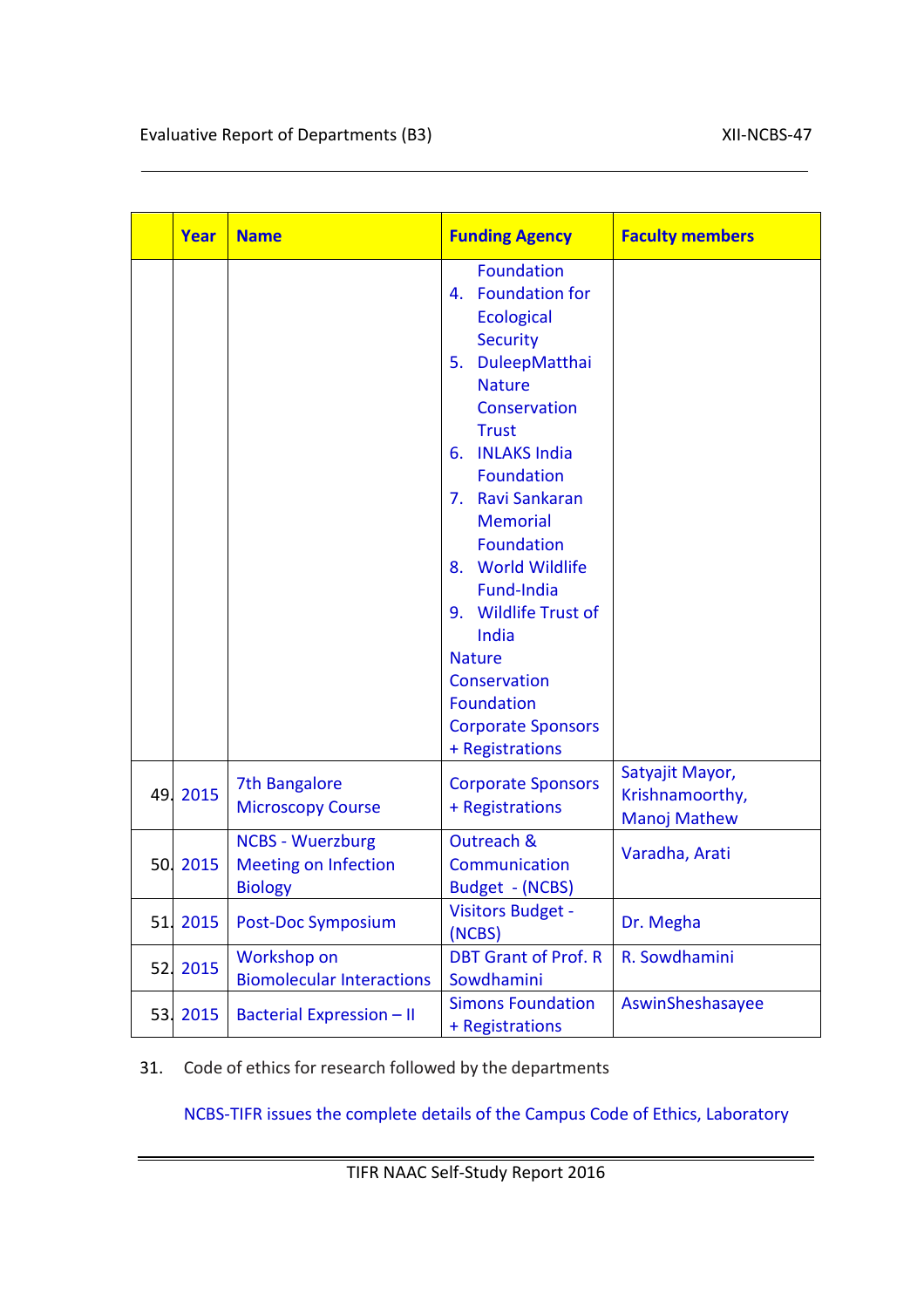Safety and Laboratory Etiquette each year in the printed student handbook. We follow all statutory guidelines related to Animal Ethics, Human Subject Research Ethics, Biosafety Regulations, etc. We are in full compliance of all Statutory Ethical Guidelines.

32. Student profile programme-wise:

#### Numbers are **summed over 2011 – 2015** batches.

| Name of the<br><b>Programme</b> | <b>Applications</b> | <b>Selected</b> |             |             | <b>Joined</b> | <b>Pass</b><br>percentage% |        |
|---------------------------------|---------------------|-----------------|-------------|-------------|---------------|----------------------------|--------|
| <b>Programme</b>                | received            |                 | Male Female | <b>Male</b> | Female        | <b>Male</b>                | Female |
| Ph.D.                           | 32480               | 67              | 49          | 64          | 49            | 83                         | 86     |
| Integrated M.Sc.-Ph.D.          | 11966               | 38              | 25          | 24          | 25            | 88                         | 100    |
| M.Sc. (Wildlife Biology)        | 1993                | 17              | 13          | 18          | 13            | 94                         | 100    |

#### 33. Diversity of students

#### **a) Geographical:**

| <b>Students</b>                                   | Ph.D.          |                | I-Ph.D.        |                | M.Sc.       |          | <b>Total</b>   |
|---------------------------------------------------|----------------|----------------|----------------|----------------|-------------|----------|----------------|
|                                                   | <b>Male</b>    | Female         | <b>Male</b>    | <b>IFemale</b> | <b>Male</b> | Female   |                |
| From the state where the<br>university is located | 7              | 3              | $\overline{2}$ | 5              | 1           | $\bf{0}$ | 18             |
| From other states of India                        | 47             | 38             | 17             | 31             | 9           | 9        | 151            |
| <b>NRI students</b>                               | $\overline{2}$ | $\bf{0}$       | $\Omega$       | $\overline{2}$ | $\Omega$    | 1        | 5              |
| Foreign students                                  | 0              | $\overline{2}$ | $\bf{0}$       | $\mathbf 0$    | $\bf{0}$    | 0        | $\overline{2}$ |
| <b>Total</b>                                      | 56             | 43             | 19             | 38             | 10          | 10       | 176            |

#### **b) Ungraduate Institution:**

|                                           | Ph.D.       |        | I-Ph.D.     |        | M.Sc.       |        |              |
|-------------------------------------------|-------------|--------|-------------|--------|-------------|--------|--------------|
|                                           | <b>Male</b> | Female | <b>Male</b> | Female | <b>Male</b> | Female | <b>Total</b> |
| <b>From Universities</b>                  |             |        |             |        |             |        |              |
| From premier science<br>institutions +    | 8           | 5      |             |        |             |        | 16           |
| From premier<br>professional institutions | 15          | 6      |             |        |             |        |              |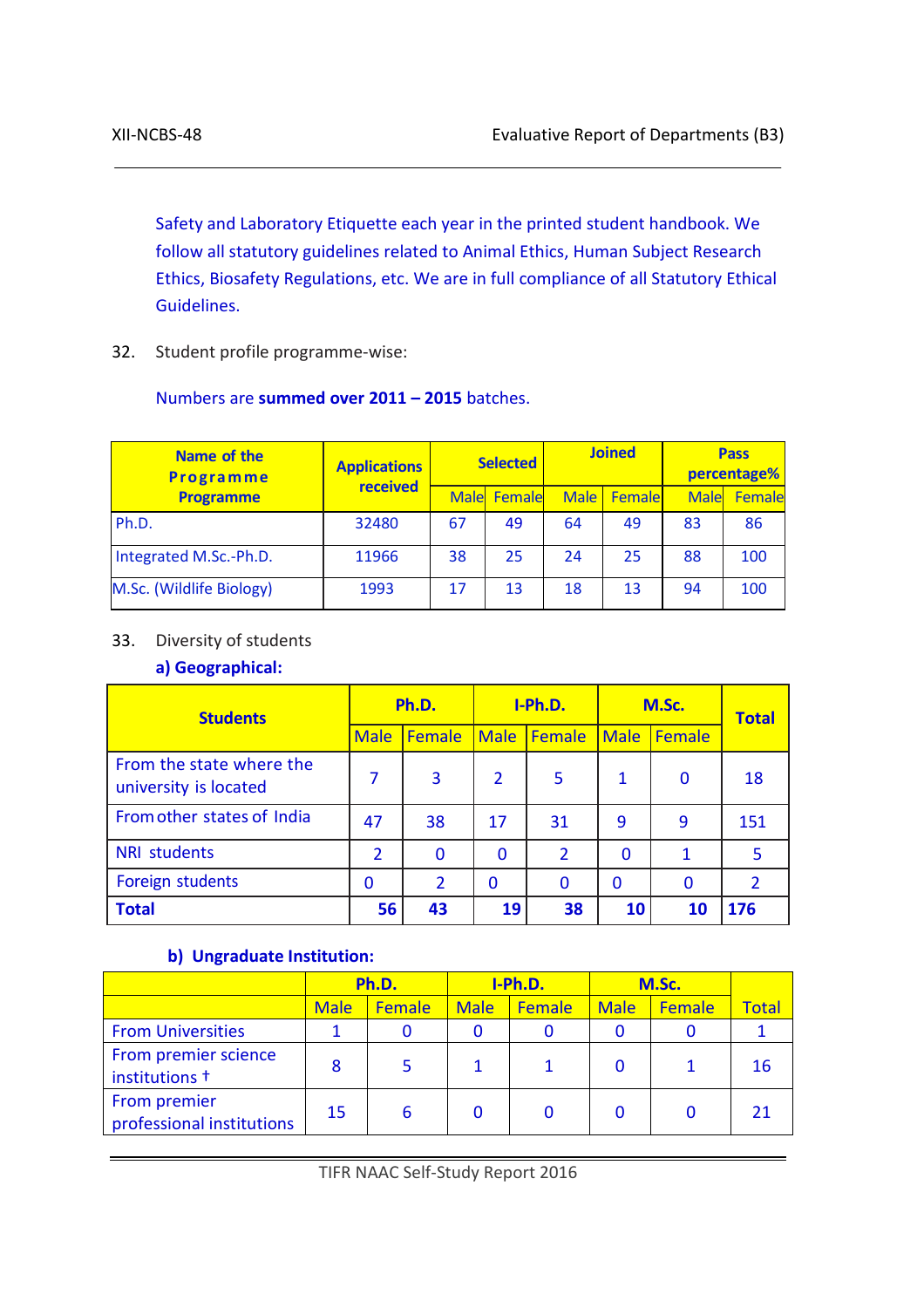| From others* | ີ<br>◡ | ົາ<br>-- | 1 O<br>⊥∟ | דר<br>، ب | τu | ⊥⊃໐ |
|--------------|--------|----------|-----------|-----------|----|-----|
| <b>Total</b> | 56     |          | 10<br>ᅩ   | 38        | 10 |     |

#### † Science institutions, e.g. CBS, NISER, etc., # IITs, NITs, etc.

#### 34. How many students have cleared Civil Services and Defense Services examinations, NET, SET,GATE and other competitive examinations?Give details category-wise.

|     | <b>Examination</b>                        | No of students who cleared |
|-----|-------------------------------------------|----------------------------|
| 1.  | <b>NET</b>                                | 30                         |
| 2.  | <b>GATE</b>                               | 28                         |
| 3.  | <b>UGC</b>                                | 13                         |
| 4.  | <b>CSIR-JRF</b>                           | 15                         |
| 5.  | <b>ICMR</b>                               | $\overline{2}$             |
| 6.  | <b>INSPIRE</b>                            | $\overline{2}$             |
| 7.  | <b>DBT-JRF</b>                            | 8                          |
| 8.  | <b>JAM</b>                                | 3                          |
| 9.  | <b>JNU Combined Biotech Entrance Exam</b> | $\overline{2}$             |
| 10. | <b>JEST</b>                               | 1                          |
| 11. | <b>CSIR-SPM</b>                           | 3                          |
| 12. | <b>CSIR-LS</b>                            | 4                          |
| 13. | <b>OCES/DGFS</b>                          | 1                          |
| 14. | <b>ASRB-NET</b>                           | 1                          |
| 15. | <b>AIR</b>                                | 1                          |
| 16. | <b>BET</b>                                | 1                          |
| 17. | <b>AIEEE</b>                              | $\overline{1}$             |

#### 35. Student progression

NCBS-TIFR operates only a graduate and post-doctoral stream. We do not re-hire our own graduates as post-doctoral fellows. Students who complete our M.Sc.-by-Research programme typically go on to Ph.D. programmes at other institutions. Those who complete our M.Sc. Wildlife programmes go on to Ph.D. programmes elsewhere, but also into other career streams such as conservation-related organisations, the Forest Service, etc. Students who complete our Ph.D. and Integrated Ph.D. programmes typically go on to do post-doctoral research at other institutions, but many also join industry positions as staff scientists, or enter other careers such as education.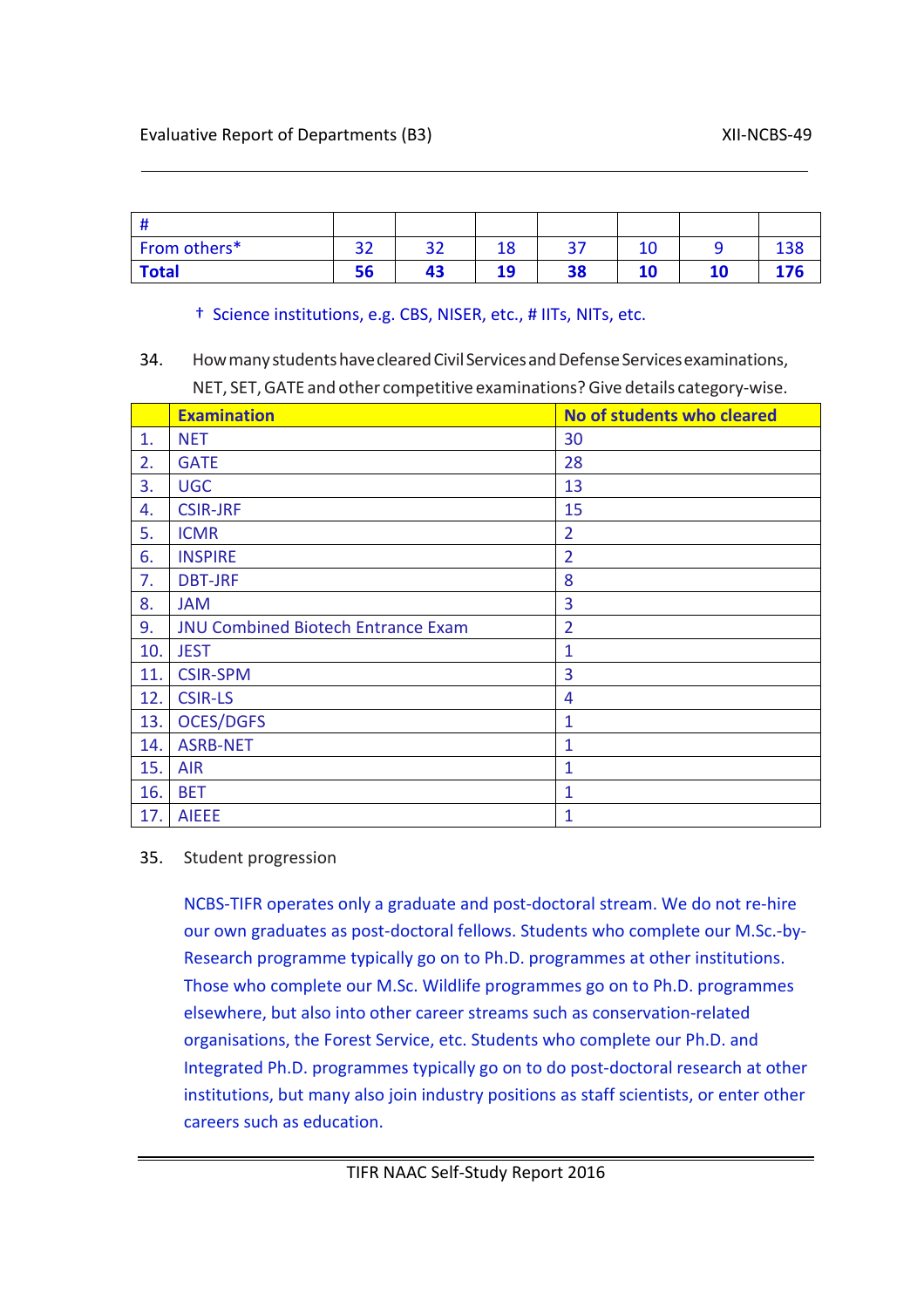36. Diversity of staff



37. Number of faculty who were awarded M.Phil., Ph.D., D.Sc. and D.Litt. during the assessment period

The minimum eligibility criteria for selection as a member of the TIFR faculty is a Ph.D. degree. Thus, this number is not relevant.

- 38. Present details of departmental infrastructural facilities with regard to
	- a. Library

The primary aim of the Scientific Information Resource Centre (SIRC) - library is to develop, organize, preserve and deliver information and scholarly resources for theNCBS community. To these ends, the SIRC explores and implements new technologies to provide effective information services, expand the library's resource collection, and develop a librarian-user partnership.

The library has extensive print and electronic collections including books, bound journals, and a CD/DVD collection of other educational resources. The SIRC subscribes to print journals and multiple electronic resources, participates in consortiums such as TIFR, DAE and UGC-Infonet for expanded access. The SIRC also subscribes to magazines and newspapers of general interest and offers various services including referencing, scanning, off-campus access, interlibraryloan and document delivery.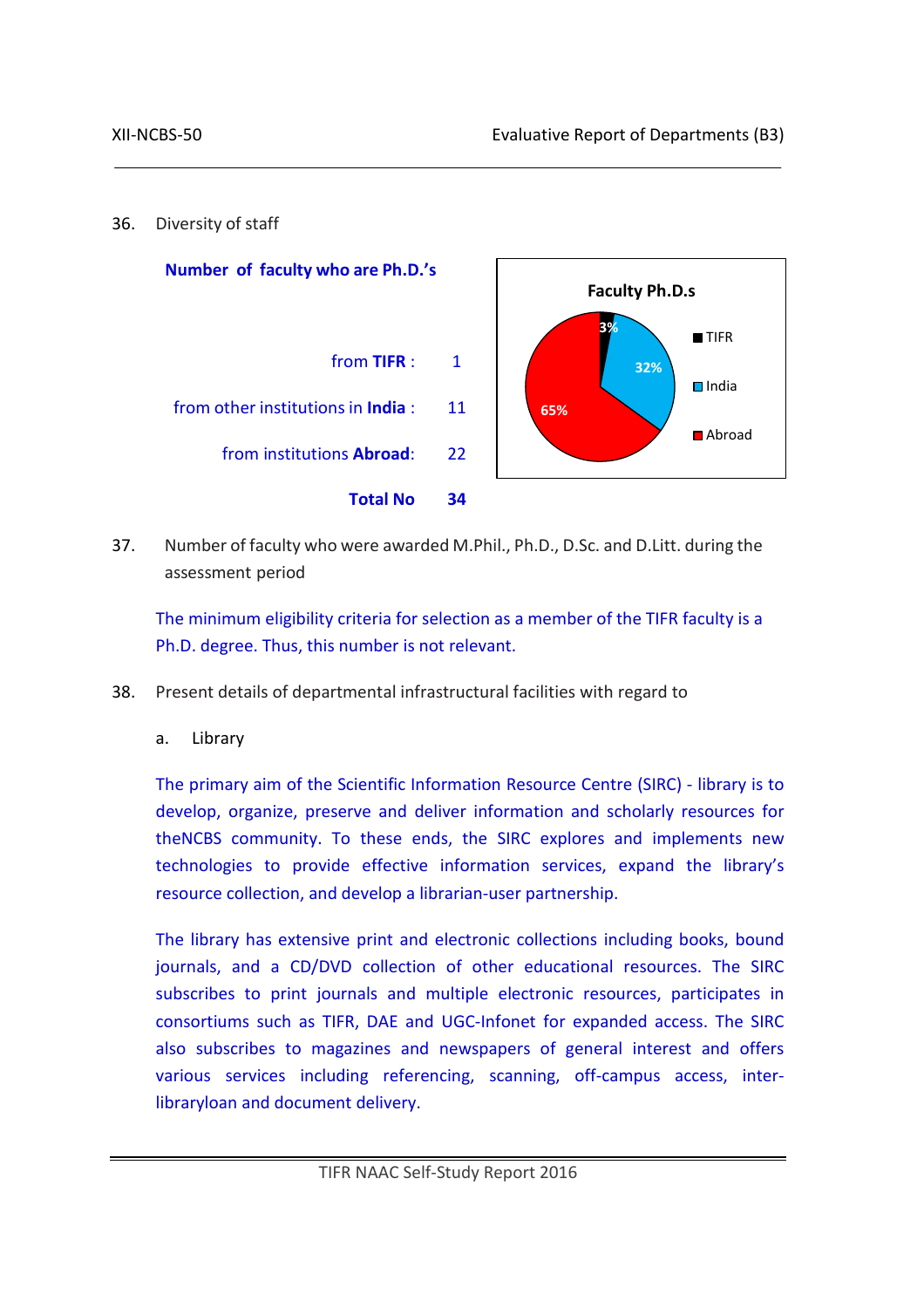In January 2013. The SIRC moved into the Southern Laboratories Complex, occupying a centrally located space with wheelchair access ramps and a sizeable reading area spanning two floors. Support facilities include wired and wireless internet, computing and audio-visual facilities, printers, scanners, and an online catalogue. The SIRC is open every day, year round.

b. Internet facilities for staff and students

The entire NCBS campus is WiFi enabled and has broadband access to data, including subscriptions to online journals via a proxy server. The total bandwidth is approximately 100 Mbps.

- c. Total number of class rooms
- Auditoriums:

189 seater, 250 sqm; 101 seater, 130 sqm; 81 seater, 180 sqm; 70 seater, 100 sqm; 60 seater, 200 sqm

• Seminar Halls:

6 seminar halls, capacity 14-16 each.

d. Class rooms with ICT facility

All our classrooms are WiFi and internet enabled, as well has having digital projection systems. The main auditoriums in addition have sound systems, recording systems, and video-conferencing and distance learning capabilities.

e. Students' laboratories

Two teaching laboratories which have a flexible layout for hands-on and experimental workshops; 200 sqm and 100 sqm.

f. Research laboratories

Each member of the NCBS faculty maintains a research laboratory with a square footage in excess of 100 sqm each. In addition, our common research facilities as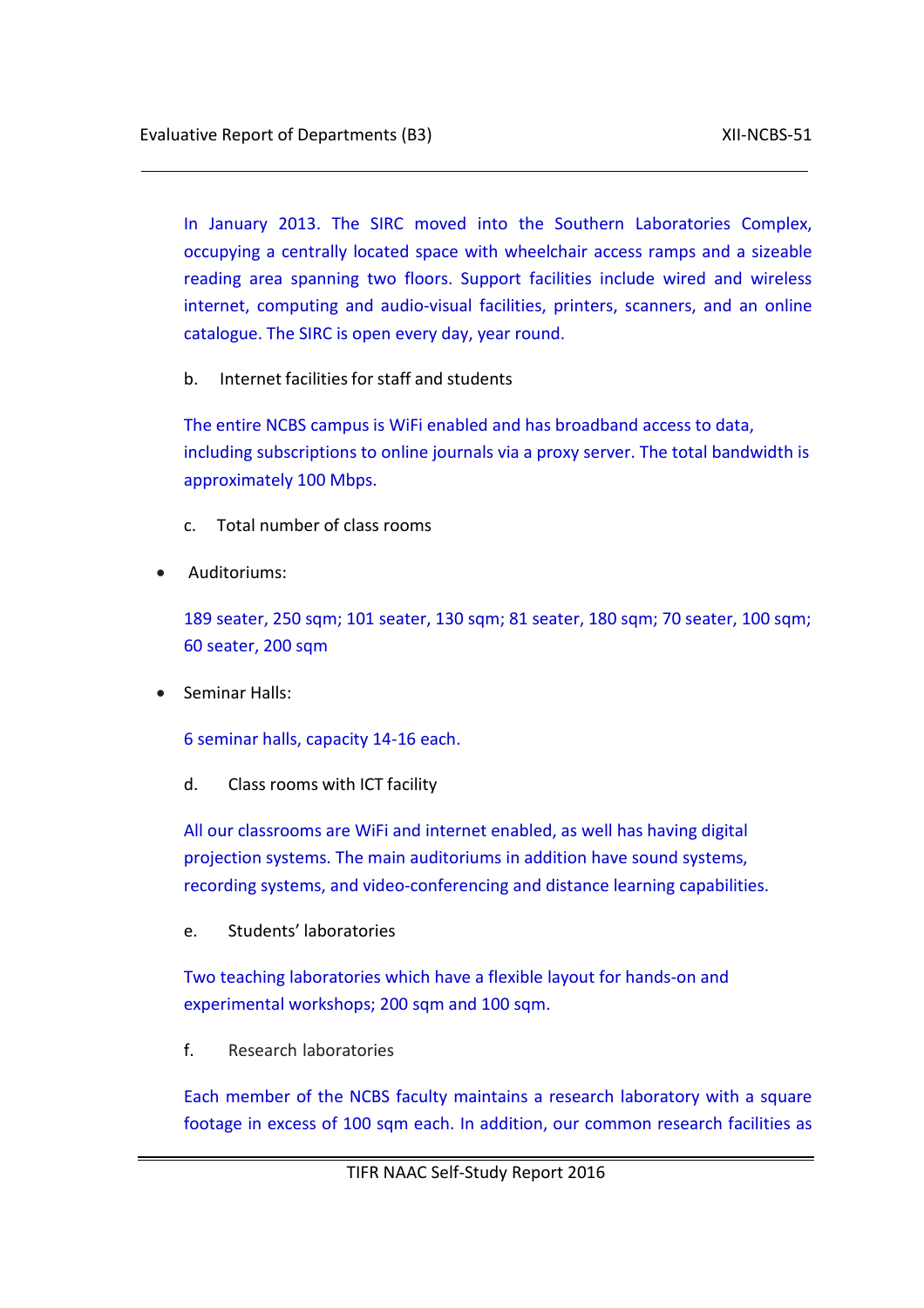described above all have dedicated laboratory space. The total research area is 8739 sqm of faculty research laboratories and shared laboratories plus 1880 sqm of facilities.

| 39. List of doctoral, post-doctoral students and Research Associates |  |
|----------------------------------------------------------------------|--|
|                                                                      |  |

|                         | <b>Ph.D. Students</b>           |                         | <b>I-Ph.D. Students</b>             |
|-------------------------|---------------------------------|-------------------------|-------------------------------------|
| $\mathbf{1}$            | Anupama H.L.                    | $\overline{1}$          | Urvashi Raheja                      |
| $\overline{2}$          | Anup Ashok Parchure             | $\overline{2}$          | Suvrajit Saha                       |
| $\overline{3}$          | Sucheta Kulkarni                | $\overline{3}$          | <b>Nitesh Saxena</b>                |
| $\overline{\mathbf{4}}$ | <b>Varun Varma</b>              | $\overline{\mathbf{4}}$ | Priyanka Gupta                      |
| 5                       | <b>Joseph Jose Thottacherry</b> | 5                       | <b>Roumita Moulick</b>              |
| 6                       | <b>Mugdha Sathe</b>             | 6                       | <b>Taruni Roy</b>                   |
| $\overline{7}$          | Amritendu Mukhopadhyay          | $\overline{7}$          | Pooja Malhotra                      |
| 8                       | Durafshan Sakeena Syed          | 8                       | Aswathy A.K.                        |
| 9                       | Neha Nandwani                   | 9                       | Lalitha Krishnan                    |
| 10                      | <b>Swagatha Ghosh</b>           | 10                      | Amruta Varudkar                     |
| 11                      | Thangaselvam.M                  | 11                      | <b>Shuchita Arun Soman</b>          |
| 12                      | <b>Umesh Mohan</b>              | 12                      | <b>Shishu Pal Singh</b>             |
| 13                      | <b>Jesvin Singh Madan</b>       | 13                      | Radhika Sudhir Joshi                |
| 14                      | Ramya Purkanti                  | 14                      | <b>Farhana Yasmin</b>               |
| 15                      | Hemanth Giri Rao Vantharam V    | 15                      | Aanchal Jatindrakumar Bhatia        |
| 16                      | <b>Aalap Bhalchandra Mogre</b>  | 16                      | Avantika Lal                        |
| 17                      | <b>Deepankar Singh</b>          | 17                      | Shweta                              |
| 18                      | <b>Manhar Singh Rawat</b>       | 18                      | Shlesha Rajesh Richhariya           |
| 19                      | Sabareesan A.T                  | 19                      | Ankita Prakash Chodankar            |
| 20                      | <b>Rama Reddy Goluguri</b>      | 20                      | <b>Aliasgar Bohra</b>               |
| 21                      | Mahita Jarjapu                  | 21                      | <b>Giselle Maria Fernandes</b>      |
| 22                      | Urbashi Basu                    | 22                      | <b>Parijat Sil</b>                  |
| 23                      | Sanjeev Mahadeva Sharma         | 23                      | Preethi Ravi                        |
| 24                      | <b>Joseph Mathew</b>            | 24                      | <b>Prabahan Chakraborty</b>         |
| 25                      | Yadugiri VT                     | 25                      | <b>Saptarnab Naskar</b>             |
| 26                      | <b>Bipan Kumar Deb</b>          | 26                      | <b>Kambadur Gundu Ananthamurthy</b> |
| 27                      | <b>Farah Haque</b>              | 27                      | <b>Avishek Ghosh</b>                |
| 28                      | <b>Ajoy Aloysius</b>            | 28                      | Sruthi S Balakrishnan               |
| 29                      | Mohini Sengupta                 | 29                      | Leanna Rose Joy                     |
| 30                      | Somya Mani                      | 30                      | Aparna Agarwal                      |
| 31                      | <b>Nihav Dhawale</b>            | 31                      | <b>Vishal Tiwari</b>                |
| 32                      | <b>Shilpi Nagpal</b>            | 32                      | <b>Payel Chatterjee</b>             |
| 33                      | Mary K Johnson                  | 33                      | Sandhya Bhatia                      |
| 34                      | Prashant kumar Navalbhai Jethva | 34                      | <b>Priyesh Mohanty</b>              |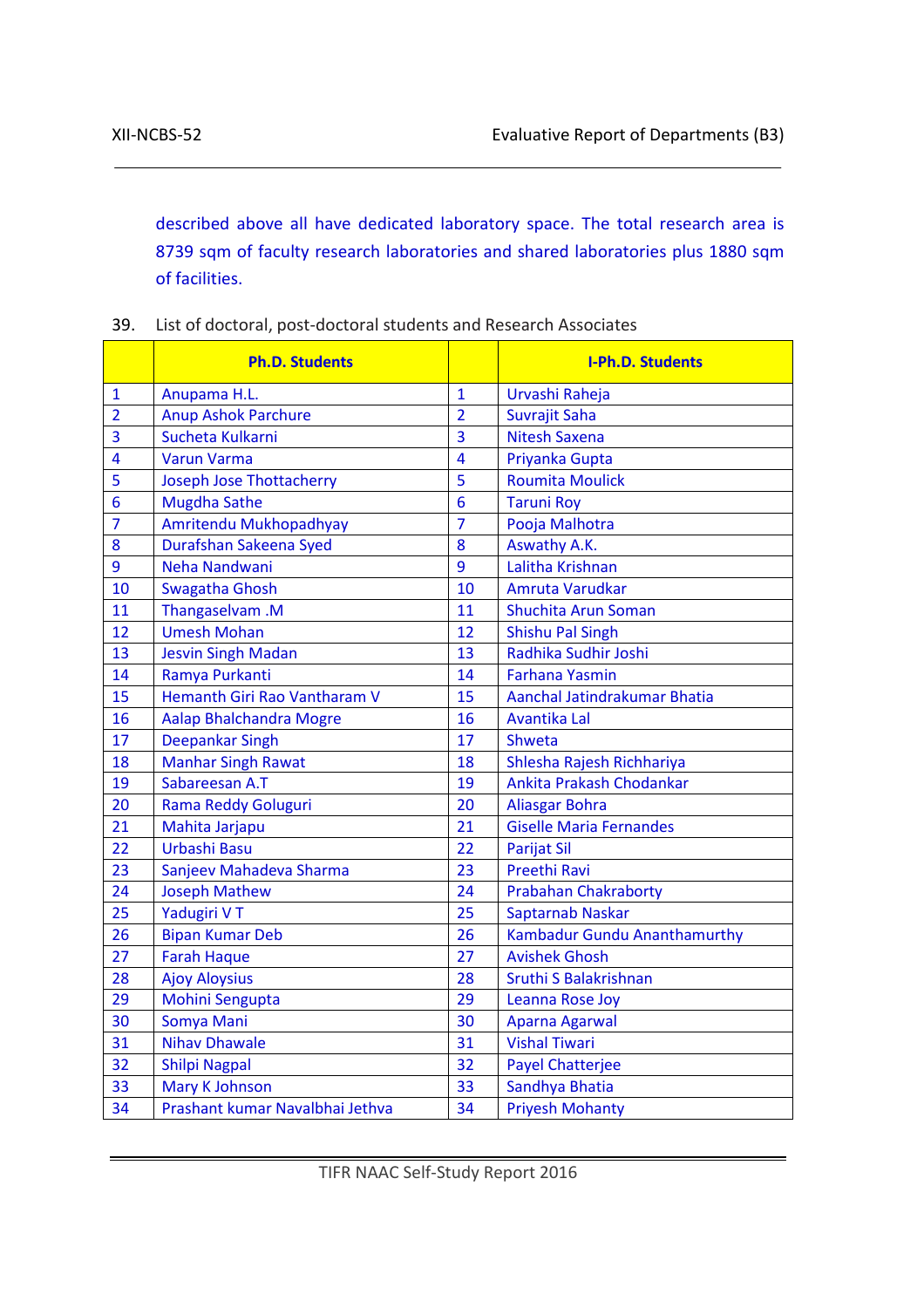|    | <b>Ph.D. Students</b>              |    | <b>I-Ph.D. Students</b>       |
|----|------------------------------------|----|-------------------------------|
| 35 | <b>Pritha Ghosh</b>                | 35 | <b>Krithika Badarinath</b>    |
| 36 | <b>Snehal Dilip Karpe</b>          | 36 | <b>Chandan Kumar Pandey</b>   |
| 37 | Kabir Bazmi Husain                 | 37 | <b>Steffy B Manjila</b>       |
| 38 | <b>Chaitra P</b>                   | 38 | <b>Ashutosh Shukla</b>        |
| 39 | <b>Calvin Steve Rodrigues</b>      | 39 | Vandana Agarwal               |
| 40 | <b>Ebi Antony George</b>           | 40 | Sahana Sitaraman              |
| 41 | Divya R                            | 41 | <b>Bishal Basak</b>           |
| 42 | <b>Mrudula Sunil Sane</b>          | 42 | Aridni Shah                   |
| 43 | Kruttika Anirudha Phalnikar        | 43 | <b>Pavan Kaushik</b>          |
| 44 | <b>Prachi Srikanth Thatte</b>      | 44 | Rohini Subrahmanyam           |
| 45 | Jyothi Venugopal Nair              | 45 | <b>Rohit Dey</b>              |
| 46 | <b>Sunny Kataria</b>               | 46 | <b>Akshit Goyal</b>           |
| 47 | <b>Tanay NitinKumar Bhatt</b>      | 47 | <b>Suhas Bhate</b>            |
| 48 | Arunabha Sarkar                    | 48 | Deepanjali Dwivedi            |
| 49 | Sreekrishna Varmaraja PC           | 49 | <b>Pabitra Nandy</b>          |
| 50 | <b>Sahil Moza</b>                  | 50 | <b>Bhavya Dharmaraaj</b>      |
| 51 | <b>Rohit Chandrakant Suratekar</b> | 51 | <b>Furquan Khizar</b>         |
| 52 | <b>Vishaka Datta</b>               | 52 | Chittaspandini Gopal Kulkarni |
| 53 | Lena Mareike Josefine Robra        | 53 | Rashmi                        |
| 54 | <b>Amit Kumar Singh</b>            | 54 | Charuhansini Gopal Kulkarni   |
| 55 | <b>Harish Kumar</b>                | 55 | Sankarshan Talluri            |
| 56 | <b>Sahil Lall</b>                  | 56 | <b>Aalok Varma</b>            |
| 57 | Iyer Meenakshi Shankar             | 57 | Chandrima Patra               |
| 58 | <b>Abrar Ahmed Bhat</b>            |    |                               |
| 59 | Debakshi Mullick                   |    |                               |
| 60 | Saurabh Kishor Mahajan             |    |                               |
| 61 | <b>Alok Javali</b>                 |    |                               |
| 62 | Soumya Bhattacharjee               |    |                               |
| 63 | <b>Vishram Terse</b>               |    |                               |
| 64 | <b>Terence Christie</b>            |    |                               |
| 65 | <b>Sreemantee Sen</b>              |    |                               |
| 66 | <b>Bhavika Mam</b>                 |    |                               |
| 67 | Kiran Sankar Chatterjee            |    |                               |
| 68 | <b>Neetu</b>                       |    |                               |
| 69 | <b>Kuldeep</b>                     |    |                               |
| 70 | Vrinda Ravi Kumar                  |    |                               |
| 71 | <b>Saurav Baral</b>                |    |                               |
| 72 | Riddhi Deshmukh                    |    |                               |
| 73 | Srishti Batra                      |    |                               |
| 74 | Anubhab Khan                       |    |                               |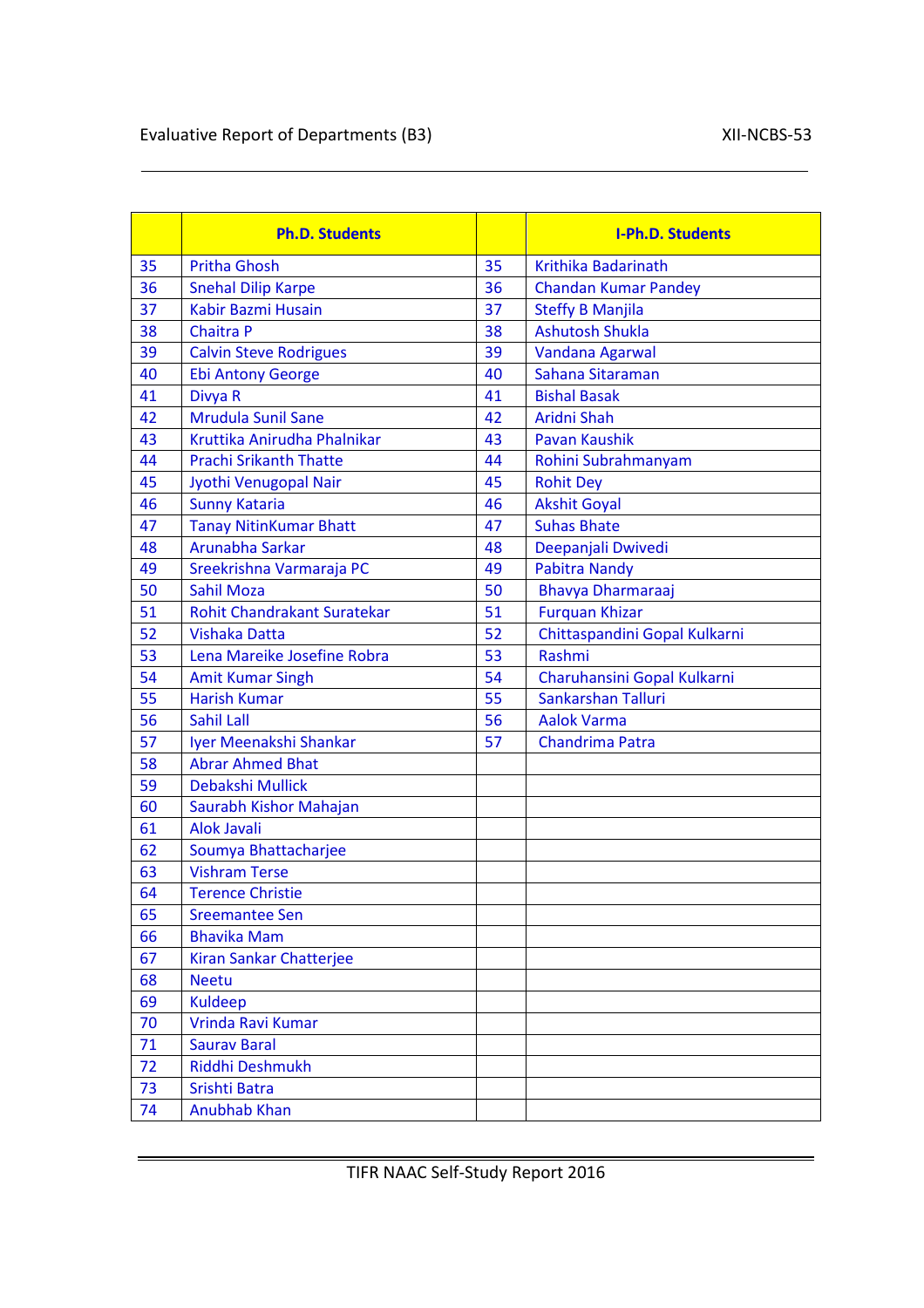|    | <b>Ph.D. Students</b>          | <b>I-Ph.D. Students</b> |
|----|--------------------------------|-------------------------|
| 75 | Abin Ghosh V C                 |                         |
| 76 | Aditya Asopa                   |                         |
| 77 | <b>Dilawar Singh</b>           |                         |
| 78 | Lakshmi Krupa S.               |                         |
| 79 | Kumarvardhanam Daga            |                         |
| 80 | Athulya Girish. K              |                         |
| 81 | <b>Batul Ismail Habibullah</b> |                         |
| 82 | <b>Mohammad</b>                |                         |
| 83 | Ankita Kapoor                  |                         |
| 84 | <b>Zeenat Rashida</b>          |                         |
| 85 | Souradeep Sarkar               |                         |
| 86 | <b>Kanika Gupta</b>            |                         |
| 87 | <b>Vinay Kumar Dubey</b>       |                         |
| 88 | Shubham Kesarwani              |                         |
| 89 | <b>Sachit Daniel</b>           |                         |
| 90 | <b>Shweta Chakraborty</b>      |                         |
| 91 | <b>Pratyay Seth</b>            |                         |
| 92 | <b>Anupam Singh</b>            |                         |
| 93 | Vasvi Tripathi                 |                         |
| 94 | Kaivalya Sudesh Walavalkar     |                         |
| 95 | <b>Sriram Narayanan</b>        |                         |
| 96 | <b>Patil Saurabh Ratiram</b>   |                         |
| 97 | Teerna Bhattacharyya           |                         |
| 98 | Anjali Jaiman                  |                         |
| 99 | <b>Kamalesh Kumari</b>         |                         |

|                | <b>Post Doctoral Fellows</b> |    | <b>Post Doctoral Fellows</b>   |
|----------------|------------------------------|----|--------------------------------|
| 1              | <b>B.</b> Lakshmi            | 27 | <b>Darius Vasco Koster</b>     |
| $\overline{2}$ | Divya Rajagopal              | 28 | Robin Vadayail Vijayan         |
| 3              | Monisha Bhattacharya         | 29 | <b>Marcus Taylor</b>           |
| $\overline{4}$ | Sanjay Kumar                 | 30 | Jahnavi Joshi                  |
| 5              | <b>Melvin Prasad</b>         | 31 | <b>Baskar Bakthavachalu</b>    |
| 6              | <b>Poulomi Biswas</b>        | 32 | Benjamin J. Wigley             |
| $\overline{7}$ | Shridhivya A Reddy           | 33 | <b>Venkat Ramaswamy</b>        |
| 8              | <b>Rittik Deb</b>            | 34 | Vishnu Janardan                |
| 9              | V.S. Pragadheesh             | 35 | <b>Amit Das</b>                |
| 10             | <b>Indira Singh</b>          | 36 | Deepika Janakiraman            |
| 11             | Dhananjay Chaturvedi         | 37 | Megha                          |
| 12             | Dambarudhar S S Hembram      | 38 | <b>Daniel Brian Weatherill</b> |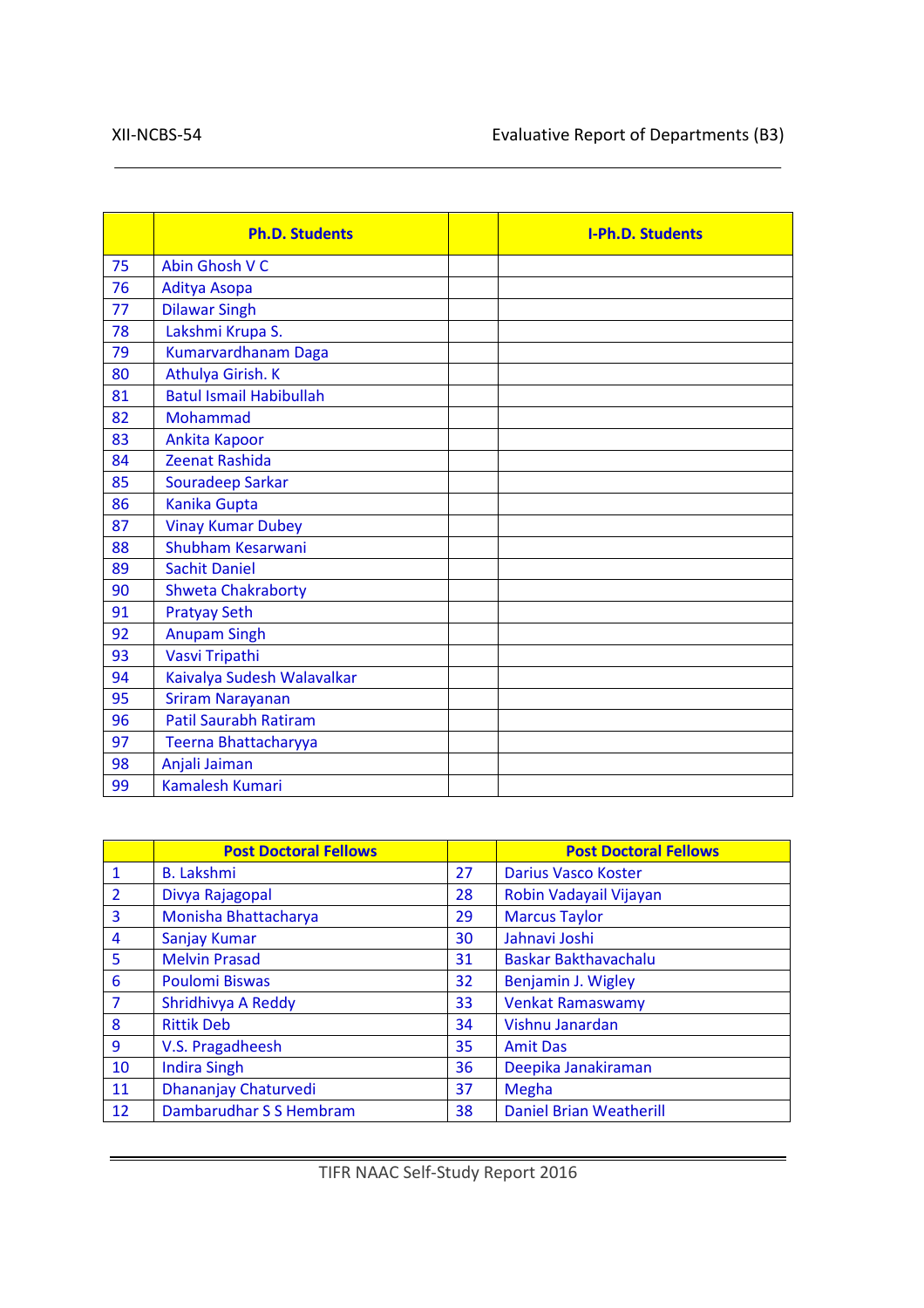|    | <b>Post Doctoral Fellows</b> |    | <b>Post Doctoral Fellows</b>     |
|----|------------------------------|----|----------------------------------|
| 13 | S.P. Vijayakumar             | 39 | Laasya Samitha                   |
| 14 | Ishtapran sahoo              | 40 | <b>Anchal Chandra</b>            |
| 15 | <b>Gnaneshwar V Yadav</b>    | 41 | Kamalakannan Vijayan             |
| 16 | Ishita Sengupta              | 42 | K. Dhanya                        |
| 17 | Igor Kondrychyn              | 43 | <b>Vivek Ramachandran</b>        |
| 18 | <b>Bhaktee Dongaonkar</b>    | 44 | <b>Joyshree Chanam</b>           |
| 19 | <b>Soumita Das</b>           | 45 | <b>Rithvik S. Vinekar</b>        |
| 20 | <b>Parag Surana</b>          | 46 | Imroze Khan                      |
| 21 | Sagarika Mishra              | 47 | <b>Nahren Manuel Mascarenhas</b> |
| 22 | P Chitra                     | 48 | <b>Varad B Giri</b>              |
| 23 | <b>Bini Ramachandran</b>     | 49 | Pradeep Subramani                |
| 24 | M. Snigdha                   | 50 | Savita Chib                      |
| 25 | <b>Renjitha Gopurappilly</b> | 51 | <b>Ishan Agrawal</b>             |
| 26 | <b>Pramod Kumar Singh</b>    |    |                                  |

40. Number of post graduate students getting financial assistance fromthe university.

All the 178 students of NCBS are in either doctoral programmes, or the M.Sc. (Wildlife Biology) programme, and hence they are all given TIFR fellowships.

41. Was any need assessment exercise undertaken before the development of new programme(s)? If so, highlight the methodology.

New programmes are discussed at three levels: 1. Internally among the NCBS-TIFR faculty. 2. At the level of the Biology Subject Board of TIFR. 3. At the level of the TIFR Academic Council. Changes in curriculum etc. are settled at the faculty level. Changes in credit and thesis requirements as well as exceptional cases, appeals, etc. are decided by the Subject Board. Introduction of new programmes must be decided by the Council.

- 42. Does the department obtain feedback from
- a. faculty on curriculum as well as teaching-learning-evaluation? If yes, how does the department utilize the feedback?

Faculty feedback on curriculum development is coordinated through a monthly meeting of all NCBS faculty. This is the forum where any changes to the curriculum must be approved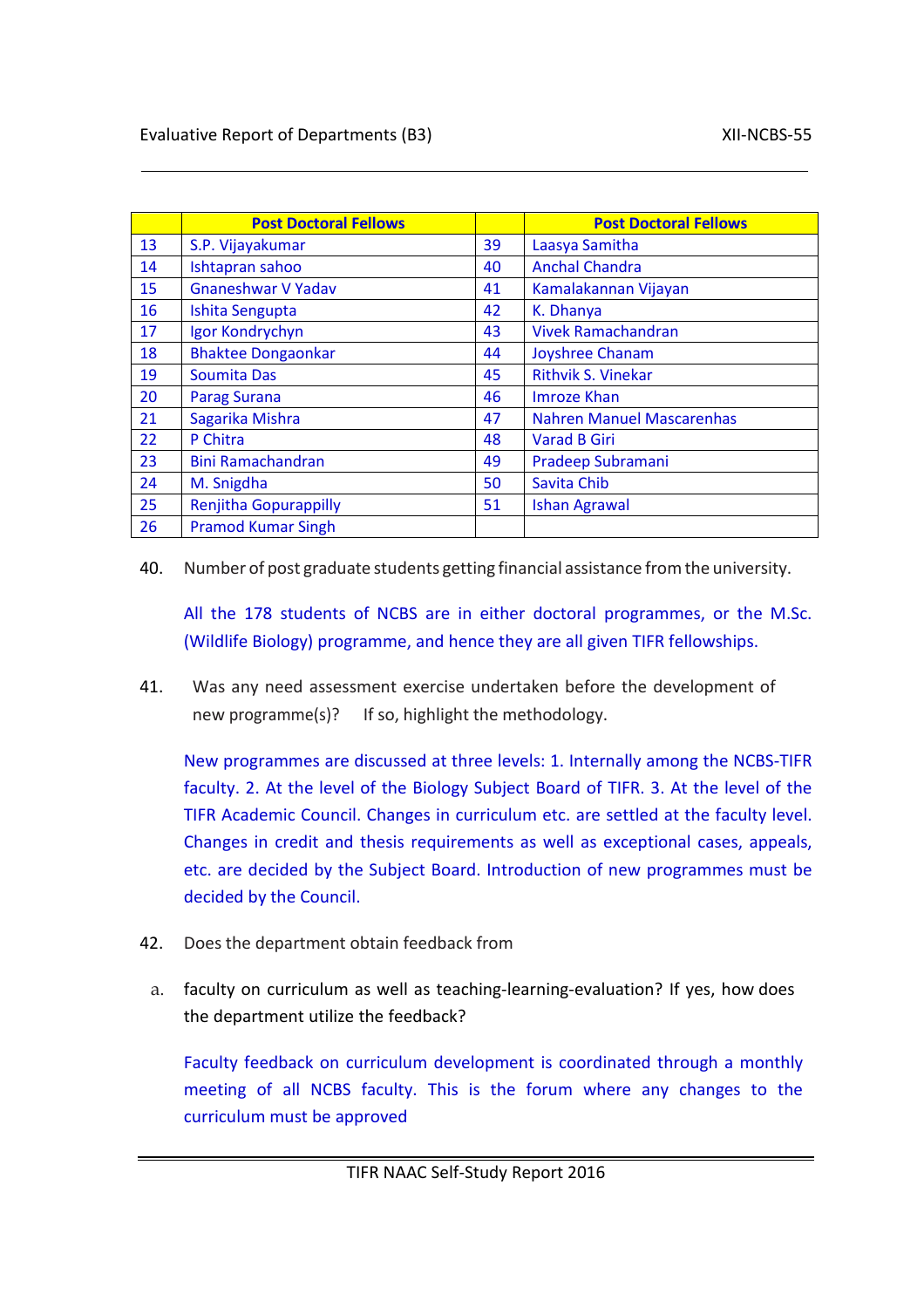b. studentson staff, curriculumand teaching-learning-evaluation and howdoes the department utilize the feedback?

Individual course instructors may issue anonymous forms for student feedback.

c. alumni and employers on the programmes offered and how does the department utilize the feedback?

NA

43. List the distinguished alumni of the department (maximum 10)

Even though NCBS is a relatively young Centre, we have had great success in training researchers and launching them to independent careers. Several of our alumni who received PhDs from NCBS have gone on to join the faculty at various institutions in India and abroad. For example:

|     | <b>Name of the Alumnus</b> | <b>Reason for Distinction</b>                |
|-----|----------------------------|----------------------------------------------|
| 1.  | <b>Rohit Joshi</b>         | <b>CDFD HYderabad</b>                        |
| 2.  | <b>Rajat Varma</b>         | <b>US National Institutes of Health</b>      |
| 3.  | <b>Gautam Soni</b>         | Raman Research Institute                     |
| 4.  | <b>Sachin Deshmukh</b>     | Indian Institute of Science                  |
| 5.  | <b>Bidisha Sinha</b>       | <b>IISER Kolkata</b>                         |
| 6.  | Rajan Raghav               | <b>IISER Pune</b>                            |
| 7.  | Deepa Subramanyam          | <b>NCCS Pune</b>                             |
| 8.  | Ajay Mathuru               | <b>Yale-National University of Singapore</b> |
| 9.  | <b>Baron Chanda</b>        | Univ of Wisconsin, USA                       |
| 10. | <b>Adish Dani</b>          | <b>Washington Univ, USA</b>                  |

44. Give details of student enrichment programmes (special lectures / workshops / seminar) involving external experts.

All our workshops are free and open to all the students in our graduate program. All of these workshops involve outside experiments, many of these workshops include hands-on sessions. See Question 30 for a list of workshops conducted in the past 3 years.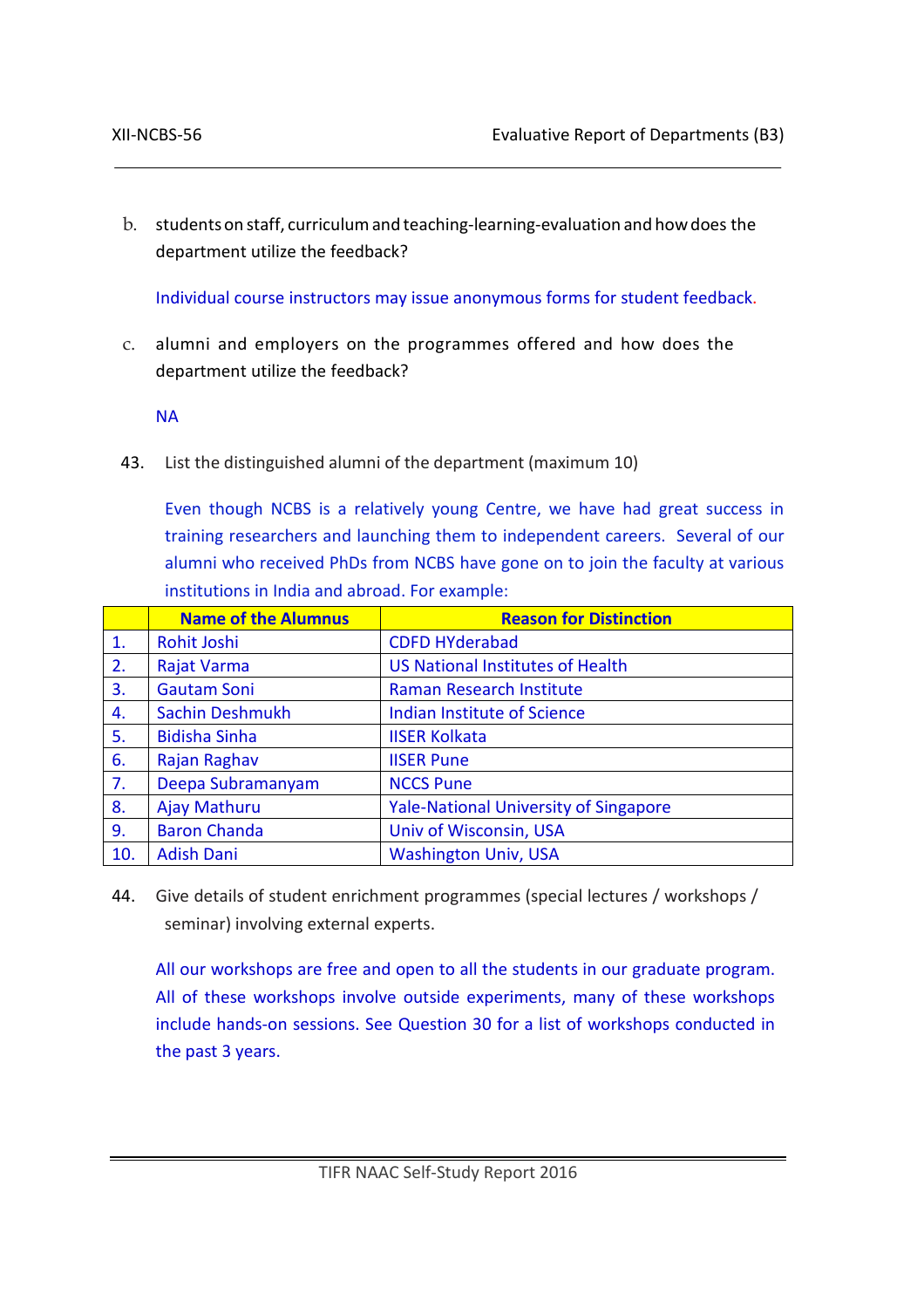45. List the teaching methods adopted by the faculty for different programmes.

The M.Sc. Program in Wildlife Biology involves 3 components: 1. Classroom-based courses with instructors giving lectures, assigning homework, and testing results based on an in-class exam. 2. Mentorship and guidance on research methodologies, oral presentations, and scientific writing. 3. Fieldwork at station sites maintained by NCBS at various locations in India including the Western Ghats, the Andamans, and Sikkim. The Ph.D., I-Ph.D. and M.Sc.-by-Research programmes are based mainly on classroom courses. Instructors teach based on textbooks as well as scientific literature surveys. Basic courses are typically based on textbooks and culminate in an in-class exam, whereas advanced courses on recent developments are based on literature surveys and culminate in a graded project. Strong emphasis is placed on student participation.

46. How does the department ensure that programme objectives are constantly met and learning outcomes are monitored?

Student learning out comes are monitored at two levels. First, at the level of individual course examinations. Second, at the level of the Qualifying Examination (QE). The QE must be taken after 3 semesters (for Ph.D.) or 4 semesters (for I-PhD) from the date of joining. It is an 8-hour written examination that covers all aspects of the coursework. Students have two attempts to pass this examination. In addition, student research progress is monitored via their Thesis Committee Meetings and Annual Work Seminars.

47. Highlight the participation of students and faculty in extension activities.

NCBS Outreach programs are aimed to bring in as many young minds as possible to consider pursuing Science. PIs at NCBS are the driving force of these initiatives. NCBS does get a fair share of interest from other institutes, who do wish to visit us as they consider the institute as the place to be exposed to for the kind of science we pursue.

For example, between 2015-16 the institute hosted 37 visits from University, Institutes (national & international) and Schools. Visits to NCBS include, talks by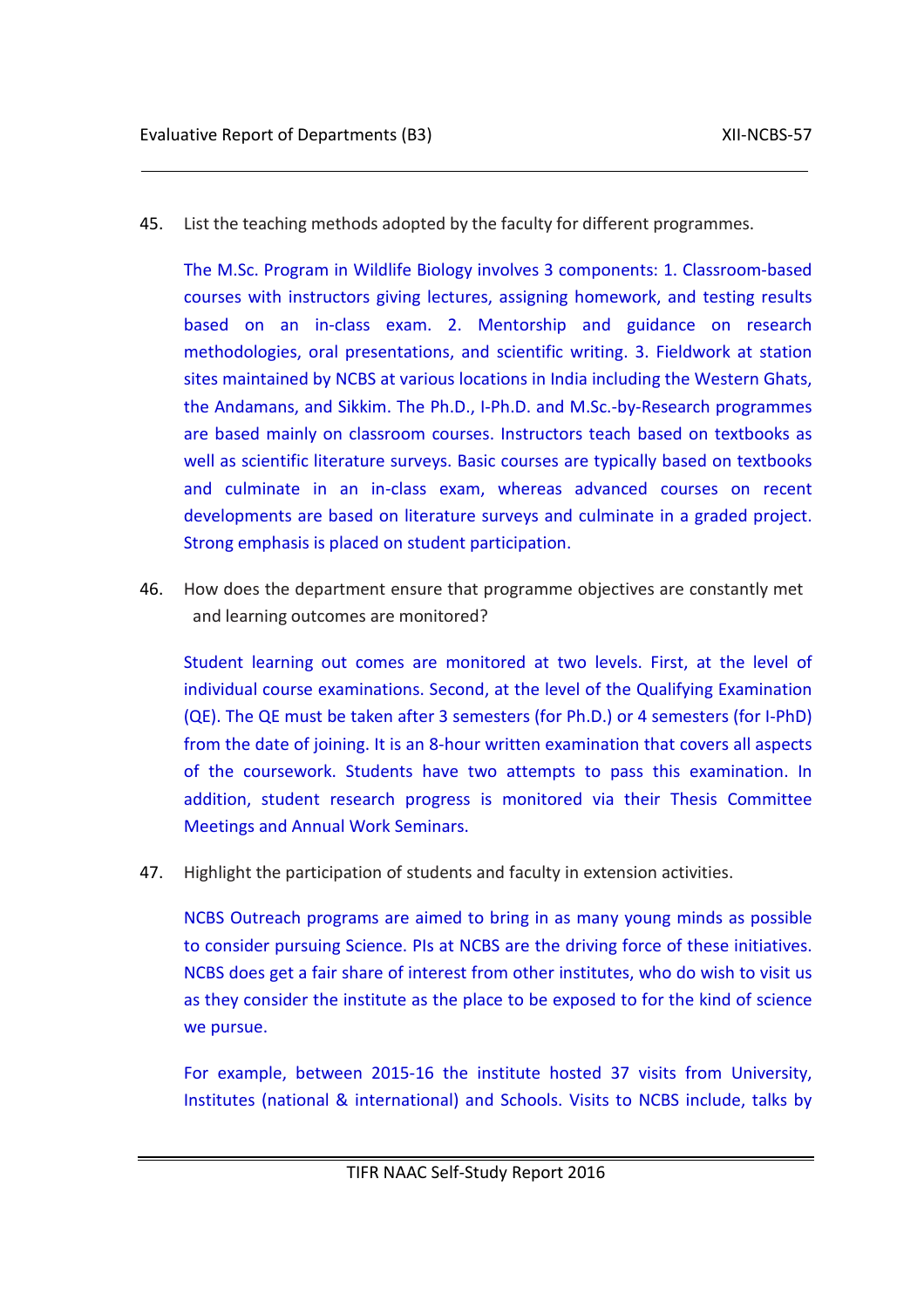select PIs, Talks by the academic office, facility, lab visits and a campus tour. Some visiting institutes include University of Kashmir, VIT, IIT Chennai, Christian College, Kerela,Devanahalli Government School.

PIs also organize individual outreach programs where they invite schools for specific interactions. E.g. the MOTH DAY@NCBS where Sanjay Sane and Shannon Olsson labs set up lab interactions aimed to raise awareness among primary and secondary school groups in July.

One of the highlights of 2016 - On the occasion of the 25 years celebrations we organized a school outreach program for 3 Kendriya Vidhyalaya schools. The students attended talks and were taken through lab experiences form Drs, Aswin Seshasayee, Sanjay Sane & Axel Brockmann labs. More such programs are planned for future.

Faculty involved in outreach program so far are as follows: Drs. Varadharajan Sundaramurthy, Sudhir Krishna, Aswin Seshasayee, Sandeep Krishna, Krushnamegh Kunte, Mukund Thattai, Sumantra Chaterjee, Arati Ramesh, Satyajit Mayor, Upinder Bhalla, Apurva Sarin, Raghu Padinjat, Sowdhamini, Vatsala Thirumalai, Shannon Olsson, Hiyaa Ghosh, Deepa Agashe, Axel Brockmann

Heads involved in outreach program so far are as follows: Manoj Mathew, H. Krishnamurthy , Ms. Poornima, Ashok Rao, Nandini (IBS), Aparna (Science and Society), Rashi Tiwari (Academic Office)

Students/Post docs involved in outreach program so far are as follows: Savita Chib, Dhananjay , Lakshmi , Sakeena , Baskar , Meghana exhibited.

48. Give details of "beyond syllabus scholarly activities" of the department.

There are numerous components to beyond-syllabus activities.

1. A student's primary research on their thesis topic.

2. Student presentations at Annual Work Seminars and in poster presentations during the Institute's Annual Review Meeting.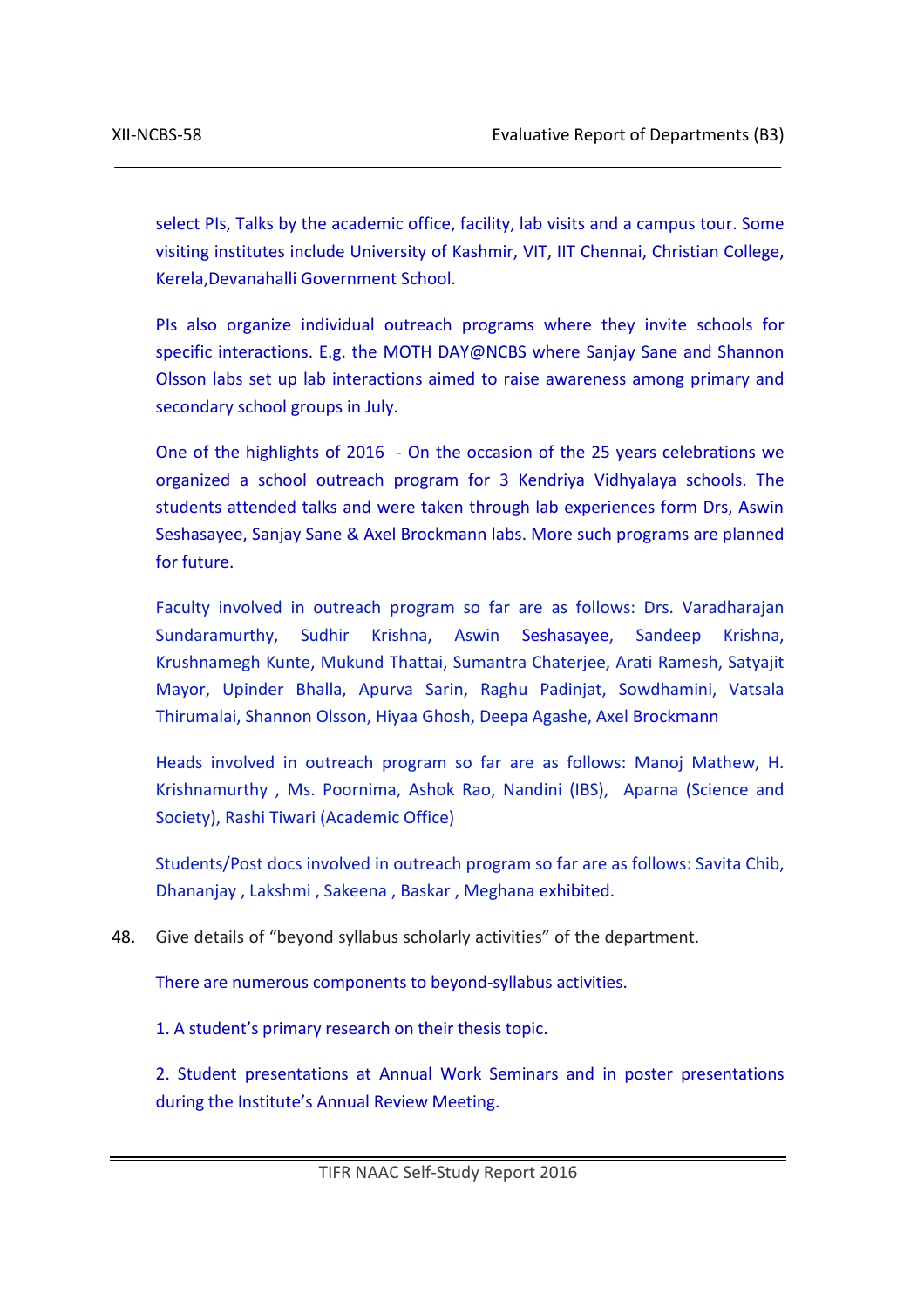3. Student participation in Journal Clubs to keep abreast of all the recent literature in relevant fields.

4. The annual student-led workshop known as "Sympotein" where students discuss interesting ideas in a forefront research area of life sciences.

49. State whether the programme/ department is accredited/ graded by other agencies? If yes, give details.

The Review Committee constituted by the UGC, which visited TIFR during February 2010, also visited NCBS. In addition, in 2010 the Academic performance of NCBS was also reviewed by a panel of international experts set up by the Governing Council of TIFR.

50. Briefly highlight the contributions of the department in generating new knowledge, basic or applied.

The core contribution of NCBS-TIFR is in the form of peer-reviewed publications in international scholarly journals including the highest category of journals in the life sciences such as Nature, Science and Cell. NCBS faculty and students have so far written over 1100 papers in international peer-reviewed journals.

NCBS faculty have made fundamental contributions to several areas of biology. To give some examples: The work of Prof. Obaid Siddiqi on the development of the nervous system was extremely influential and acknowledged globally. Prof. Vijay Raghavan's work has revealed the mechanism of muscle development in animals. Prof. Satyajit Mayor's research has redefined the way biologists think about the functioning of the cell membrane. Prof. Upinder Bhalla is a world leader in understanding how olfactory stimuli are processed in the mammalian brain. Prof. Jayant Udgaonkar's experiments have revealed the key to protein folding and aggregation during neuro-degeneration. Prof. Uma Ramakrishnan has made fundamental contributions to understanding the status of endangered animal populations, including tigers, throughout the Indian subcontinent. Prof. Yamuna Krishnan has pioneered the field of DNA nanotechnology, with potential applications across chemistry, biology, and medicine.